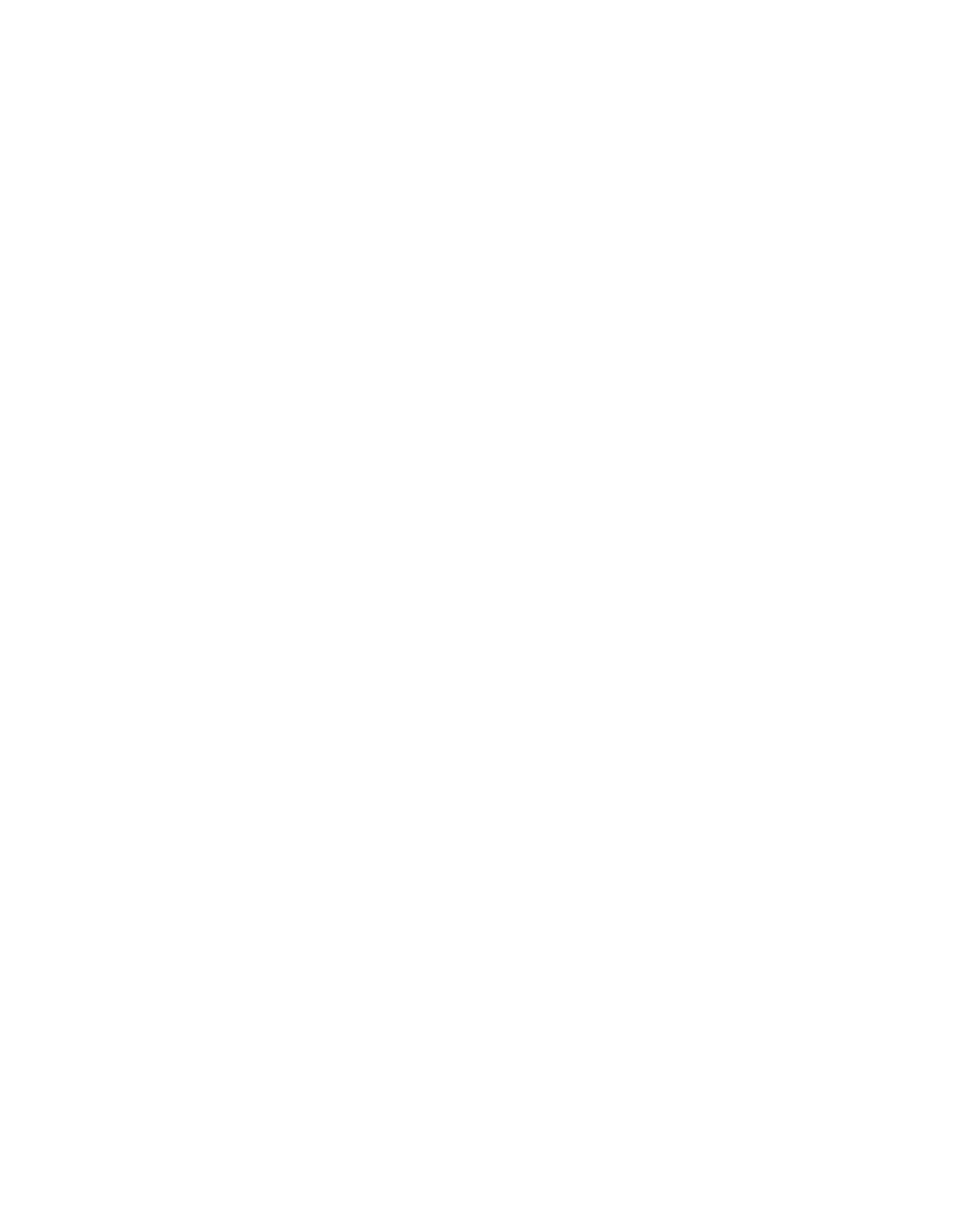### INTERNATIONAL MONETARY FUND

# REPUBLIC OF BELARUS

### **Staff Report for the 2006 Article IV Consultation**

# Prepared by the Staff Representatives for the 2006 Consultation with the Republic of Belarus

### Approved by Poul M. Thomsen and Adrienne Cheasty

### July 21, 2006

- The discussions were held in Minsk during May 17–29, 2006. The mission met with Deputy Prime Minister Kobiakov, Ministers Korbut (Finance), Zaichenko (Economy), and Zinovsky (Statistics), Governor of the National Bank of the Republic of Belarus (NBRB) Prokopovich, other senior officials in government and the presidential administration, as well as representatives of parliament, banks, research institutes, and the diplomatic community.
- The mission comprised Balázs Horváth (Head), Marco Rossi (both EUR), Serkan Arslanalp (FAD), and Kristian Hartelius (ICM). Resident Representative Office staff, Neven Mates (EUR), Senior Resident Representative in Moscow, and Mr. Kiekens, Executive Director, participated in the discussions.
- Belarus has accepted the obligations of Article VIII, maintains an exchange system free of restrictions on the making of payments and transfers for current international transactions, and has no outstanding purchases. The 2005 Article IV consultation was completed on June 17, 2005.
- President Lukashenko has retained his position after the March 2006 elections and continues to dominate political life.
- Lack of policy convergence precludes the near-term implementation of the planned currency union with Russia.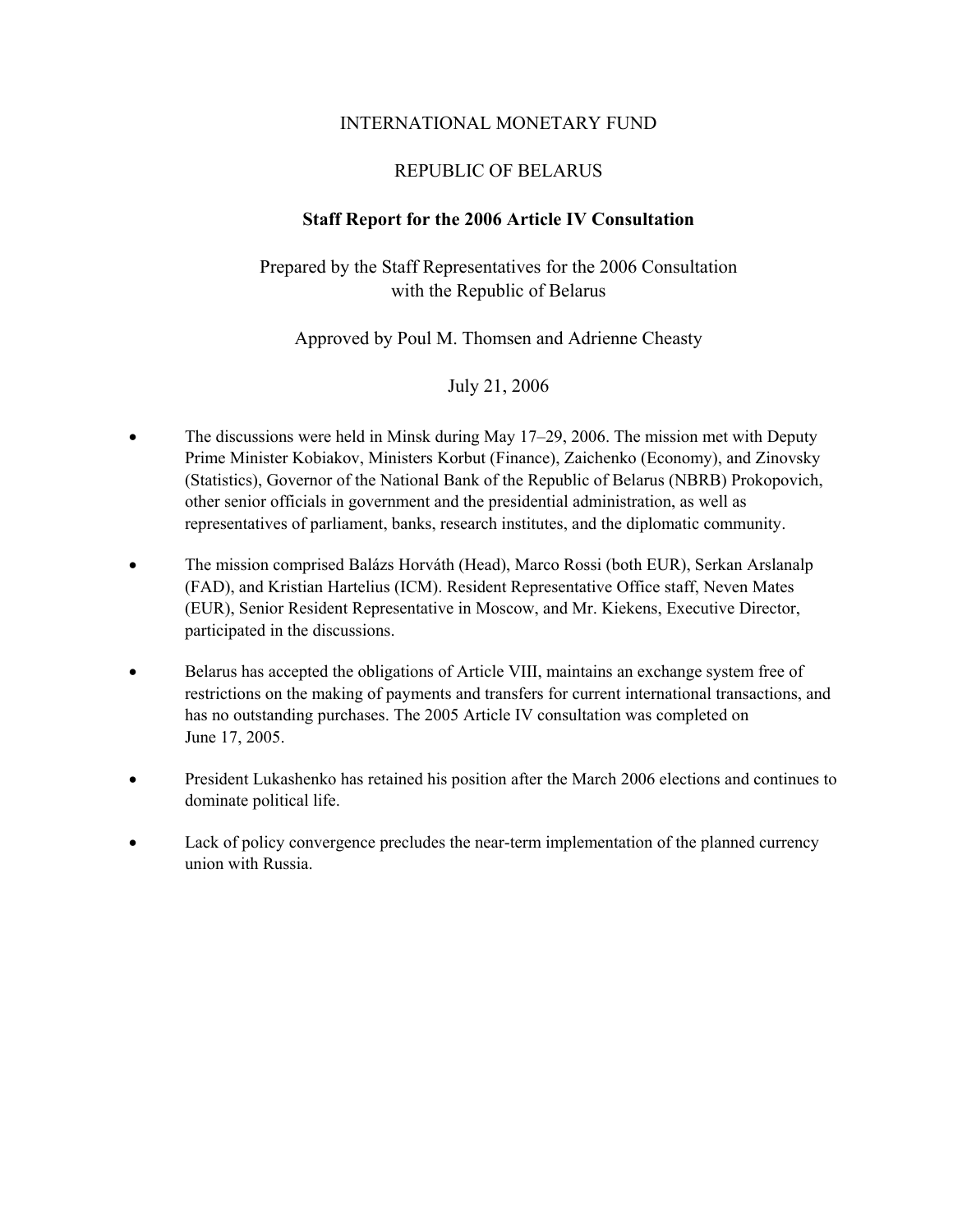|    | <b>Boxes</b>                                                                         |  |
|----|--------------------------------------------------------------------------------------|--|
|    |                                                                                      |  |
|    |                                                                                      |  |
| 3. |                                                                                      |  |
|    | 4. The Impact on Surging Energy Prices—an Illustrative No Policy—Change Scenario  18 |  |
|    |                                                                                      |  |
|    | Tables                                                                               |  |
| 1. |                                                                                      |  |
|    |                                                                                      |  |
| 3. |                                                                                      |  |
| 4. |                                                                                      |  |
|    |                                                                                      |  |
|    |                                                                                      |  |
|    |                                                                                      |  |
|    |                                                                                      |  |
|    | Figures                                                                              |  |
| 1. |                                                                                      |  |
| 2. |                                                                                      |  |
| 3. |                                                                                      |  |
| 4. |                                                                                      |  |
|    |                                                                                      |  |
|    |                                                                                      |  |

# Contents

 $\overline{2}$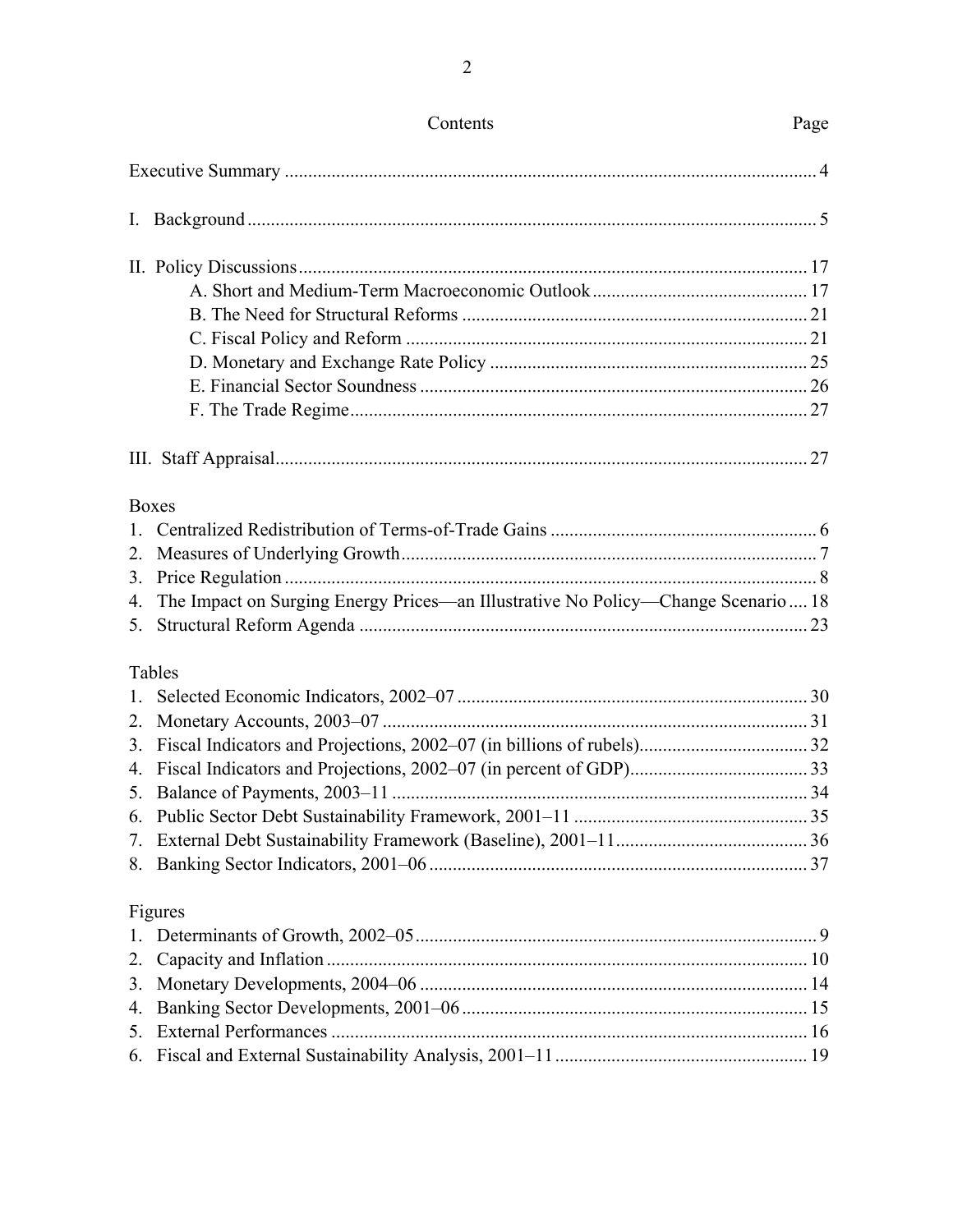| Appendices |  |
|------------|--|
|            |  |
|            |  |
|            |  |
|            |  |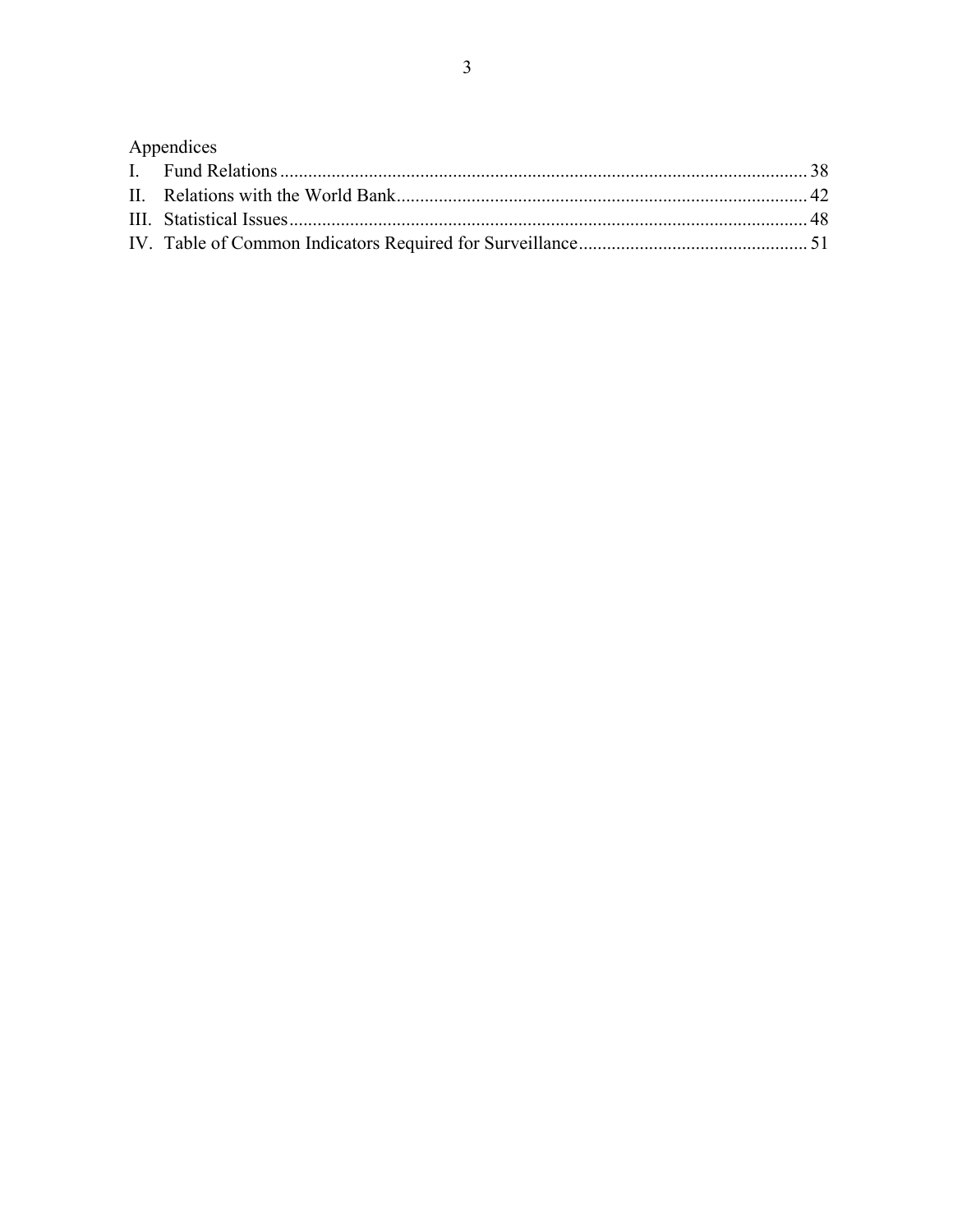#### **EXECUTIVE SUMMARY**

**Background and outlook**. Belarus continues to benefit from very favorable energy import prices. Macroeconomic performance has been strong over the past few years, with real GDP growth averaging 7½ percent and inflation falling to under 8 percent at end-2005. Hefty and increasing terms of trade gains related to cheap imported prices of energy have substantially contributed to these results, but are unlikely to continue. Belarus remains vulnerable to a deterioration of the external environment and still faces challenging tasks in fostering the transition to a market-based economy.

### **Policy discussions focused on the following key issues**:

- the sustainability of Belarus's macroeconomic performance in adverse external conditions;
- how to ensure high and sustainable noninflationary growth while enhancing transition reforms; and
- the need for fundamental policy changes.

**The authorities and staff agreed** that macroeconomic performance had been strong while acknowledging that external circumstances had been favorable. Common ground was found on the need to implement some structural reforms to foster sustainable growth in the medium term, including on the following objectives: reducing the share of GDP redistributed by the budget and the tax burden, strengthening the financial system, facilitating the development of small and medium-sized enterprises, moderating real wage growth, and attracting foreign investors.

**The authorities stressed** their achievements in consolidating Belarus's manufacturing base, maintaining a strong social protection element and implementing a unique Belarusian economic development model based on a pragmatic approach to the role of the state and the private sector. They also felt that their reform agenda was sufficient to ensure strong growth over the medium term, even in a less favorable external environment.

**Staff, however, stressed that the unfavorable outlook underscored the need for fundamental policy changes.** Staff emphasized, in particular, the need for fiscal tightening in anticipation of lower revenues as terms-of-trade gains cease growing or fall, and recommended that the authorities reduce the economy's dependence on fiscal and quasi-fiscal subsidies. Key among the recommended structural reforms are (i) introducing hard budget constraints, including through a significant cut in government subsidies; (ii) phasing out price controls and recommended (directed) lending, (iii) eliminating economywide mandatory wage targets; (iv) revising and limiting the "golden share" rule to a handful of strategic enterprises; and (v) initiating transparent tenders to privatize selected enterprises other than natural monopolies.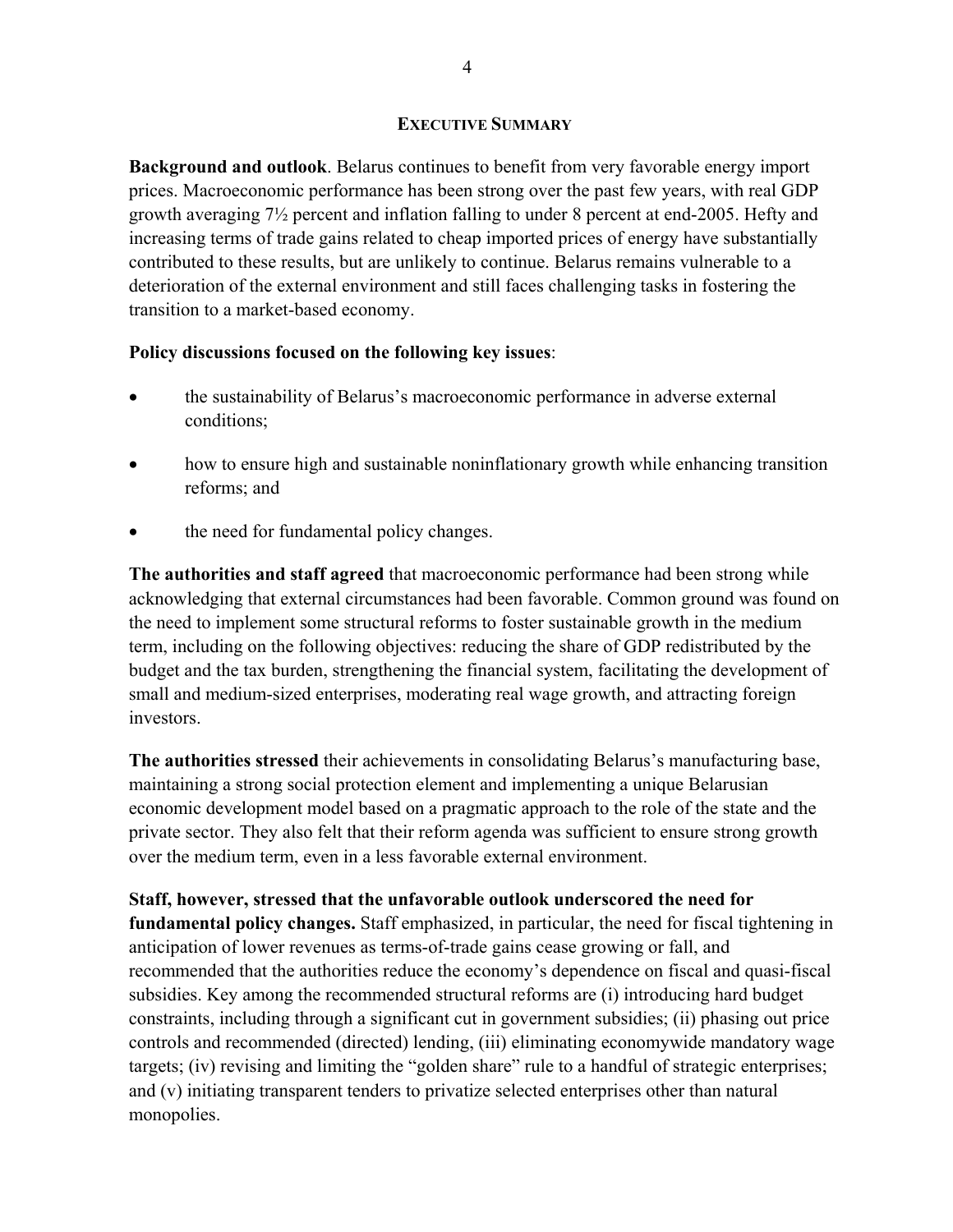#### **I. BACKGROUND**

1. **Belarus's state-dominated economy has performed well over the past few years.** The government's centrally administered, socially oriented policies have facilitated rapid real income growth, near-full employment, and a reduction in poverty to the lowest level in the CIS. GDP growth averaged 8.2 percent in 2002–05, while inflation remained high, but declining—a strong, but not exceptional performance among CIS countries (although Belarus's inflation rate was among the lowest by May 2006). These results were achieved with a dominant role of government in economic activity, while

 $\overline{a}$ 



the private sector, subject to pervasive controls and government interference, contributed only one fourth to GDP (*EBRD Transition Report 2005*).

2. **Favorable energy import prices have supported high growth, particularly in 2005**  (Figure 1). A widening gap between world prices for Belarus's energy-intensive exports and prices of energy imports from Russia have provided a large and increasing amount of trading gains—reaching about 12 percent of GDP in  $2005$ .<sup>1</sup> These gains were redistributed through various channels (Box 1), boosting domestic demand—investment and household consumption grew by 13½ and 14½ percent, respectively, in 2005. A measure of growth that excludes the impact of favorable external conditions (Box 2), however, shows that underlying performance has fallen short of headline growth since 2001, especially in 2005.

3. **Other factors also supported growth.** Belarus benefited from strong partner country growth, which, together with the 12¾ percent terms-of-trade improvement, helped swing the current account into a surplus of 1.6 percent of GDP in 2005. Moreover, economic stabilization and rising incomes have strengthened consumer confidence, further contributing to increasing domestic demand. The economy's positive momentum has carried forward into 2006, despite higher imports (Table 1).

 $1$  In 2005, Belarus imported gas at US\$47 per thousand cubic meters (a quarter of world market levels), and crude oil at US\$30/barrel (half of world market prices).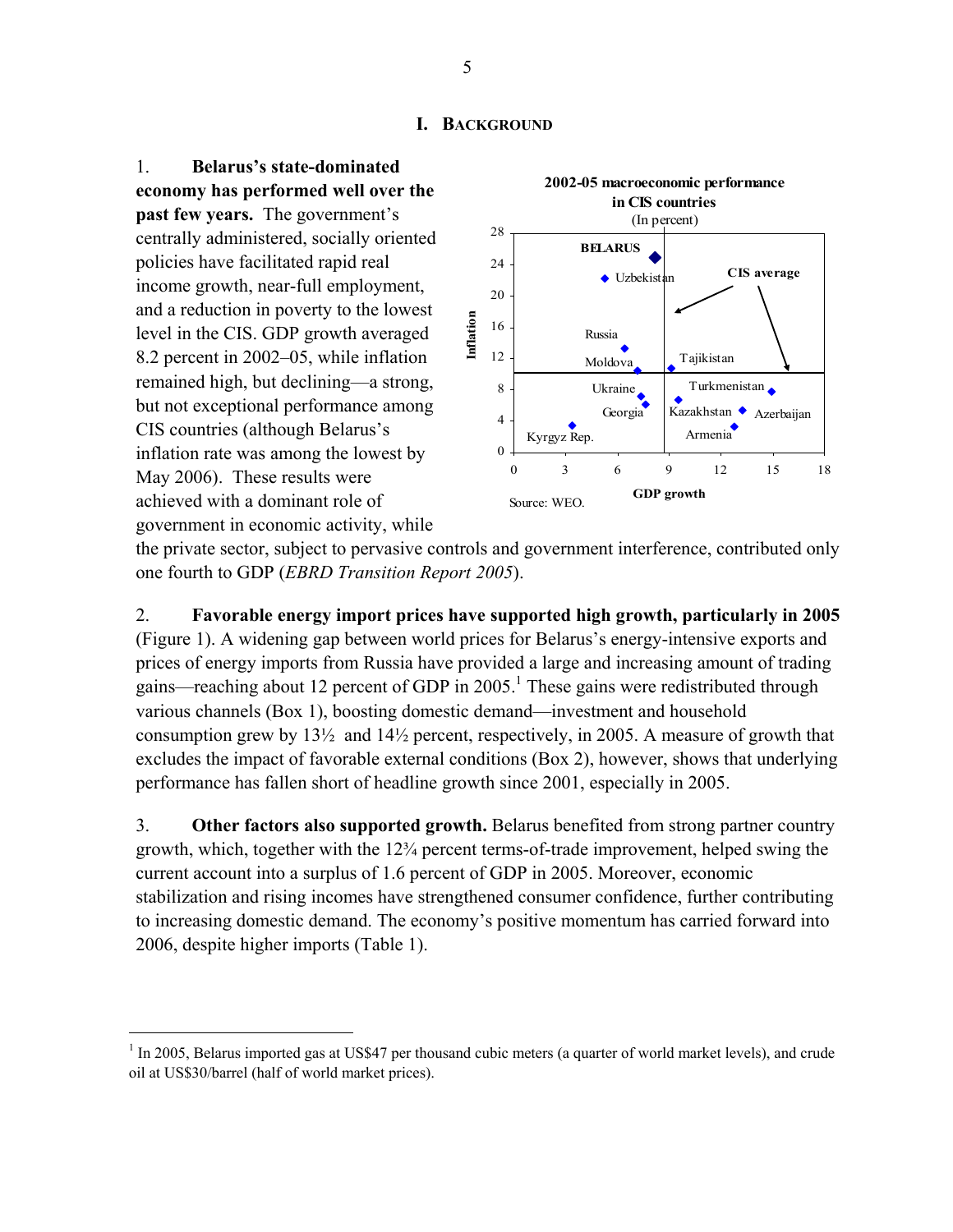4. **Ample production capacity and price controls have contributed to declining inflation, but some signs of inflationary pressures are emerging** (Figure 2)**.** Owing to a sizable output gap, strong demand has boosted GDP growth beyond potential while headline inflation declined steadily to 6.9 percent in May 2006, aided also by pervasive administrative controls over price formation (Box 3). However, rising unit labor costs, tighter capacity utilization in many sectors, a high and increasing ratio of producer price index (PPI) to CPI inflation, and estimates of underlying inflation suggest a build-up in inflation pressures.

5. **Macroeconomic data may not tell the whole story**. While the statistical system is generally good, state controls and non-market mechanisms permeate economic activity, substantially altering the information content of data. This complicates the assessment of economic developments and of the impact of policy actions.

# **Box 1. Centralized Redistribution of Terms-of-Trade Gains**

Belarus imports energy from Russia at prices below world market levels and exports refined oil products (US\$4.9 billion or 55 percent of non-CIS exports in 2005), as well as other energy intensive products, at world market prices. The resulting gains are redistributed into the domestic economy through the budget and through non-budgetary channels.

About a quarter of the terms-of trade gains accrues to the budget by taxing the consumption and export of imported energy, as well as the profits of energy companies. This fiscal windfall feeds budgetary transfers to state-owned enterprises and banks, and to the population (including hikes in budgetary wages). It also supports high budgetary investment.

The remaining gains are redistributed through several non-budgetary channels. First, through economywide mandated wage increases, which, while contributing to raising household demand, further decapitalize enterprises that cannot cover these increases with profits. Second, through large scale recommended (directed) bank lending funded by increasing deposits that reflect higher enterprise profits (mainly those of exporters) and rising household income. Such lending occurs mainly through state-owned banks, which have benefited from a 2005 decree requiring state enterprises to place their deposits with these banks. Finally, the government also mandates significant redistribution through selected state-owned enterprises, notably by keeping domestic energy prices below full cost-recovery levels, and in the form of free gasoline to agriculture.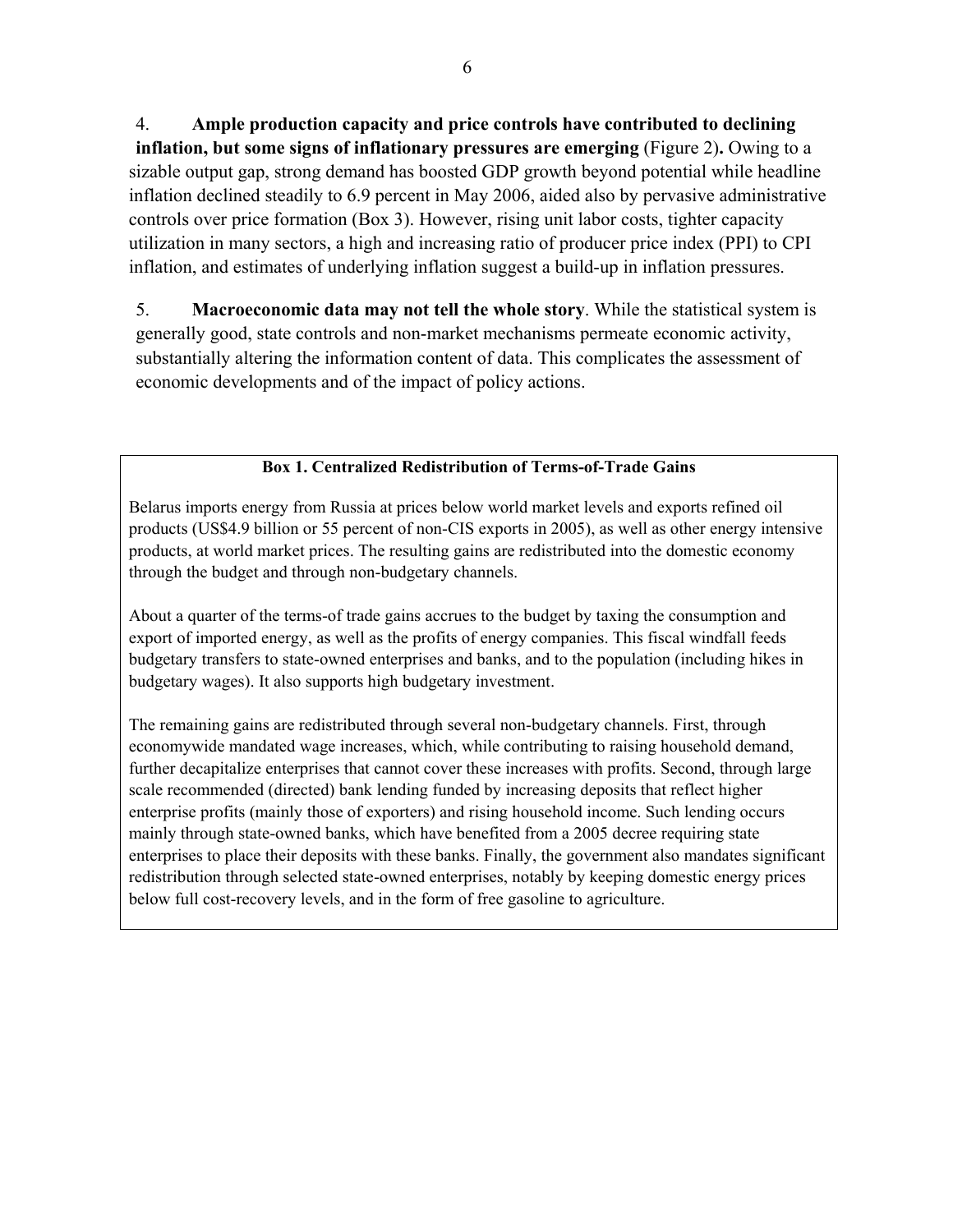#### **Box 2. Measures of Underlying Growth**

Underlying growth is defined as actual growth minus transient growth effects. Three methods are used to calculate transient effects in 2000–05.

The **terms of trade approach** relies on econometric estimates of the terms of trade elasticity of growth. We combine staff estimates for Belarus with estimates in Broda's (2001) VAR model for developing countries (see Selected Issues Paper, Chapter I for details and references).

The **trading gains approach** assumes that the real income from terms of trade windfalls has been consumed or invested since 2000. Following SNA (93), we calculate trading gains, the excess of real Gross Domestic Income over real GDP, as

$$
T = \frac{X - M}{P} - \left\{ \frac{X}{P_X} - \frac{M}{P_M} \right\},\,
$$

where *X* and *M* are export and import values,  $P_X$  and  $P_M$  the relevant price indices, and *P* the GDP deflator.

The **energy consumption approach directly estimates** underlying GDP growth, relating it to energy consumption, following Rawski (2001). It assumes a constant energy efficiency of production—not unrealistic since production technologies are unlikely to have changed substantially (over 70 percent of machinery and equipment in Belarus has been fully depreciated in recent years). Input-output tables also show a broadly stable cost share of energy in industrial production during 2001–04. Given its macroeconomic importance, gas consumption is used to proxy underlying GDP.

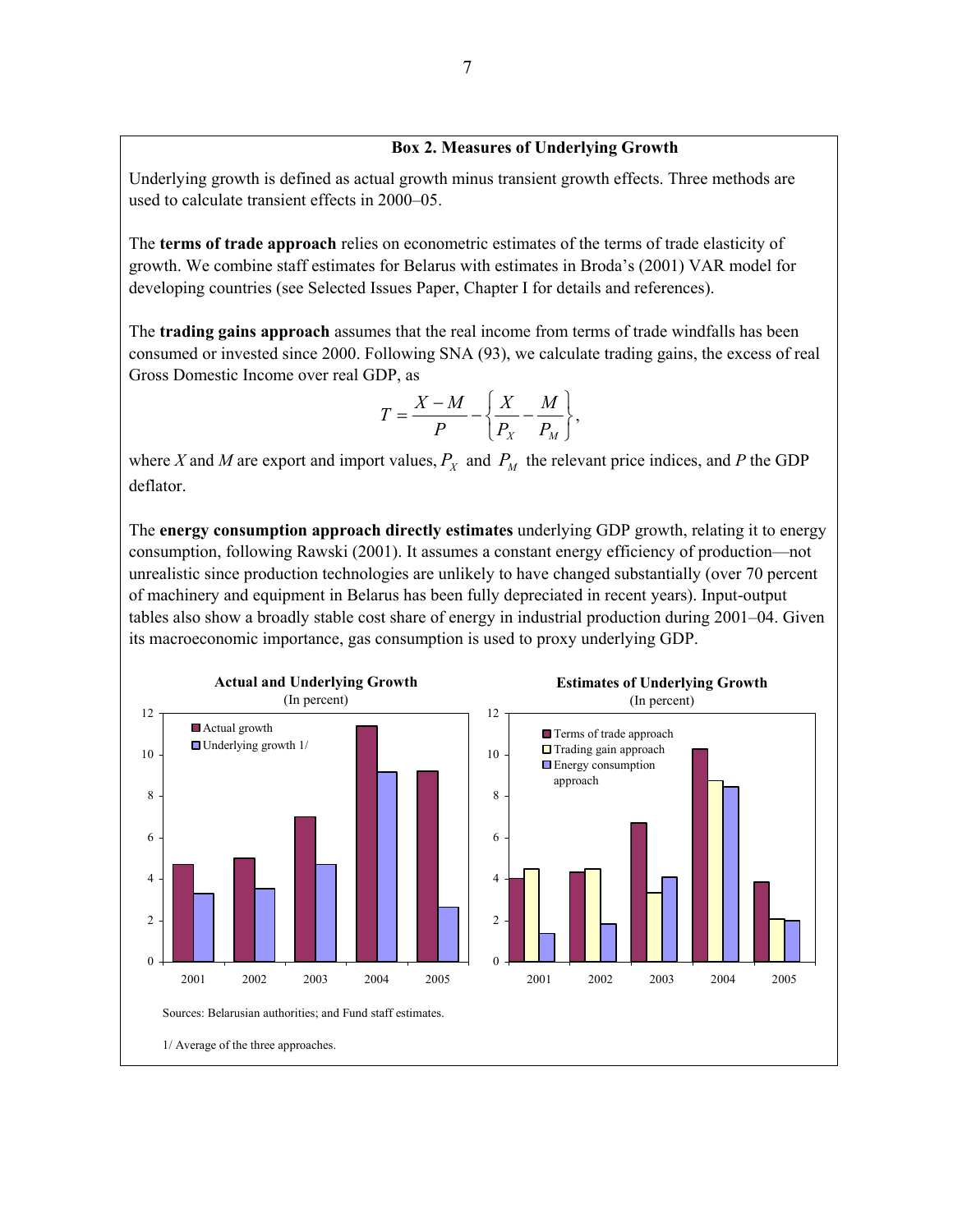#### **Box 3. Price Regulation**

Direct and indirect interventions in price formation add up to pervasive price controls. Article 394 of the Civil Code stipulates the free formation of prices, but allows the president and state agencies to control them administratively. Wholesale and retail prices are regulated through fixed prices, price caps, markup ceilings, rate of return ceilings, and governmental indicative prices (World Bank's *Doing Business in 2005* survey). They are also subject to norms on manufacturers' trade margins and the Council of Ministers' mandatory exfactory price limits based on the projected inflation rate. If a manufacturer's envisaged price increase exceeds this index, the manufacturer must seek approval from a regional pricing authority—generally forthcoming only if costs are assessed to be in line with established norms.



Note: A rating of 1 indicates most prices formally controlled by the government; 4.33 indicates standards of advanced countries: complete price liberalization with no price control outside housing, transport, and natural monopolies.

Of the World Bank survey's 1,200 respondents,

88 percent had been inspected by the ministry of economy, local authorities, or other price control agencies during 2004, and 39 percent by the State Control Committee. If a price regulation is violated, the authorities seize excess earnings and impose a penalty. Repeat violations can lead to business closure.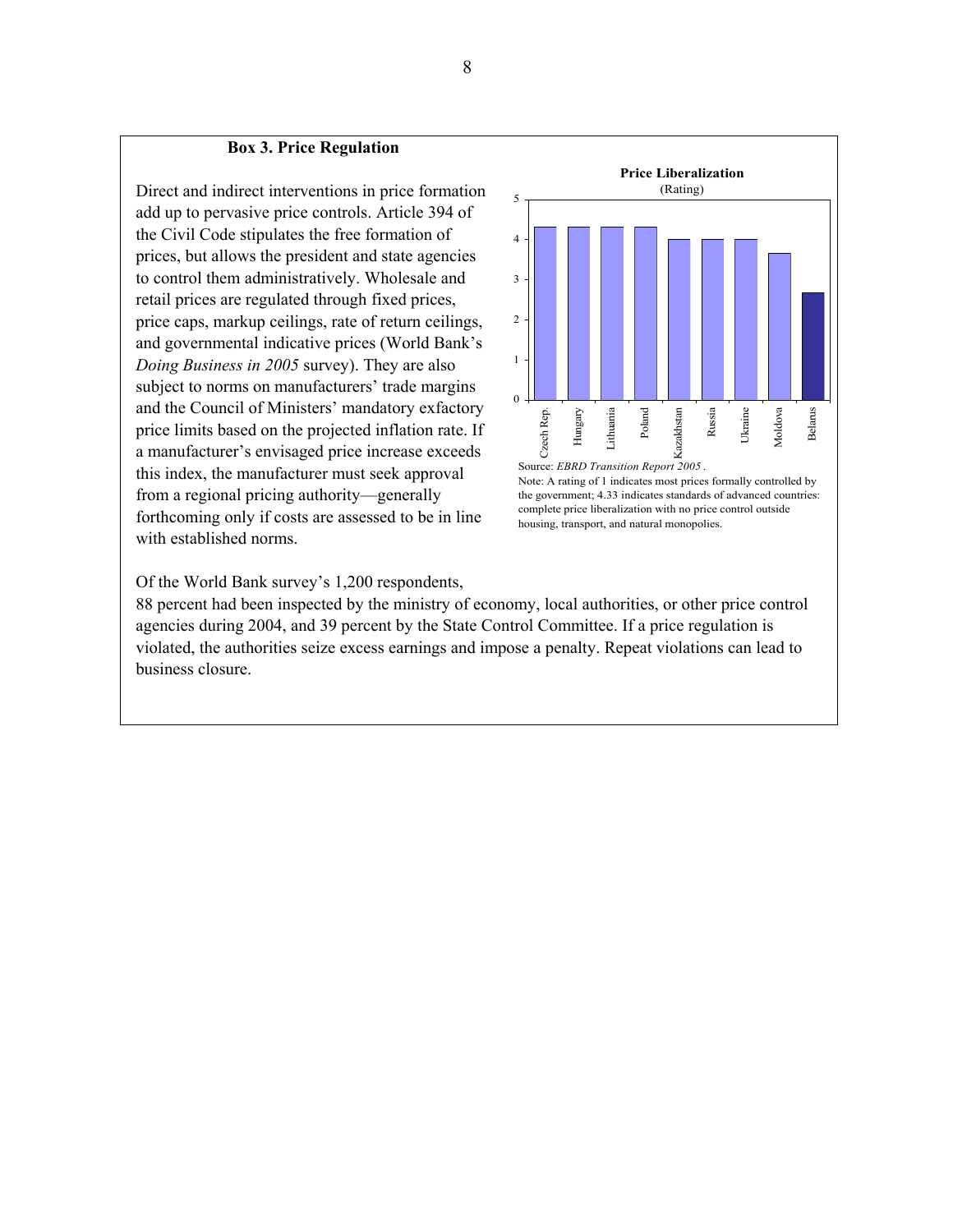

Figure 1. Belarus: Determinants of Growth, 2002–05

Sources: Ministry of Statistics of Belarus; and Fund staff estimates and calculations.

1/ Volume of imports times the price differential.

2/ Revenue windfall is defined as the increase in general government revenue as compared to 2002, excluding the revenue impact of the VAT switch in 2005.

3/ Oil revenue is estimated as the sum of VAT, excises, profit tax, and non-tax revenue collected from domestic sale and export of oil products.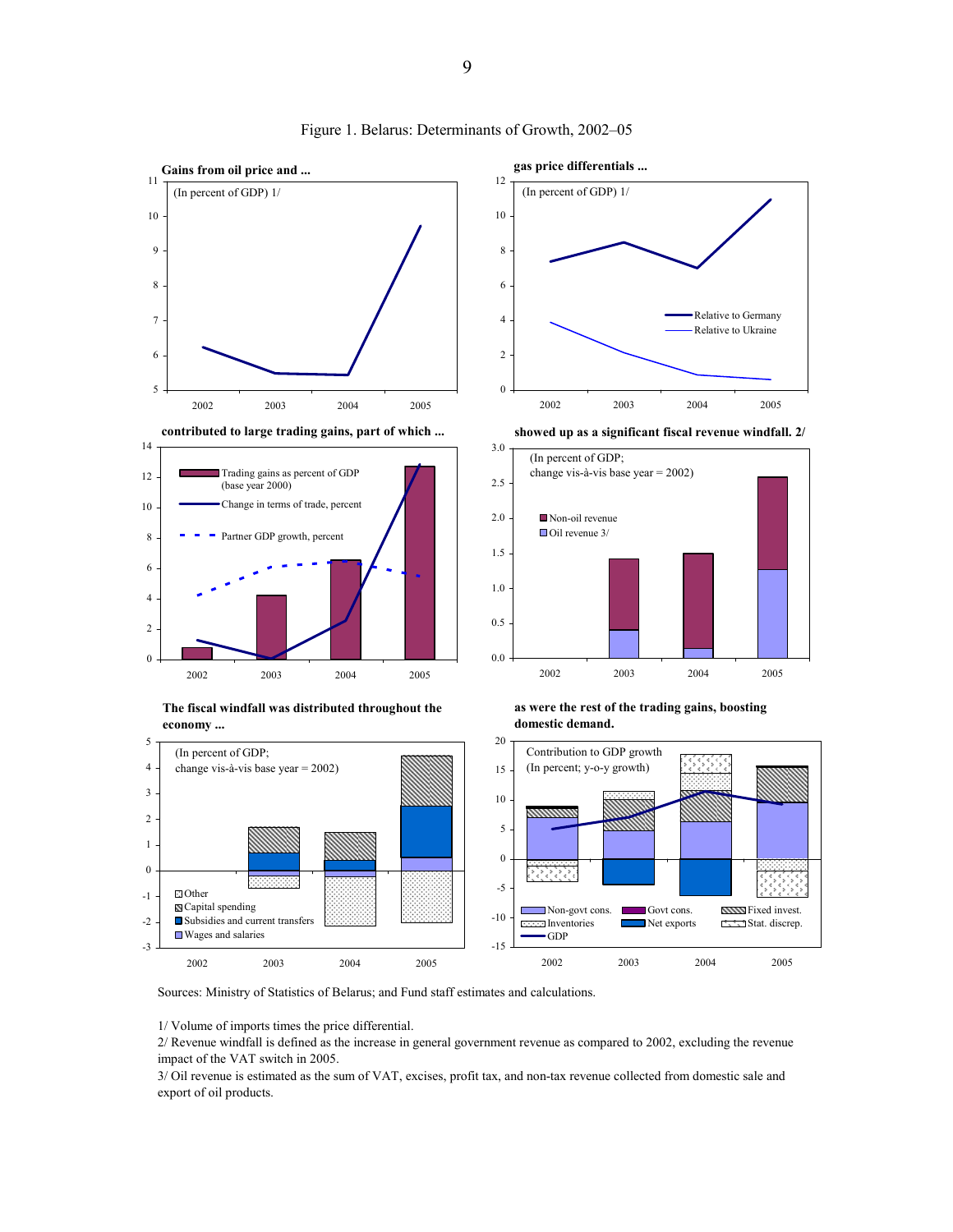







Sources: Ministry of Statistics; Central Bank of Belarus; and Fund staff estimates.

1/ Estimate for early 2005 based on Mozyr refining plant.

2/ Staff estimates from Selected Issues Paper, Chapter 2.

Figure 2. Belarus: Capacity and Inflation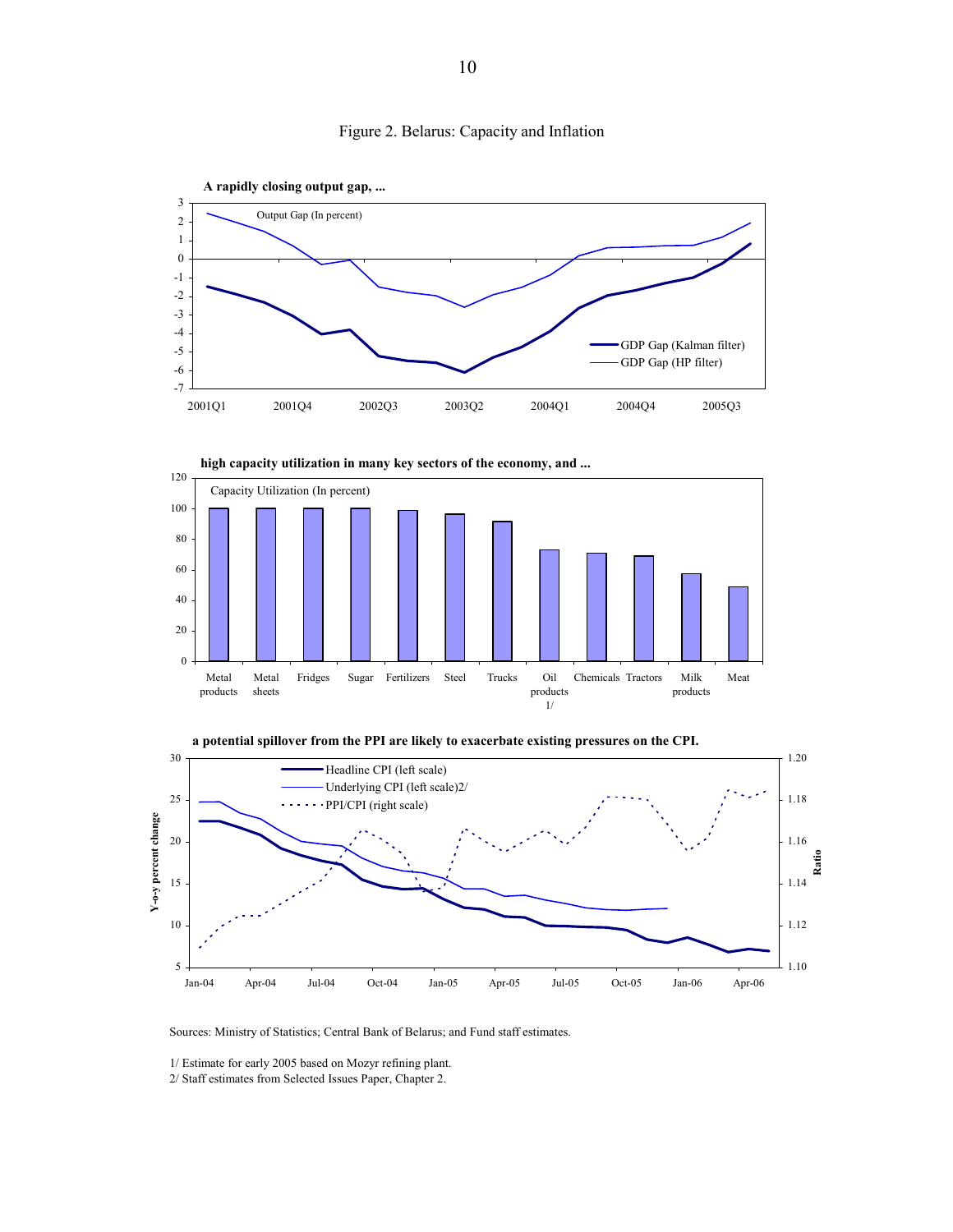6. **Fiscal policy was gradually tightened during 2004, but relaxed at end-2005** 

**reflecting in part pre-election spending.** After being in broad balance in 2004, the budget—

amended 16 times through presidential decrees—recorded a deficit of 0.7 percent of GDP in 2005, despite a 2¼ percent of GDP revenue windfall from the booming energy sector and from the switch to the destination principle for the VAT in trade with Russia from 2005.<sup>2</sup> Excluding oil-related revenues, the 2005 deficit would have been around 6 percent of GDP. The final budget amendment released spending of  $2\frac{3}{4}$  percent of GDP in December, primarily on wages and pensions, subsidies and transfers, and capital spending—including a large recapitalization of two state-owned banks. The 2006 budget recorded a 3.1 percent of GDP surplus through May against a 5.2 percent of GDP surplus during the same period

 $\overline{a}$ 



last year and a 3.4 percent of GDP surplus in 2004. The surplus is projected to wind down by end-2006, given the budgeted increase in wages and pensions for the rest of the year, and the expected acceleration of spending by earmarked funds.

7. **There has been no change in the exchange rate policy pursued by the NBRB.** De jure, it targets the exchange rate of the Belarusian rubel to the Russian ruble within a horizontal band (plus/minus 2 percent). De facto, the exchange rate of the Belarusian rubel against the Russian ruble is allowed to move in line with market trends outside the established band with a view to limiting daily fluctuations in the exchange rate of the Belarusian rubel visà-vis the U.S. dollar. Exchange rate stability vis-à-vis the U.S. dollar has helped anchor inflation expectations, and facilitated further gradual dedollarization and a rapid increase in international reserves in 2005.

8. **Monetary policy has been mildly accommodative** (Figure 3). Rising government deposits in the NBRB and some NBRB intervention largely sterilized the increase in international reserves, and limited broad money growth to about 30 percent through November, despite a reduction of 600 basis points in the refinance rate and of one percentage point in the reserve requirement. The liquidity impact of the large drop in government deposits at end-2005 was broadly neutralized in early 2006 by the subsequent partial

 $2$  Belarus, a net importer from Russia, experienced a net revenue transfer as a result of zero rating its exports and bringing imports fully into the tax system.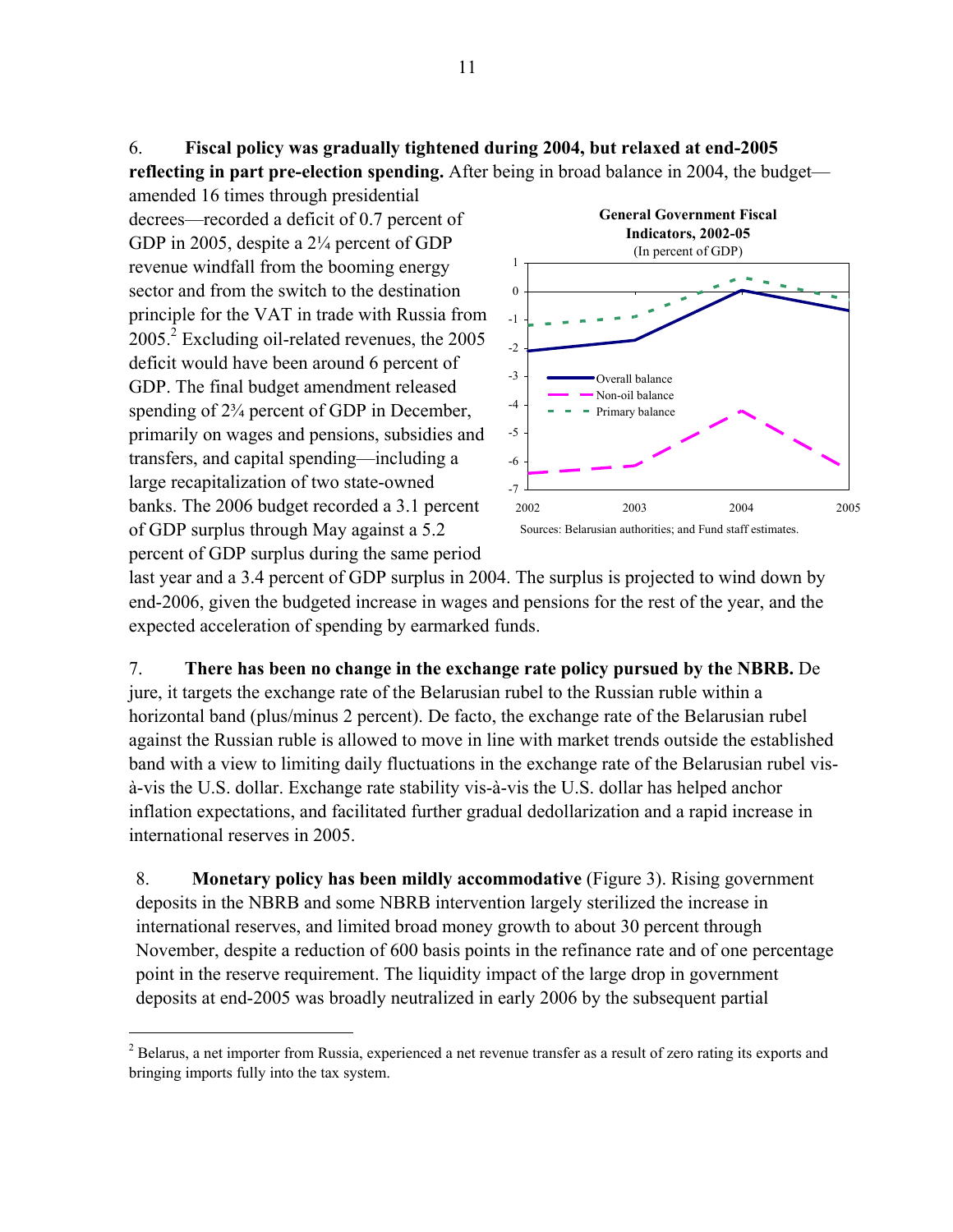rebuilding of such deposits, and some NBRB interventions in the money markets and in the foreign exchange market to support the currency ahead of the March elections. International reserves remained broadly unchanged in January-June 2006. In June, the NBRB cut the refinance rate by 50 basis points to 10½ percent and the reserve requirement by another percentage point.

# 9. **Bank recapitalizations have continued amid rapid credit growth (**Figure 4**)**. The

largest (mainly public) banks continued to lend at the government's behest for designated purposes—amounting to about 3½ percent of GDP in 2005—mostly at controlled and subsidized interest rates. The resulting decline in these banks' liquidity necessitated budgetary recapitalizations of 1.1 percent of GDP. Central bank credit (mainly to agriculture under presidential directives) has also increased, reaching about ½ percent of GDP at end-2005. The rapid growth in banking system credit to the economy raises concerns about credit quality, even though the share of nonperforming loans (NPLs) fell to below 2 percent at end-2005. A tenth of NPLs remained unprovisioned in May 2006 (an

 $\overline{a}$ 



improvement from a year ago), and the few banks still not complying with prudential requirements on liquidity and maximum risk exposure have agreed to an adjustment schedule with the NBRB.

10. **Despite improvements, deep-seated external vulnerabilities remain** (Figure 5). First, while the current account was in surplus in 2005, the non-oil current account deficit is large and growing as export volumes lag behind imports mainly reflecting declining export market share in Russia, a key market.<sup>3</sup> In this regard, Russia has indicated that Belarus's energy import costs may rise substantially from 2007. Second, real wage growth has exceeded productivity gains over most of the last six years by a considerable margin, eroding competitiveness. In particular, the appreciating bilateral real exchange rate vis-à-vis the U.S. dollar and the euro in recent years does not bode well for non-CIS export prospects. Third, gross foreign exchange reserves—while up by two-thirds in 2005—remain low at less than one month of imports and one-third of short-term debt (which comprises 80 percent of

 $3 \text{ Import volumes spiked at end-2004}$ , in the run up to the introduction of the destination principle for VAT in trade with Russia, then fell substantially. Rival exporters heightened competition in the Russian market and some bilateral trade disputes, suggesting that Belarusian exporters' market share losses may not be temporary.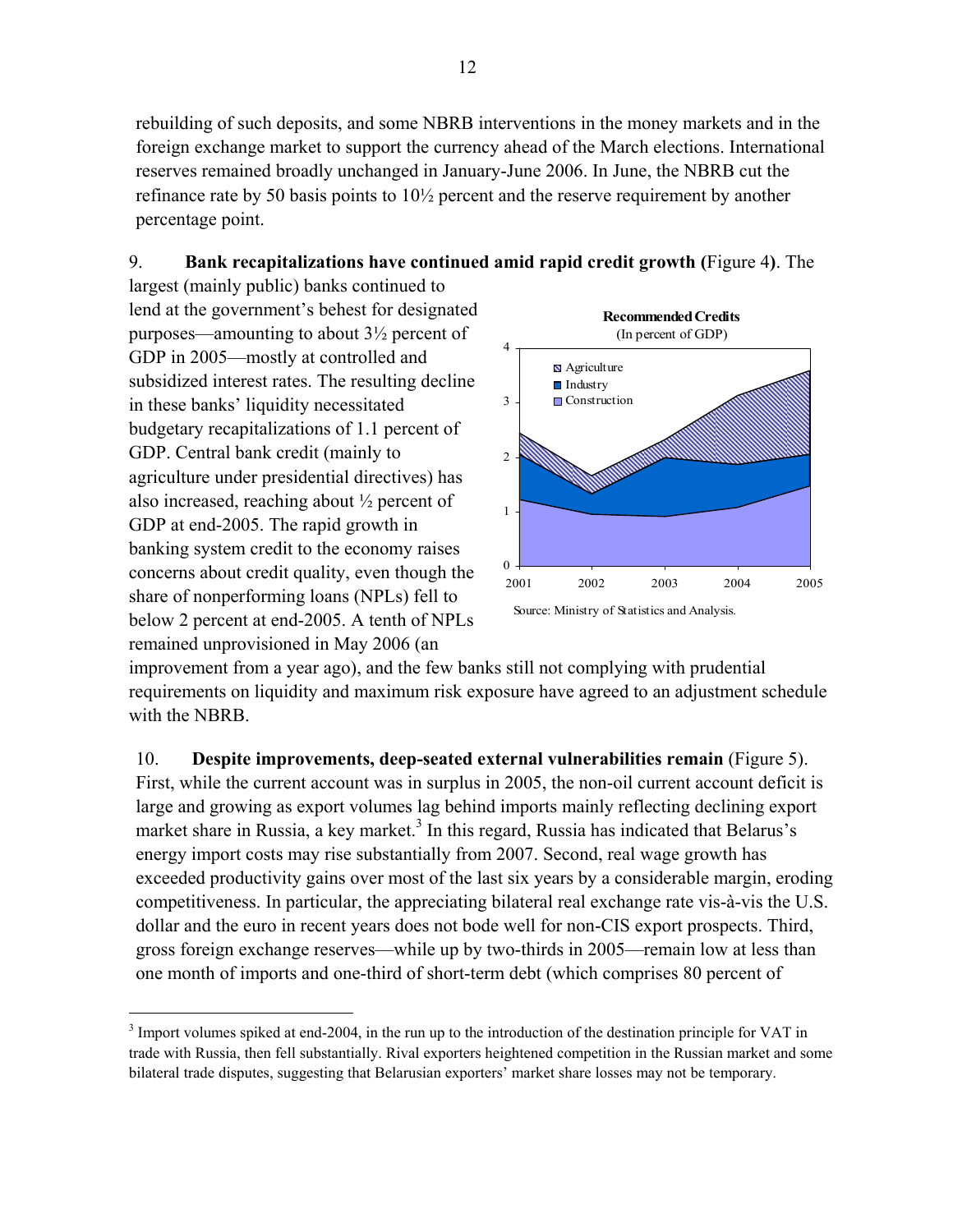external debt). Fourth, foreign direct investment (FDI) is extremely low by international comparison at 1 percent of GDP, and negligible from countries other than Russia. Should shocks materialize, the ability of the highly concentrated economy to adjust flexibly remains uncertain $<sup>4</sup>$ </sup>

11. **Structural reforms have not fostered the role of the private sector.** In aiming to refine centralized macroeconomic management, Belarus is further diverging from the liberalization trend in other transition economies. Complex and changing administrative requirements, the state's overarching role in the concentrated economy, an excessive golden share rule (applicable ex post), and residence permit requirements restricting the movement of labor to large cities thwart private sector investment and product and labor market flexibility.

 $\overline{a}$ 

#### **Belarus lags well behind other countries in implementing structural reforms.**



Source: *EBRD Transition Report 2005* . Note: Transition indicators range from 1 (little change from centrally planned economy) to 4.33 (representing the standards of an industrialized market economy).

12. **Regarding the effectiveness of Fund surveillance, while significant differences remain between the views of the authorities and staff on economic and structural policies, Fund surveillance has contributed to narrowing some differences.** The authorities remain unconvinced about the need to revise their overall policy approach, but indicated that Fund advice and technical assistance had contributed toward formulating some of their policy and reform measures. Their track record in implementing technical assistance (TA) recommendations has been good.

<sup>&</sup>lt;sup>4</sup> About a hundred—mostly state-owned—enterprises accounted for 14 percent of GDP and 30 percent of republican budget revenues in 2005; they contributed a fifth of GDP growth.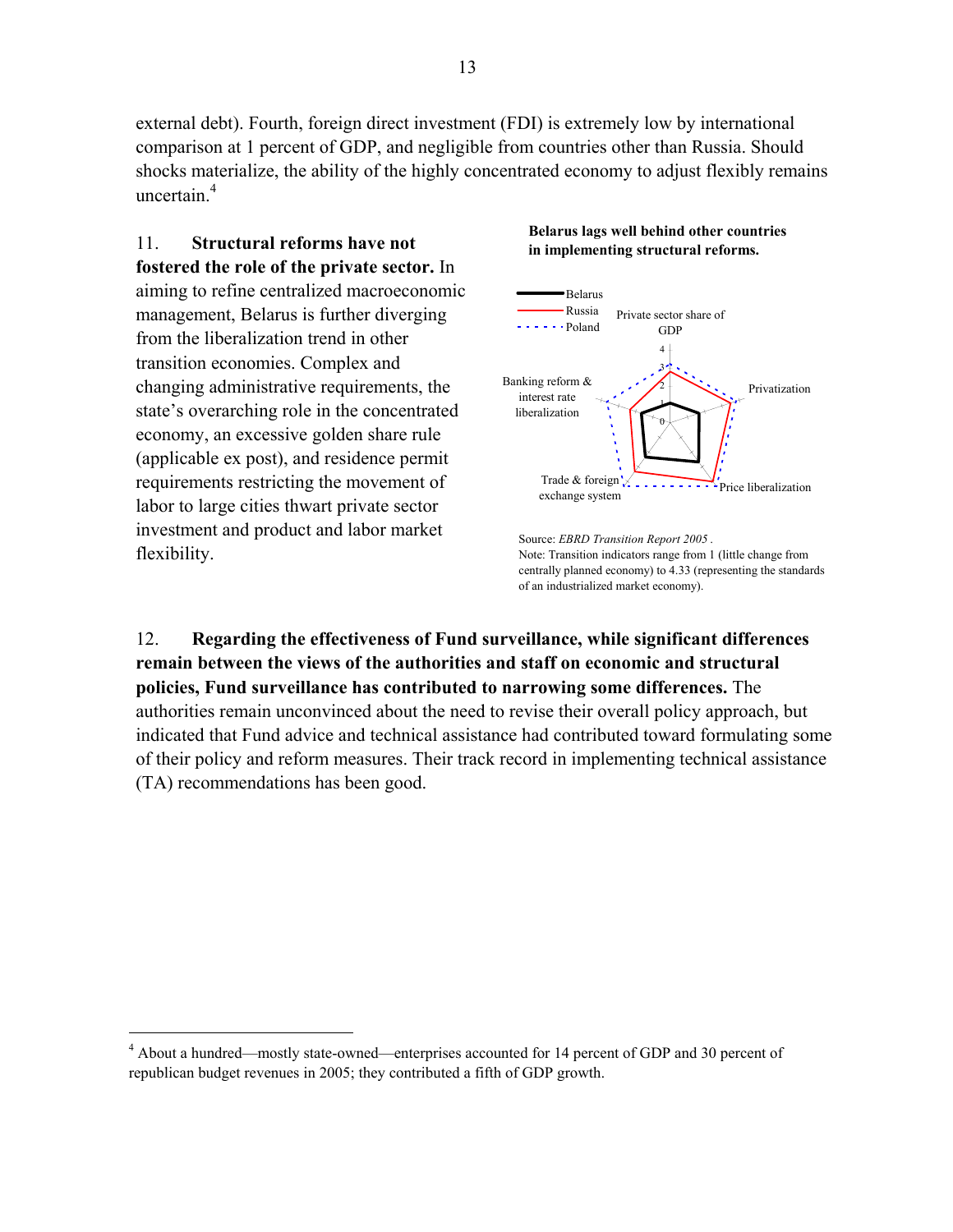

Figure 3. Belarus: Monetary Developments, 2004–06

Sources: Ministry of Statistics; NBRB; and Fund staff estimates.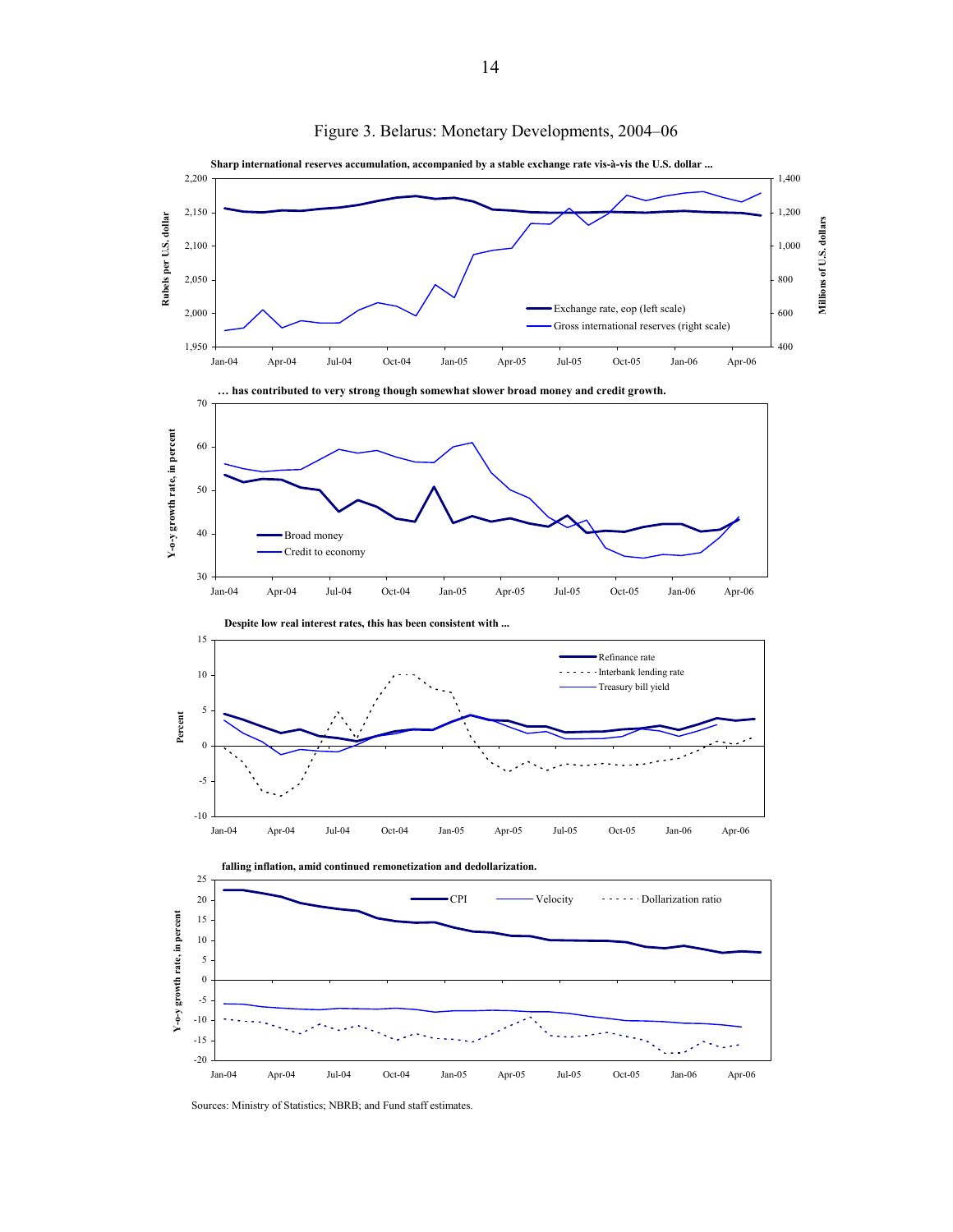

Figure 4. Belarus: Banking Sector Developments, 2001–06

Sources: IFS; WEO; staff reports; and Fund staff estimates.

1/ As of end-March 2006.

2/ With required loan provisioning.

3/ Data are for 2004.

4/ As of end-February 2006.

5/ Sectors with no access to foreign exchange are households, agriculture, and construction.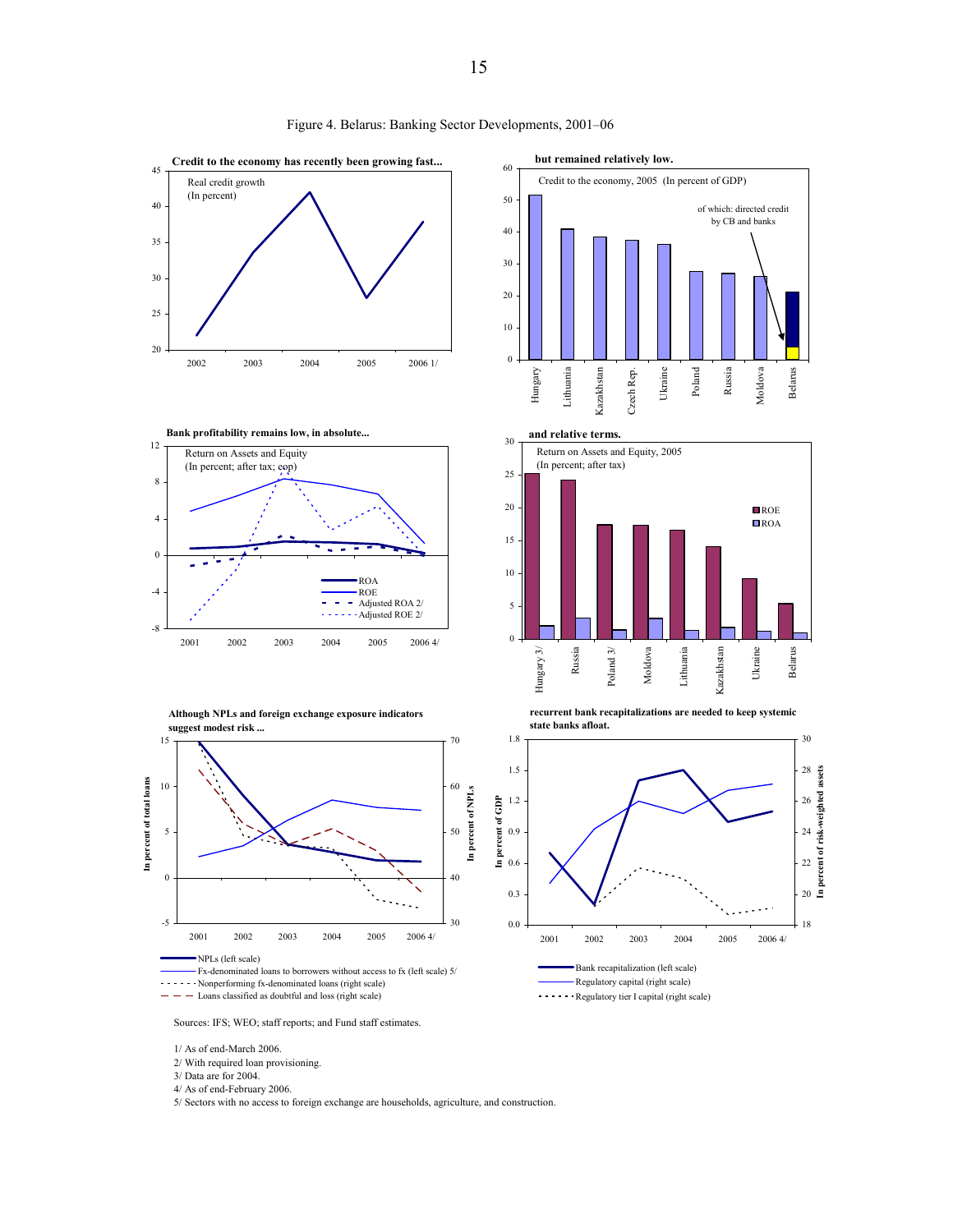





**Competitiveness is likely to suffer from real wages growing faster than productivity ...**



**and there are signs that Belarus is losing market share in Russia and ...**



**Meanwhile in volume terms, imports are outpacing exports.**



**amid some real appreciation (cushioned by the strengthening Russian ruble).**



Sources: Belarus authorities; Federal State Statistics Service of Russia; WEO; and Fund staff estimates.

1/ The non-oil current account is used as a proxy for the non-energy current account, owing to data constraints.

2/ Effective exchange rates are weighted according to the breakdown of export proceeds.

Figure 5. Belarus: External Performance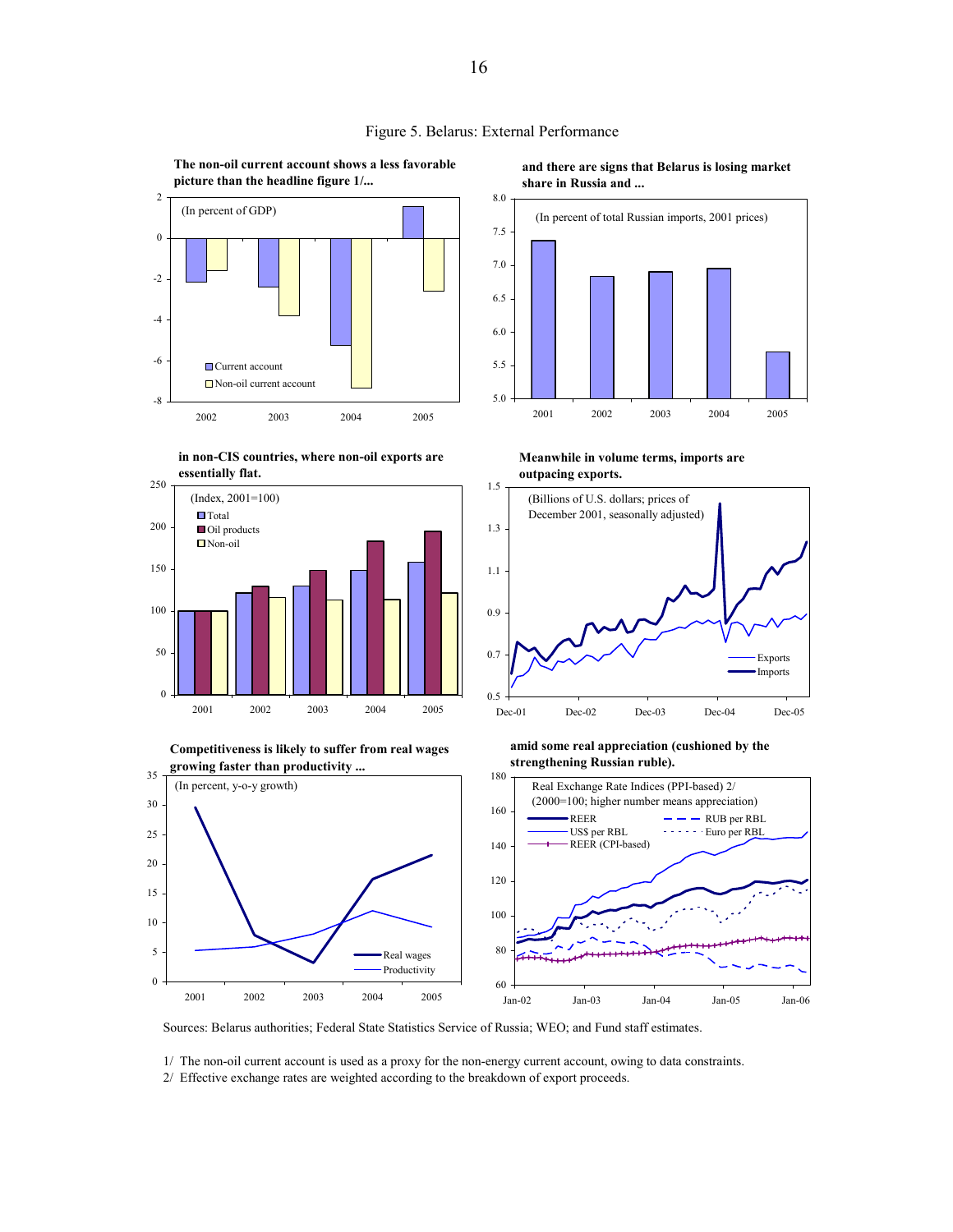#### **II. POLICY DISCUSSIONS**

13. **Discussions focused on the sustainability of rapid growth and the attendant policy implications.** In staff's view, recent growth critically benefited from fiscal and quasifiscal redistribution of terms-of-trade gains, which facilitated high mandatory wage increases and strong investment growth while enterprise losses have remained high. Even if energy import prices were to remain at current levels, further terms-of-trade gains are unlikely unless world market energy prices continue to rise. In staff's opinion, this suggests (i) markedly lower future GDP growth, since the growth rate of subsidies, investment, and mandatory wage increases experienced in recent years is no longer sustainable; and (ii) a need for policy adjustment. Staff stressed that the possibility of significantly reduced subsidies from Russia—increasingly likely as the horizon lengthens—imparts a significant downside risk to the near-term outlook, further underscoring the need for early policy action**.** Box 4 outlines a possible scenario, which could significantly worsen a medium-term debt outlook that would otherwise appear benign (Figure 6, Tables 6–7). Against this background, staff saw a compelling need for up-front fiscal tightening to mitigate the risk of having to undertake significant pro-cyclical tightening as terms-of-trade gains cease or are reversed. Inevitably, this would involve reductions in subsidies and transfers to loss-making enterprises, making early liberalization of prices and wages, followed by broader structural reforms, a priority.

14. **The authorities did not agree with the thrust of staff's analysis.** In their view, the role of terms-of-trade gains was secondary, so there was no need for significantly altering policies. They were not ready to discuss the risks to the outlook and the policy implications pending the conclusion of talks with Russia on energy prices around end-2006. They argued that in the common economic space, Belarus would continue to benefit from low domestic Russian energy prices, thus avoiding a substantial deterioration in the external environment.

# **A. Short and Medium-Term Macroeconomic Outlook**

15. **The authorities' 2006–10 Socioeconomic Program targets high growth and low inflation assuming a broadly unchanged external environment and economic structure.** The key sources of growth are to be rapidly rising government-led investment and employment. Inflation is envisaged to fall to 5 percent by 2010, and current account surpluses, as well as substantial FDI inflows, are envisaged throughout the period.

| Key Objectives of Belarus's 2006-10 Socioeconomic Program |  |
|-----------------------------------------------------------|--|
| (Midpoints of targeted ranges)                            |  |

|                                                              | ~      |        |             |        |        |
|--------------------------------------------------------------|--------|--------|-------------|--------|--------|
|                                                              | 2006   | 2007   | 2008        | 2009   | 2010   |
|                                                              |        |        | Projections |        |        |
| Real GDP growth (percent growth)                             | 7.8    | 8.5    | 8.5         | 8.5    | 9.3    |
| Balance of trade in goods and services (U.S. dollar million) | 450.2  | 550.3  | 650.4       | 750.5  | 900    |
| Fiscal deficit (percent of GDP; no range given)              | $-1.5$ | $-1.5$ | $-1.5$      | $-1.5$ | $-1.5$ |
| Investment in fixed capital (percent growth)                 | 13.5   | 15.8   | 16.0        | 16.0   | 17.0   |
| Employment (percent of labor force)                          | 70.0   | 70.9   | 72.5        | 74.8   | 77.8   |
| Employment (yoy percent increase)                            | 0.6    | 1.4    | 1.6         | 3.2    | 4.0    |

Sources: Social-Economic Development Program for Belarus 2006-10, June 2006; and IMF staff calculations.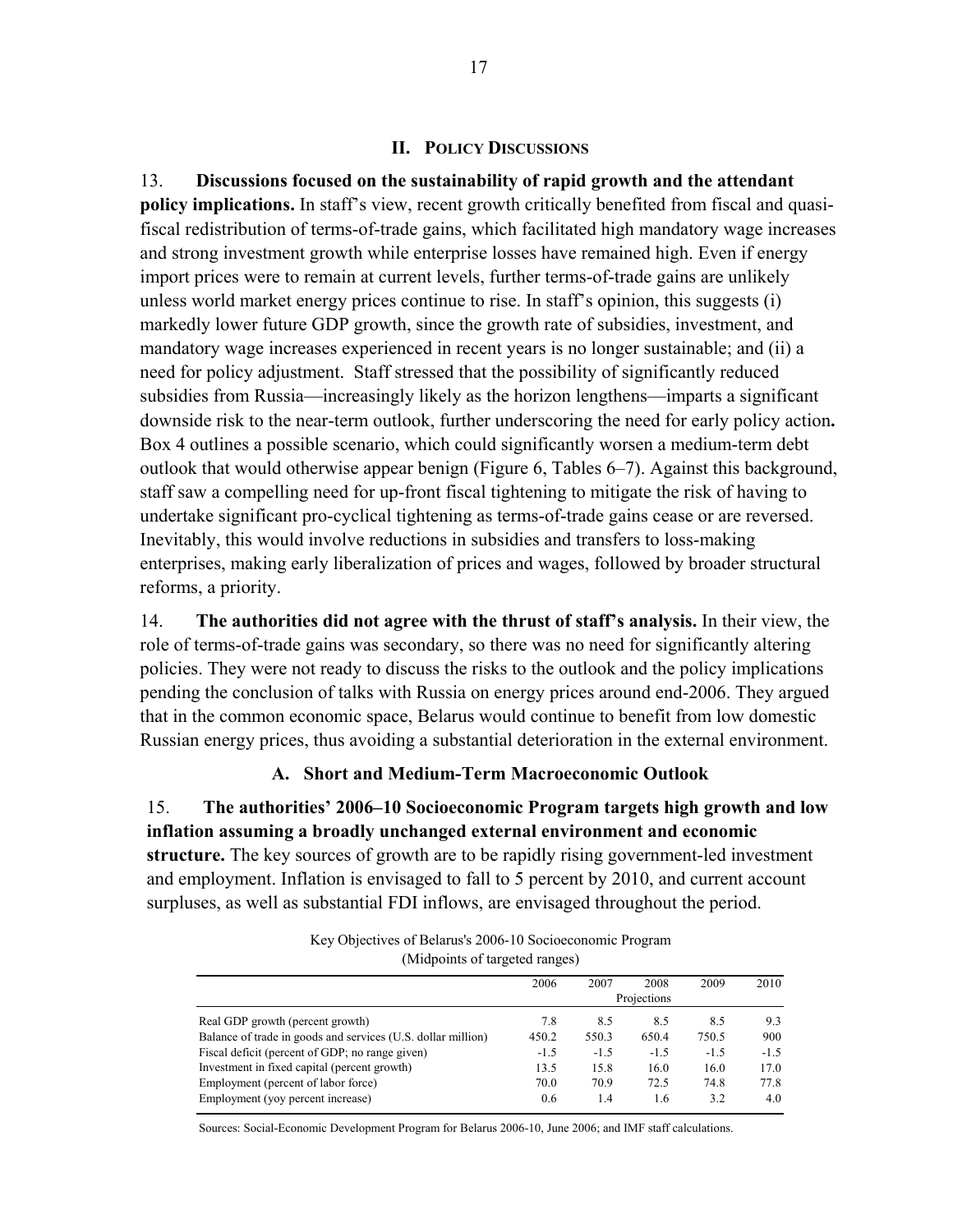#### **Box 4. The Impact of Surging Energy Prices—an Illustrative No Policy–Change Scenario**

Belarus—like other CIS energy importers—is likely to face an increase in energy prices toward international levels over the medium term. The baseline scenario is consistent with the authorities' views. A risk scenario assesses the implications of a faster increase in energy prices. Gas prices are assumed to double to \$95 per thousand cubic meters in 2007—at par with the 2006 level negotiated for Ukraine and below that for Armenia—and then converge to international prices by 2012. Oil prices are assumed to smoothly converge to international prices during 2007–12.

To quantify the **impact of surging energy prices on baseline growth**, five estimates are averaged. The production function model (Bruno and Sachs, 1985) calculates the direct impact on output using the cost share of energy. The net import model (IEA, 2004) assumes that higher energy prices reduce the wealth of net energy-importing countries. Additional estimates of the impact on growth are obtained from panel regressions in Broda (2004), Becker and Mauro (2006), and Chapter I of the Selected Issues Paper.

The first-round **impact on inflation** is simulated using (i) the CPI weights of energy and utilities prices; (ii) the passthrough rate of energy import prices to utilities prices (gradually increasing from 50 percent in 2007 to full pass-through by 2011); and (iii) the gas intensity of heat and electricity production. Inflation may actually be higher despite slower growth, owing to second-round effects—particularly if profits cannot act as a buffer.

Higher energy prices cause an **equilibrium real exchange rate (ERER) depreciation**, leaving the RER overvalued. The ERER is approximated using the long-term relationship between a real exchange rate index and PPP GDP per capita, estimated on a panel of 100 countries and on a subpanel of transition economies. The scenario uses the average ERER elasticity from these two regressions. In the medium term, higher inflation vis-à-vis trade partners may generate further RER overvaluation.

The **fiscal balance** gradually deteriorates to about 5 percent of GDP by 2011 because revenues fall as enterprise sector profitability drops, and larger subsidies and transfers are needed owing to the incomplete pass-through of energy costs, and the rising share of lossmakers. The **current account** deficit will rise to more than 10 percent of GDP over the medium term as the energy shock unfolds, generating a run-up in external debt. **Banking system** capital adequacy would fall to barely above the regulatory 8 percent level with increasing credit risk (assuming 5 percent of loans to agriculture and 10 percent to other sectors becoming loss, and 20 percent of standard loans becoming substandard). Excluding two large banks, the system appears much more fragile and relatively more exposed to the non-agriculture sector.

| Medium-Term Projections                                   |        |        |                   |         |         |
|-----------------------------------------------------------|--------|--------|-------------------|---------|---------|
|                                                           | 2007   | 2008   | 2009              | 2010    | 2011    |
|                                                           |        |        | Baseline scenario |         |         |
| Real GDP growth (in percent)                              | 4.5    | 3.8    | 3.6               | 3.4     | 3.0     |
| Inflation (eop. in percent)                               | 9.0    | 8.0    | 7.0               | 6.0     | 5.0     |
| General government balance (in percent of GDP)            | $-1.2$ | $-1.7$ | $-2.3$            | $-3.0$  | $-3.5$  |
| Current account balance (in percent of GDP)               | $-1.1$ | $-2.1$ | $-3.2$            | $-4.5$  | $-6.3$  |
| Memorandum items                                          |        |        |                   |         |         |
| Oil import price (U.S. dollars per ton)                   | 270.0  | 273.3  | 277.5             | 280.0   | 279.4   |
| Gas import price (U.S. dollars per thousand cubic meters) | 51.9   | 54.5   | 57.2              | 60.1    | 63.1    |
|                                                           |        |        | Risk scenario     |         |         |
| Real GDP growth (in percent)                              | $-0.7$ | 0.3    | 0.7               | 0.9     | 0.6     |
| Inflation (eop. in percent)                               | 16.4   | 11.0   | 10.5              | 9.0     | 8.0     |
| General government balance (in percent of GDP)            | $-2.5$ | $-3.0$ | $-3.6$            | $-4.2$  | $-4.7$  |
| Current account balance (in percent of GDP)               | $-4.6$ | $-6.5$ | $-8.6$            | $-11.1$ | $-14.5$ |
| Memorandum items                                          |        |        |                   |         |         |
| Oil import price (U.S. dollars per ton)                   | 270.0  | 288.7  | 311.4             | 336.0   | 362.5   |
| Gas import price (U.S. dollars per thousand cubic meters) | 95.0   | 110.3  | 128.0             | 148.5   | 172.3   |

Medium-Term Projections

Sources: Belarusian authorities; and Fund staff estimates and projections.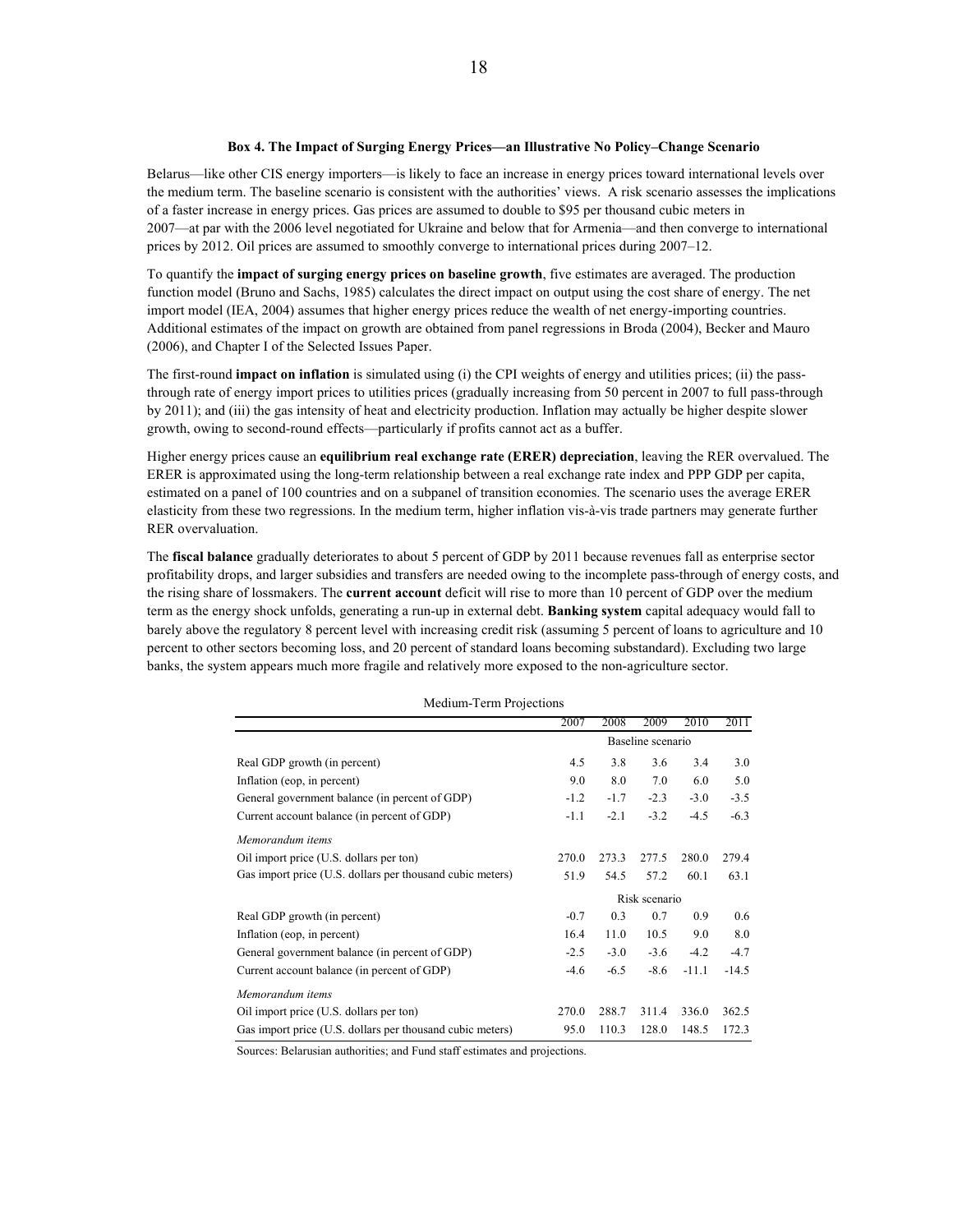Figure 6. Belarus: Fiscal and External Sustainability Analysis, 2001–11





**While remaining low by international comparison, external debt is expected to rise significantly in the medium term. Shocks to the exchange rate or the current account would raise the level of external debt significantly.**



Sources: Belarusian authorities; and Fund staff estimates.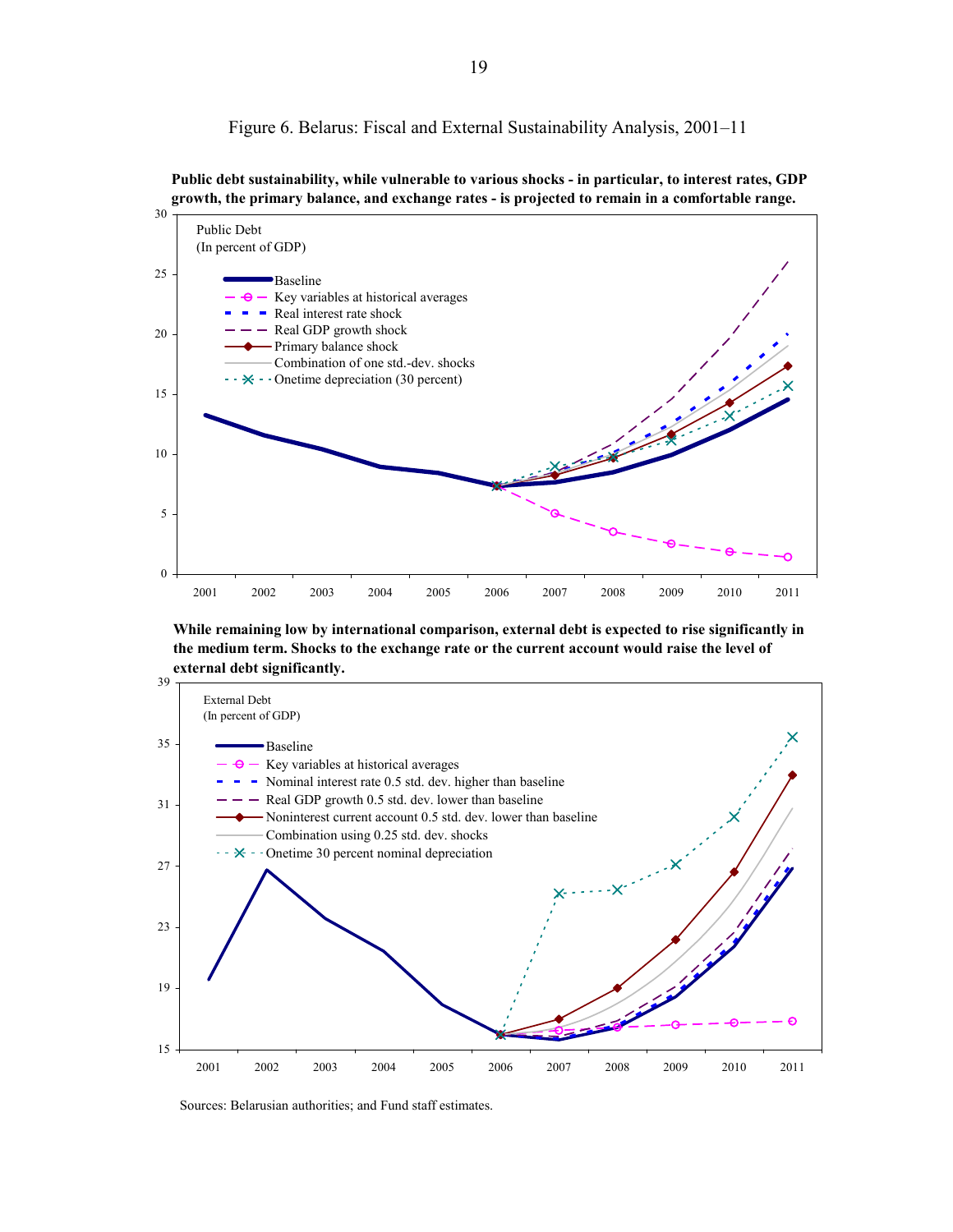# 16. **In staff's view, economic growth is likely to slow down in the medium term in the absence of structural reforms.**

- **Growth in 2006 should remain robust.** Reflecting continued strong growth in Russia, preliminary GDP data for the first six months of 2006, and a sizeable carryover, staff project growth, driven by domestic demand, at around the lower end of the government's projected range of 7–8½ percent.
- **But continued rapid noninflationary growth in 2007 and beyond is increasingly doubtful under current policies.** Terms-of-trade gains are likely to stop increasing, constraining centralized redistribution. Expansionary macroeconomic policies to boost growth above potential will also gradually cease to be a noninflationary policy option as the output gap closes. Moreover, even massive public investment would not necessarily raise productivity rapidly if resources are not allocated efficiently.<sup>5</sup> Panel regressions using a neoclassical growth model—calculated as background to the discussions—suggest annual potential growth of about 3½-4 percent over the next five years (Craft and Kaiser, 2004). Similar results obtain in a growth-accounting framework, with total factor productivity (TFP) calculated as (i) the average Belarusian TFP over recent years; or (ii) the average of transition economy TFP estimates.<sup>6</sup> TFP is unlikely to sustain high growth rates in the medium term given the large share of fully depreciated productive equipment, and policies precluding large, technology-enhancing FDI inflows. Finally, exports' contribution to growth would peter out as Belarusian exports encounter increasing competition.

17. **Staff expressed reservations about some aspects of the authorities' mediumterm outlook.** First, the projected current account surpluses, together with the sharp increase in the share of investment in GDP stemming from the government's ambitious investment plan, would imply a considerable contraction in domestic consumption to create room for the necessary sharp rise in savings from its current level of 31 percent of GDP. In contrast, staff projects gradually deteriorating current account deficits after 2006, stemming from weak export volume growth and stagnant terms of trade. Second, the envisaged employment increases would require raising the share of employment in the working-age population by 10 percentage points from an already high 71 percent in 2005, given the demographic trends. Third, projecting substantial increases in FDI would appear overly

 $\overline{a}$ 

 $<sup>5</sup>$  Evidenced by the large share of fiscal subsidies (9.2 percent of GDP); the concentration of public investment</sup> on buildings; and the high proportion of lossmakers in the enterprise sector (29½ percent in industry in May 2006).

 $6$  The average of estimates in DeBroeck and Koen (2000) and Mihaljek and Klau (2003) is used.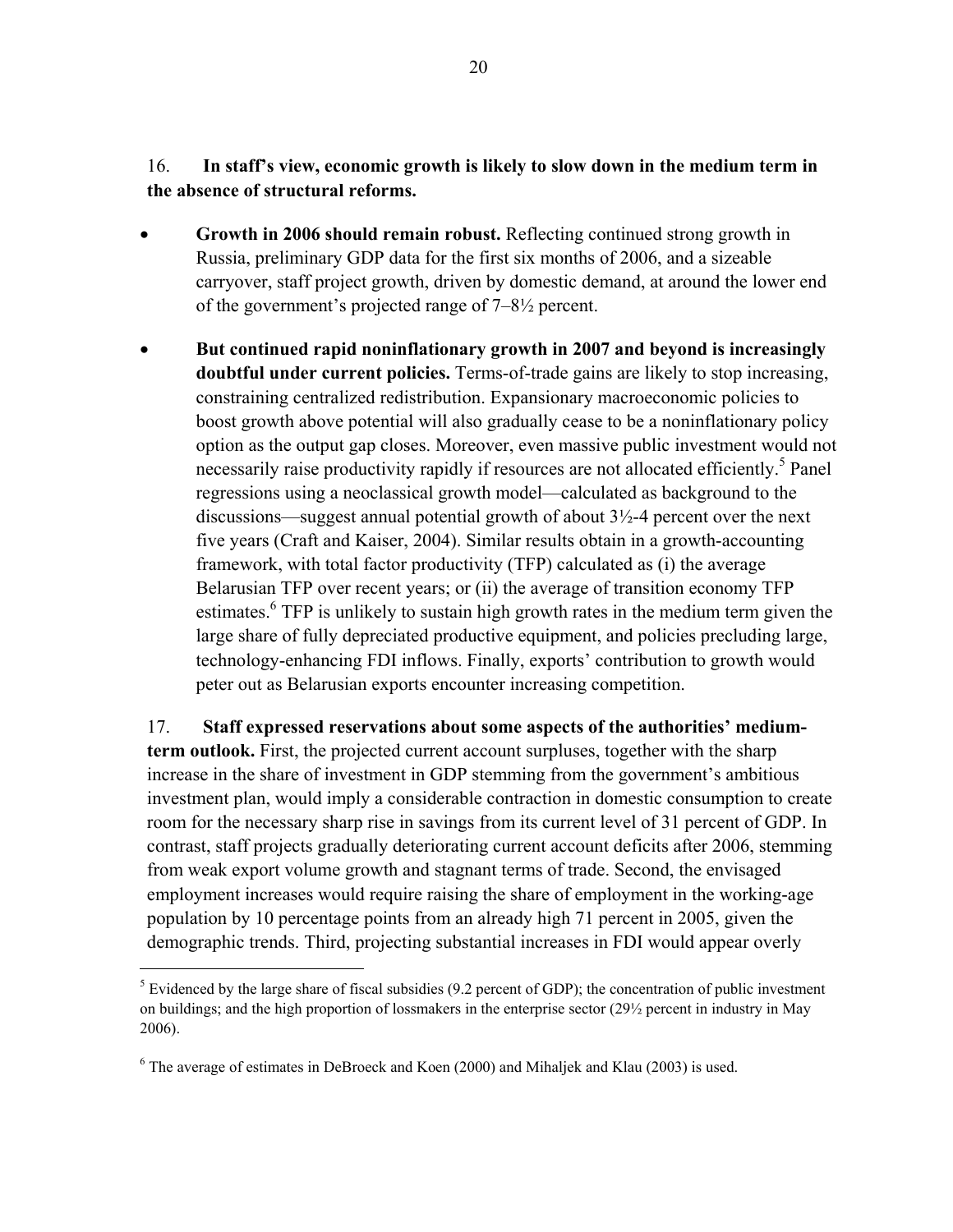optimistic in the absence of wide-ranging structural reforms, privatization, and policy changes to enhance the investment climate.



#### Sources: *Program of Social and Economic Development of Belarus for 2006-10,* and Fund staff calculations.

#### **B. The Need for Structural Reforms**

18. **Some common ground has emerged.** The authorities envisaged gradual reforms as part of their multiyear Socioeconomic program, notably some cuts in taxes and subsidies, and measures to strengthen the financial system, facilitate small and medium-sized enterprise development, moderate real wage growth, and attract foreign investors.

19. **Staff argued for deeper and less gradual reforms.** A more rapid withdrawal of state intervention (through the structural reforms described in Box 5) would complement the authorities' own intentions and aim at creating favorable conditions for private sector growth while the economy was still in a period of strength. This would foster an efficient allocation of resources, and ultimately boost productivity and potential growth.

20. **However, the authorities remained unconvinced about the need for, and desirability of, more radical reforms than those envisaged in their Socioeconomic Program.** They pointed to past macroeconomic performance as proof that Belarus's development model was appropriate. The authorities strongly objected to phasing out recommended lending and centrally mandated wage increases, and to wide-ranging privatization, which they saw as putting their social objectives at risk.

### **C. Fiscal Policy and Reform**

21. **Staff argued for fiscal tightening starting in 2006.** The 2006 budget targets an overall deficit of 1.5 percent of GDP, but a broad balance is within reach on current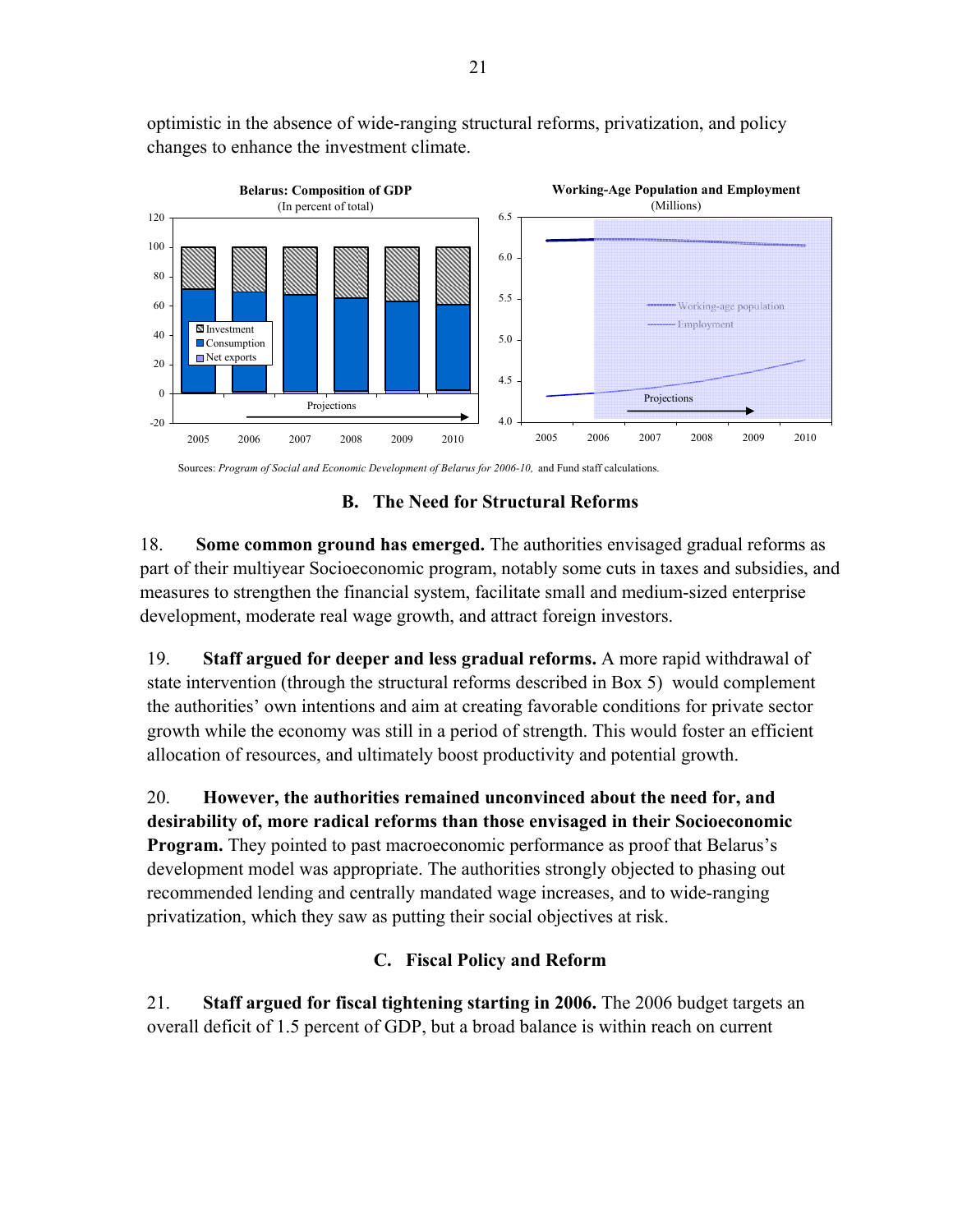policies.<sup>7</sup> Staff suggested targeting a moderate surplus of about  $\frac{1}{2}$  percent of GDP through expenditure restraint to create fiscal space for future tax cuts and to avoid having to endure lower revenues—notably energy-related ones—while committed to stretched expenditure levels. The authorities, while acknowledging in principle the case for some fiscal savings, were not in a position to commit to a budget surplus this year.

22. **For 2007, the authorities target a fiscal deficit of 1½ percent of GDP.** They were not prepared to discuss the final parameters for the 2007 budget, but discounted the risk that next year's budget would suffer from lower terms-of-trade gains. Pointing to the need to support growth and to the likely availability of financing given low public debt (8.5 percent of GDP), they considered a moderate fiscal deficit appropriate. Staff argued that fiscal policy should be more restrained in 2007 and beyond, stressing that revenues would reflect stagnating terms-of-trade gains, and that expansionary fiscal policy would heighten inflationary pressures and worsen competitiveness. In this context, the quality of expenditure, rather than its quantity, and its ability to enhance productivity were key. Room for maneuver would also be needed to offset contingent liabilities (notably related to cumulative fiscal costs of recommended lending), to finance the cost of structural reforms which may be frontloaded, and—if needed—for smoothing the impact of possible adverse developments in energy prices.

23. **A range of fiscal reforms would need to begin already in 2006 to leave room for future maneuver**. The authorities stressed that tax cuts were continuing in 2006 and that the president had declared that subsidies would be scaled back. While welcoming these plans, staff recommended focusing on (i) identifying permanent expenditure cuts necessary to offset looming revenue losses; (ii) reducing budget rigidities by phasing out earmarking; and (iii) incorporating remaining extrabudgetary funds into the budget and the Treasury Single Account, gradually moving all central budgetary funds to the latter, to enhance expenditure management. Staff also argued for phasing out subsidies and transfers to lossmaking enterprises, and discontinuing bank recapitalizations associated with recommended lending.

 $\overline{a}$ 

<sup>&</sup>lt;sup>7</sup> Under current projections, the state budget deficit would be  $\frac{1}{2}$  percent of GDP smaller than budgeted, while the Social Protection Fund (SPF) would record a 1 percent of GDP surplus as in previous years (the budget conservatively assumes that the SPF would be in balance).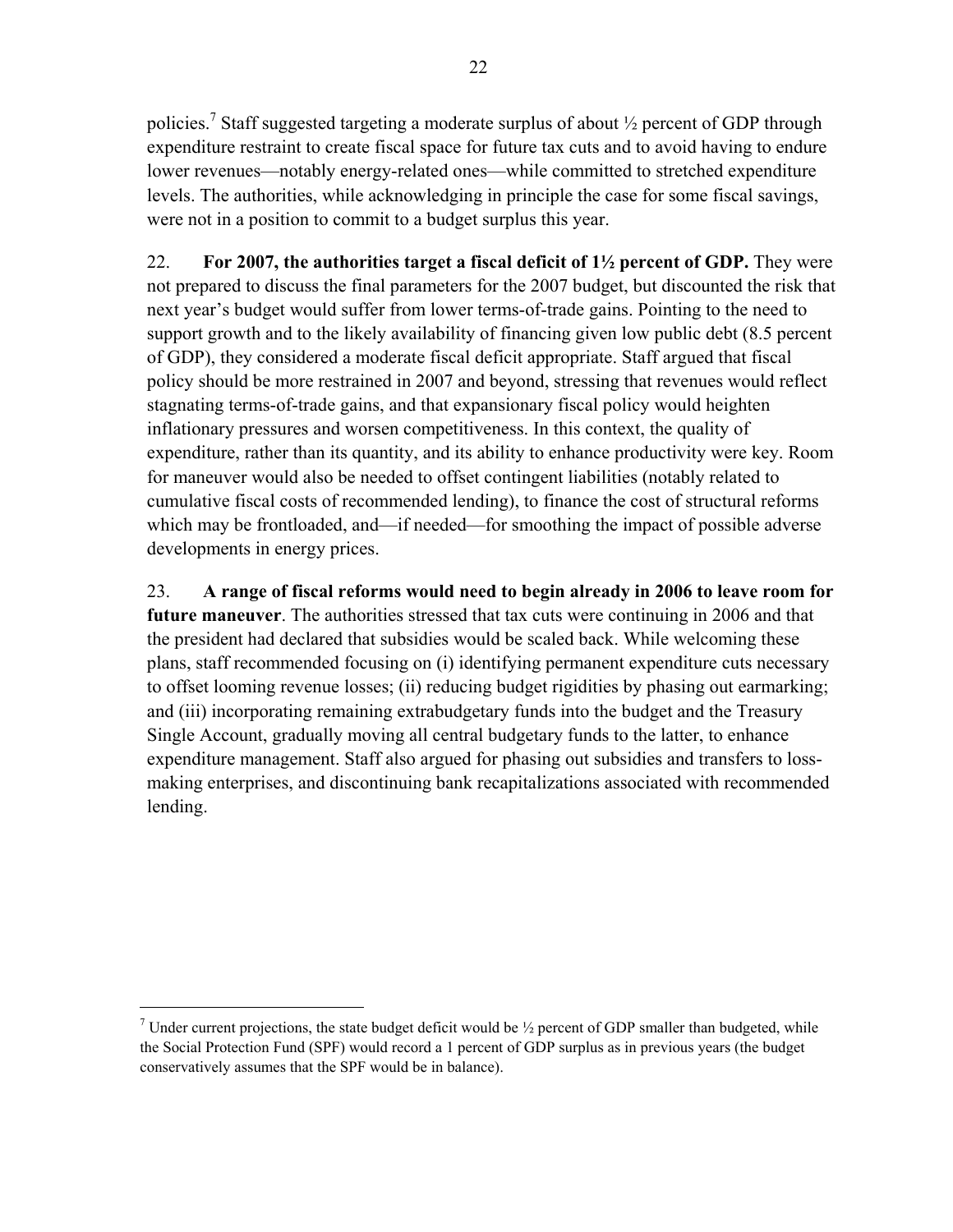#### **Box 5. Structural Reform Agenda**

To address the most binding constraints to sustained growth, structural reforms should primarily aim at retrenching the state's pervasive intervention in economic activity, hardening budget constraints, and attracting FDI. While Belarus's savings and investment levels are high and the human capital endowment favorable, potential growth is constrained by the limited efficiency of state-led investment and the low effective returns to private investment evidenced by its low share (both domestic and foreign). Appropriate sequencing and pacing of reforms, together with supporting macroeconomic policies are key to containing potential negative effects on economic activity.

The most urgent reforms would curtail direct government intervention in economic activity, notably by

- sharply reducing entry barriers for private firms and streamlining the regulatory framework;
- phasing out controls on price formation to enhance price signals;
- discarding centrally mandated wage targets to help wages clear the labor market and avoid decapitalizing enterprises; and implementing rules in SOEs to keep wage growth in line with productivity increases;
- phasing out recommended lending to enhance market-based financial intermediation;
- curbing the golden share rule to apply only to a handful of strategic enterprises so as to attract domestic and foreign private investors; $\frac{8}{3}$
- adopting international accounting standards for enterprises.

This would be followed—after sufficient preparation, but without undue delay—by

- transparently privatizing banks and nonmonopoly enterprises to ensure more efficient use of factors of production;
- curbing subsidies and enforcing the exit of inefficient enterprises to fortify enterprise budget constraints; and
- to complement the latter effect, gradually reducing the tax and regulatory burden financed by cutting state support to enterprises.

Concurrent institutional reforms would round off the transition, including

putting in place effective regulation of economic monopolies;

 $\overline{a}$ 

- strengthening the social safety net to minimize the social costs of efficient labor reallocation;
- reforming tax administration, public expenditure management, and the pension and health systems to ensure fiscal sustainability.

<sup>&</sup>lt;sup>8</sup>The golden share can be introduced ex post in any enterprise with current or past state ownership, wage arrears, accounting or workers' rights irregularities, allowing the government to take decisions regarding the enterprise's activity. From June 2006, it no longer applies to banks. The authorities claim that they use the golden share rule very selectively.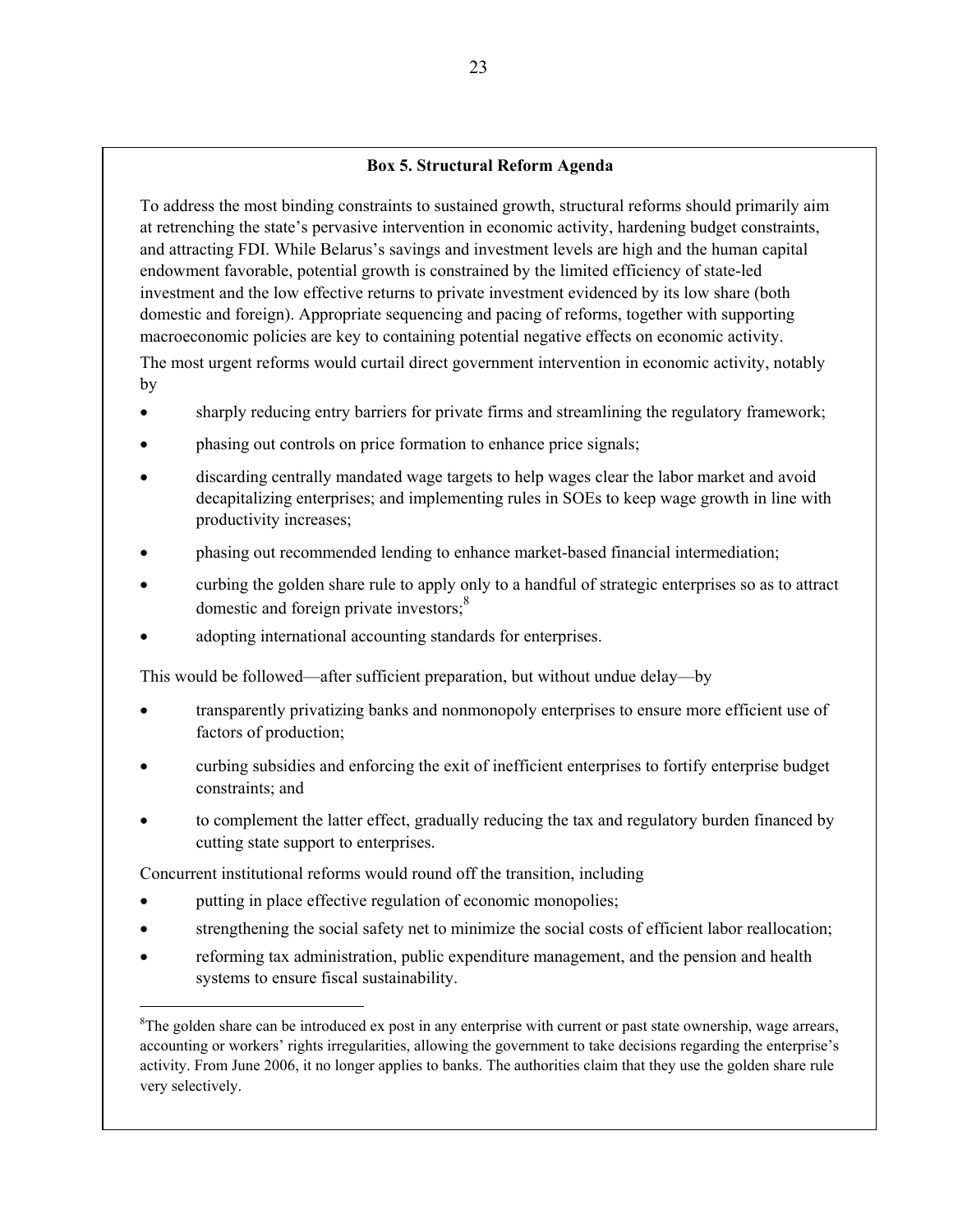24. **The authorities intend to reduce the very high tax burden by 3–4 percentage points of GDP by 2010 and to streamline tax administration.** To this end, the draft fiscal

guidelines propose tax cuts of  $\frac{3}{4}$ percentage point of GDP in 2007, eliminating (i) the Chernobyl tax of 3 percent of the wage bill; (ii) the State Employment Fund contributions of 1 percent of the wage bill; and (iii) the local profit tax of 3 percent of net profits.<sup>9</sup> Staff welcomed this package but advocated an earlier elimination of remaining distortionary taxes—in particular the turnover tax levied concurrently with the VAT offsetting the revenue impact by reducing discretionary exemptions and concessions to expand the tax base, and simplifying tax rate structures. The authorities agreed in principle that tax cuts should be compensated by expenditure cuts.

25. **The authorities are considering how to address the economic implications of aging.** Given the low fertility rate of 1.2, Belarus's population is projected to continue falling (by 2.1 percent in 2006– 10), triggering a steady rise in the elderly dependency ratio and a consequent decline, starting in 2008, in the ratio of pension system contributors to beneficiaries. Although not ready to discuss reform proposals, the authorities indicated that work on quantifying the problem and the

 $\overline{a}$ 



Sources: Belarusian authorities; FAD DEME database; staff reports; Eurostat; WEO; and Fund staff estimates.



Sources: Historical data from *Statistical Yearbook* , projections from the Population Division of the Department of Economic and Social Affairs of the United Nations Secretariat.

1/ The ratio of population aged 65 years and over to population aged 15-64. Medium fertility variant for projections.

<sup>&</sup>lt;sup>9</sup> Part of the revenue loss from this measure would be compensated by increasing the central government profit tax rate from 24 to 26 percent and unifying local sales tax rates at a higher average level. The first of these changes would reduce the number of taxes levied on the same tax base, as well as revenue earmarking.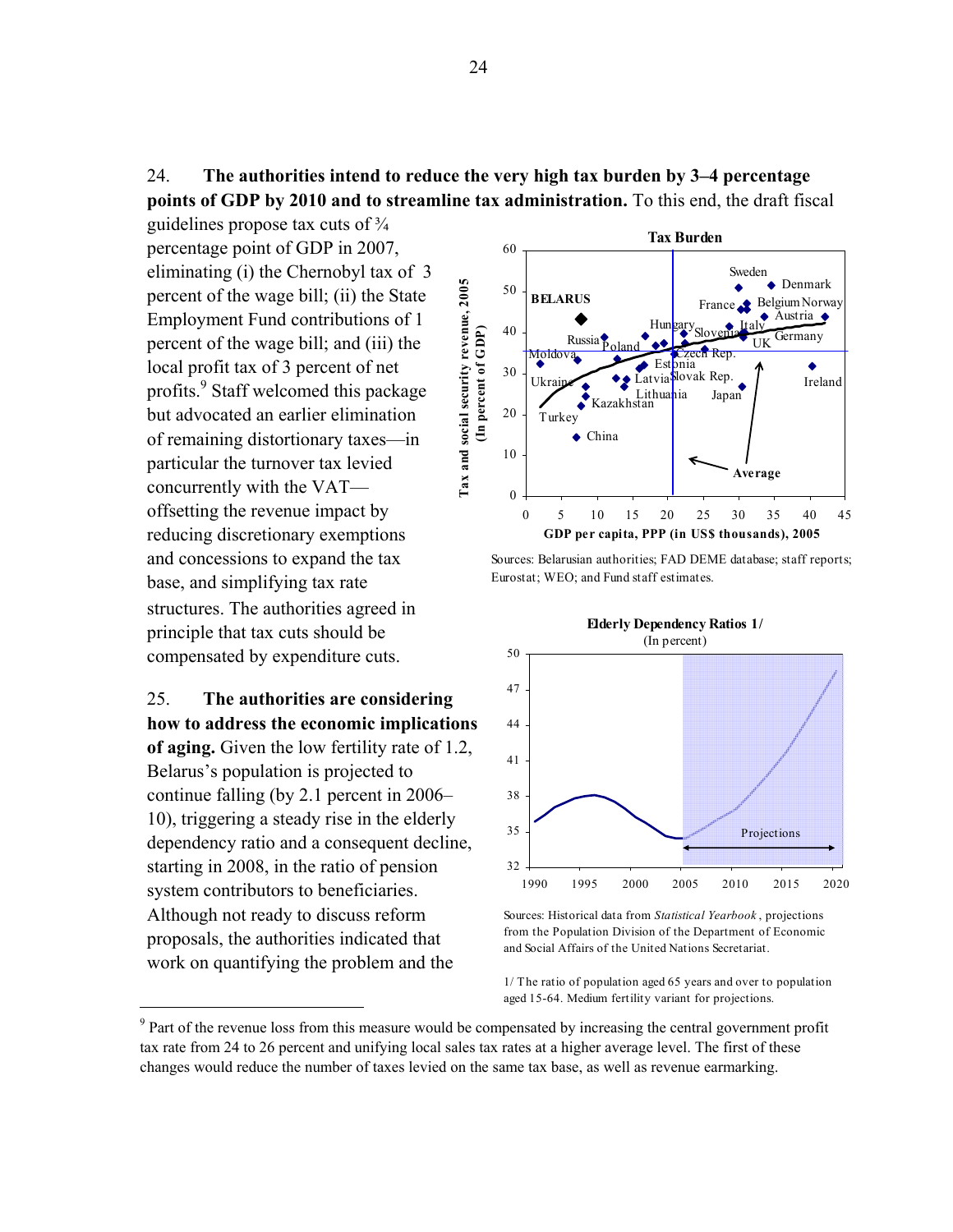gains from possible reform measures had commenced. Staff argued for a pension reform that would raise the effective retirement age (which was falling further behind the nominal retirement ages of 60 for males and 55 for females, owing to early retirements) and enhance the link between lifetime contributions and pension benefits.

# **D. Monetary and Exchange Rate Policy**

26. **The NBRB agreed that its monetary and exchange rate policy should primarily aim at attaining the inflation—rather than exchange rate—objective.** While the NBRB currently sets targets for money supply (M1) and an explicit band for the Russian ruble exchange rate (and an implicit one vis-à-vis the U.S. dollar), these targets can be revised during the year if needed to achieve the inflation objective given developments in money demand. Observing that some exchange rate flexibility would help buffer the economy against real shocks, the NBRB agreed that it should move further toward clearly indicating inflation as the primary monetary policy objective in its 2007 monetary policy guidelines. In this context, while an intermediate target for money supply was needed, staff cautioned against setting further quantitative targets—notably for nominal exchange rates—since this could undermine the credibility of the NBRB's commitment to the inflation objective.

27. **There was agreement that monetary policy needed to remain focused on its target.** Staff agreed that the NBRB's commitment to lower inflation to 7-9 percent in 2006 and to 5 percent by 2010 was attainable. However, given the need to remain vigilant about inflationary pressures, it found the latest reduction in the refinance rate and in reserve requirements somewhat premature. These moves boosted liquidity in a context in which (i) measured inflation might not fully reflect underlying inflationary pressures, and (ii) the preference for foreign currency as a store of value remained high (40 percent of bank deposits were foreign currency denominated). Staff urged the NBRB to discontinue largescale liquidity support to banks and lending to the economy in support of government programs. Noting that interest rate caps distorted credit allocation and may be largely offset by increased lending fees and commissions, staff advocated their elimination—an objective the NBRB concurred with as a medium-term goal.

28. **The framework for monetary policy and operations has become more transparent.** The NBRB has improved communications to the public of its policy actions and operations. Staff suggested that banks could be allowed to better benefit from reserve requirements averaging to use available liquidity more efficiently. The NBRB could also usefully shorten the maturity of NBRB securities used in liquidity withdrawal operations to coincide with the period for which it could make reliable liquidity forecasts. The NBRB was receptive to both suggestions.

29. **Coordination between the NBRB and government is key for building public confidence in macroeconomic policies.** Enhancing the NBRB's operational independence and further strengthening cooperation with the Ministry of Finance would be key steps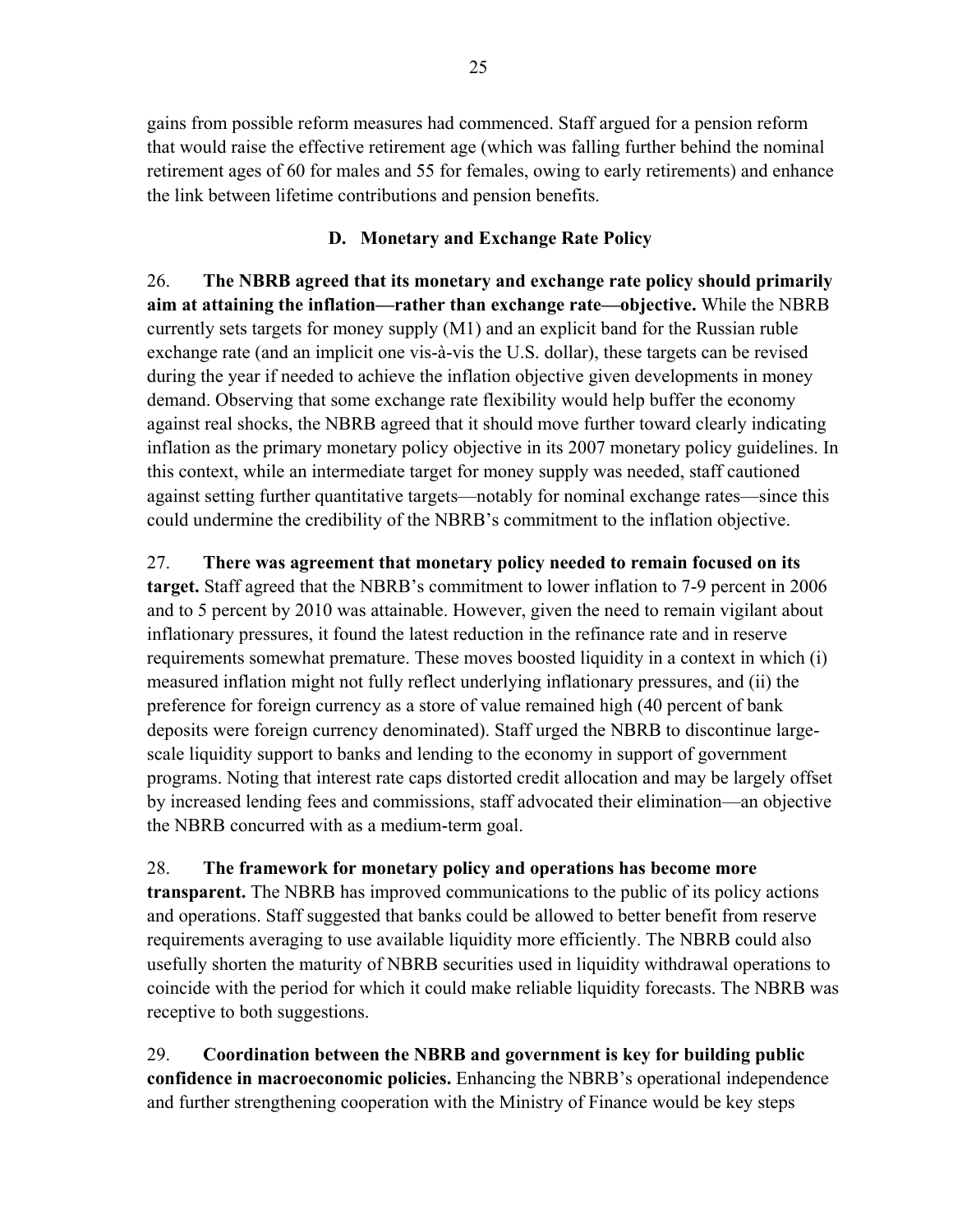toward bolstering the operational framework of monetary policy. Staff also advocated (i) replacing outstanding NBRB loans to the government with marketable securities that could be used to conduct open market operations and (ii) moving government deposits into the NBRB from banks to facilitate NBRB liquidity management—gradually, to avoid an adverse impact on banking system liquidity.

# **E. Financial Sector Soundness**

30. **The NBRB has improved the supervisory and regulatory framework.** The transparency of bank capital, corporate governance, and risk management has been strengthened and the use of external audits increased. In a welcome recent step, the golden share rule was eliminated for banks to encourage the entry of strategic foreign investors in the banking system. Progress was also made toward adopting a new banking code, and laws on credit bureaus, deposit insurance and mortgages. The authorities indicated that Fund assistance had played a role in several of these accomplishments, and had also helped raise NBRB staff's technical skills. They agreed that continued vigilant oversight was key, particularly of systemic banks that failed to comply with all prudential requirements.

31. **Banking sector soundness has improved but vulnerabilities remain, especially in light of continued rapid credit growth**. Low NPL levels, with a considerable share of loans extended at the government's behest, might not adequately reflect borrowers' repayment capacity (for instance, NPLs exclude loans under central government guarantee). Also, the level of loans written off in 2005 (about 0.35 percent of GDP), which have reduced NPLs, suggested a need for improving banks' risk assessment procedures. Staff noted that high capital adequacy ratios in the banking sector reflected recurrent recapitalizations, and, *per se*, did not provide an adequate forward-looking measure of the system's safety. In this regard, stress tests showed that banking system resilience to shocks had improved since 2004 (when the FSSA stress tests were conducted), but underscored the need for considerable capital injections in case of a severe shock when two large banks were excluded from the test.

32. **Staff emphasized that recommended lending should be phased out as rapidly as feasible.** It argued that such—effectively directed—lending for housing, agriculture, and other purposes increased banks' vulnerabilities as appropriate risk management procedures were not followed; it necessitated large recurrent bank recapitalizations; and it built up potentially large contingent liabilities. Such lending also (i) generated maturity mismatches as affected banks funded themselves at short maturities, increasing systemic liquidity risk; (ii) distorted financial resource allocation; and (iii) precommitted the budget to bear an interest cost during these loans' long life span. The NBRB agreed that eliminating recommended lending could be a medium-term objective.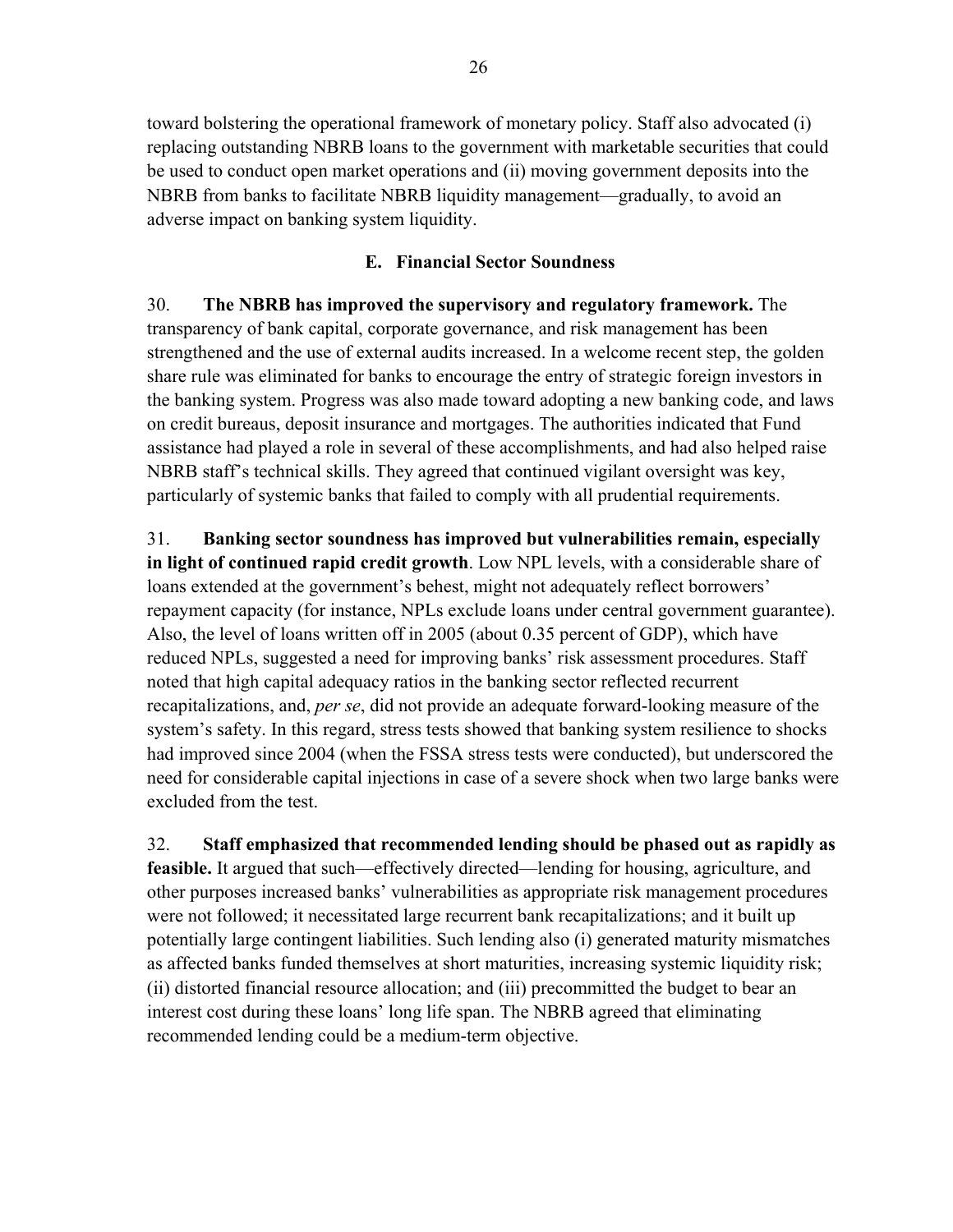# **F. The Trade Regime**

33. **Although weighted average tariffs on imports from outside Russia are a moderate 11 percent, the trade regime retains numerous ad-hoc administrative restrictions.** Importers must receive special government permits to import consumer goods considered products of comparative advantage for Belarus. Mandatory shares of domestically produced goods are prescribed for retail outlets, and state procurement favors local firms. Staff argued that these attempts to support inefficient domestic production and compensate for weak export performance hampered growth by (i) reducing competition, (ii) raising domestic prices, and (iii) increasing the cost of producing export goods (to the extent they affected imported inputs).

### **III. STAFF APPRAISAL**

34. **Belarus has enjoyed several years of high growth and falling inflation.** Growth reflected rising labor productivity aided by increasing capacity utilization, with demand benefiting from unfettered access to Russia's expanding market and the redistribution of escalating terms-of-trade gains. The successful exchange rate anchor, administrative intervention in price formation, and a sizable output gap have contributed to lower inflation.

35. **However, once the energy windfall ceases to rise, the Belarusian development model will come under strain.** Continued centralized support to domestic activity will rapidly raise inflationary pressures, given the vanishing output gap. Without policy adjustment and structural reforms—notably liberalizing prices and wages, and curbing the state's role in economic activity—growth will revert toward its lower potential level. The prospect of significantly higher prices of energy imported from Russia imparts considerable further downside risks to the outlook, since the attendant compression of terms-of-trade gains would seriously worsen the external current account and force significant cuts in fiscal subsidies and other forms of demand-supporting redistribution.

36. **Fiscal policy should be tightened, starting in 2006, in anticipation of revenue losses and structural reform costs.** To this end, expenditures—especially recurrent ones should be constrained to the extent feasible in 2006, and further reduced as a share of GDP in 2007 and beyond. Spending cuts should be focused on subsidies (including to banks), net lending, and transfers to lossmaking enterprises. Remaining elements of earmarking should also be eliminated.

37. **Institutional reforms to enhance fiscal management and sustainability are also needed.** In coordination with the NBRB, central government deposits should be moved gradually to the NBRB, and outstanding NBRB loans to the government converted into marketable securities to enhance liquidity management. Moreover, pension reforms sufficient to address the looming demographic changes should be developed expeditiously.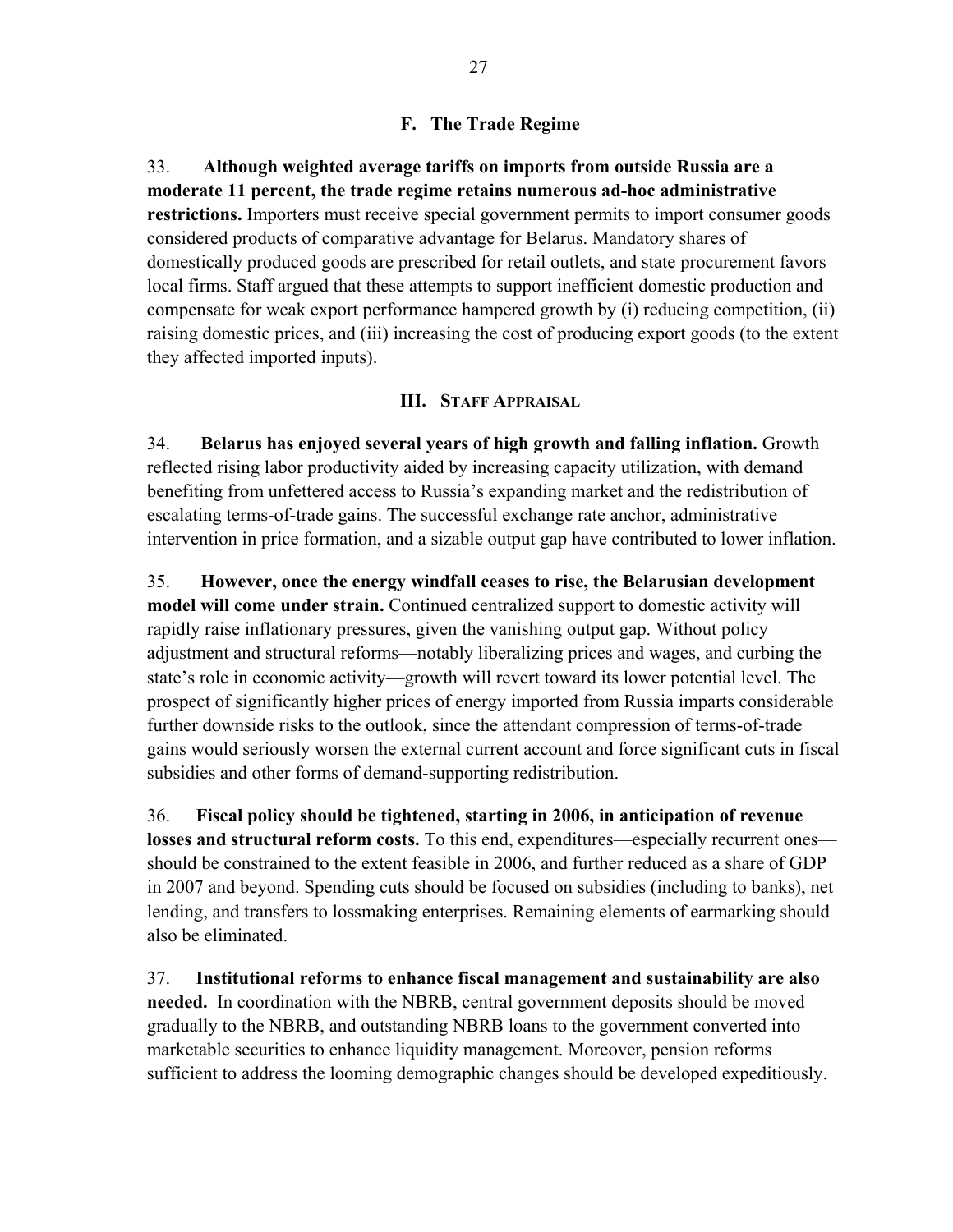38. **The NBRB should refocus monetary policy on inflation control.** In this regard, staff noted that the NBRB should stand ready to accept more flexibility in the exchange rate in the event of inconsistency between the inflation and exchange rate targets. Moreover, to enable the NBRB to pursue monetary policy effectively, its operational independence needs to be strengthened, the number of its quantitative targets pruned, its direct lending to the economy discontinued, and interest rate caps eliminated.

39. **Progress in strengthening the supervisory framework and banking system soundness needs to continue.** The NBRB should ensure that future liabilities stemming from remaining directed lending are fully reflected in prudential indicators. By vigilantly enforcing all prudential requirements, it can lower the risk that continued rapid credit growth gives rise to higher NPL levels. Staff welcomes the recent steps toward attracting strategic foreign investors to the banking system, and stresses the importance of ensuring transparency and competition in privatization.

40. **The case for implementing bolder structural reforms while the economy is still in a period of strength is compelling.** It is reinforced by substantial downside risks to the outlook. The policy room built up would help address the diminishing gains from energy trade—notably its impact on fiscal revenues—and support the necessary reduction in fiscal subsidies and transfers. Implementing productivity-enhancing structural reforms while the economy is growing rapidly would also make covering their up-front costs easier. An improved investment climate would help attract FDI, facilitating faster export growth through technology inflows, and enhanced access to foreign markets.

41. **The consequences of piecemeal reforms appear unattractive.** Implementing only moderate changes and retaining state domination of the economy would create increasing macroeconomic and social costs as the external environment worsens and traditional sources of growth fade. While the costs could in principle be financed for some time given the current low external debt, this approach would necessitate larger adjustment down the road.

42. **The key task is to reduce state intervention and improve the business** 

**environment.** Directed lending, whose cumulative long-term costs remain partially unaddressed by recurrent bank recapitalizations, should be eliminated as soon as feasible. If subsidies to specific sectors are deemed necessary, these should come directly from the budget. Pervasive controls on price formation should be discontinued, cross-subsidization via state-owned enterprises abolished, and the golden share rule drastically curtailed. Mandatory wage increases should cease.

43. **The quality and timeliness of statistical data are broadly adequate for surveillance, although macroeconomic analysis is encumbered in some areas.** Belarus subscribes to the Special Data Dissemination Standard, publishing extensive statistics. However, administrative controls in the economy may affect the meaning of statistical data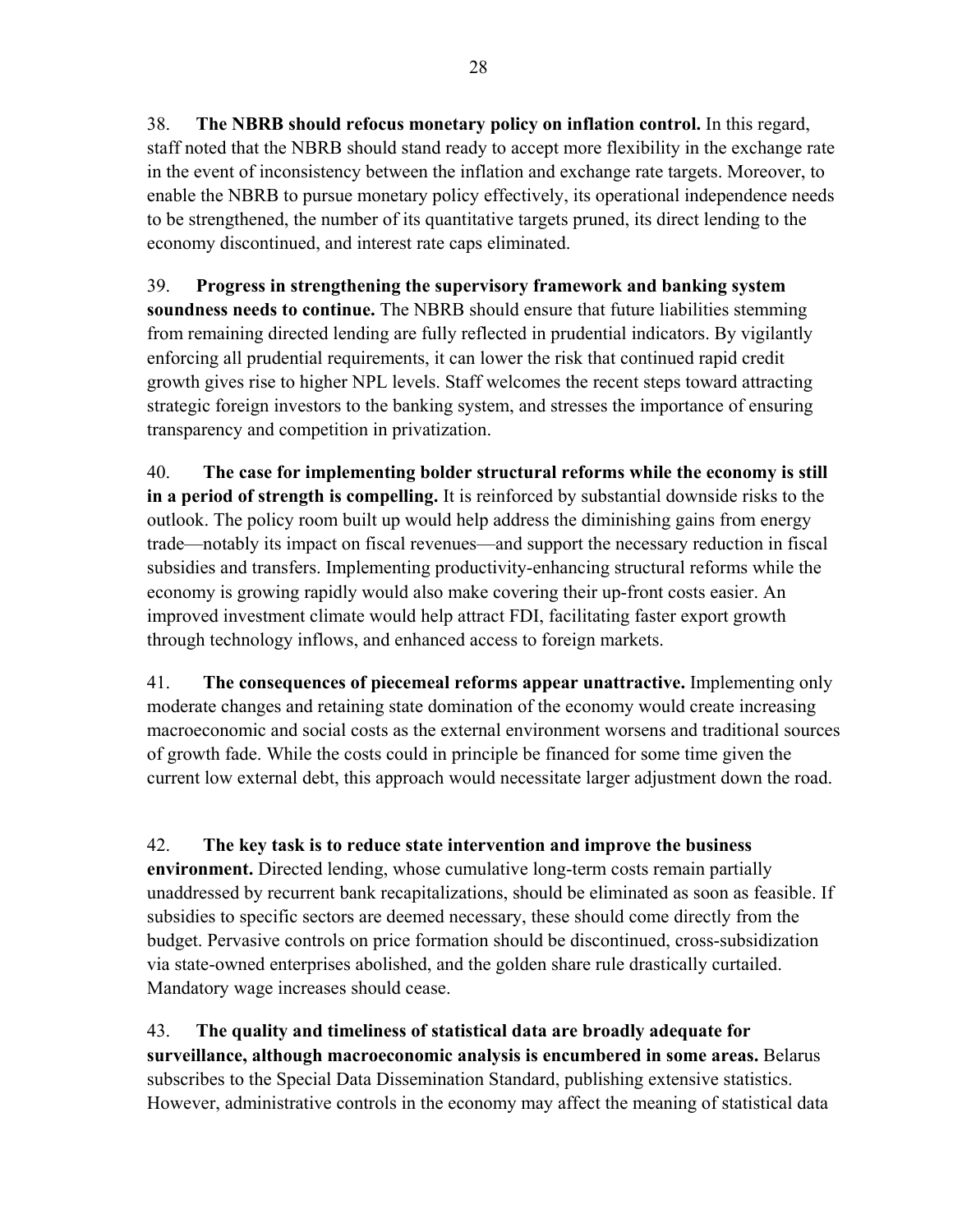and hence hamper staff's macroeconomic analysis in key areas. Moreover, the weights in the CPI basket remain inaccessible, and the statistical discrepancy in national accounts data is relatively large.

44. The next Article IV consultation is proposed to be conducted under the standard 12-month cycle.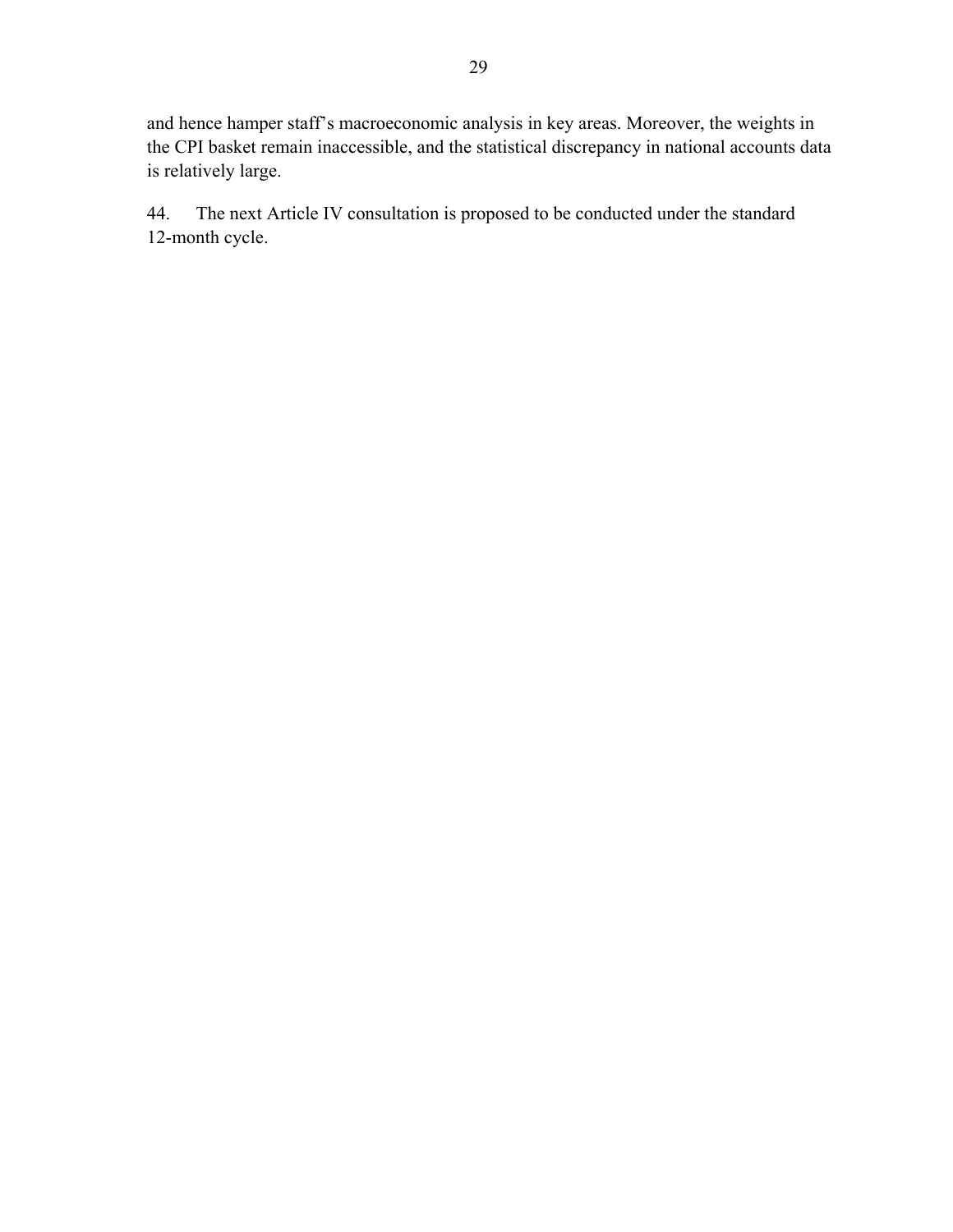|                                                                        | 2003         | 2004           | 2005         | 2006                      |                  | 2007        |
|------------------------------------------------------------------------|--------------|----------------|--------------|---------------------------|------------------|-------------|
|                                                                        |              |                | Preliminary  | Official                  | Staff            | Staff       |
|                                                                        |              |                |              |                           |                  |             |
| Output                                                                 |              |                |              |                           |                  |             |
| GDP (nominal in billions of rubels)                                    | 36,565       | 49,992<br>23.1 | 63,679       | 73,650                    | 73,650<br>34.2   | 83,968      |
| Gross domestic product (in billions of U.S. dollars)<br>Real GDP 1/    | 17.8<br>7.0  | 11.4           | 29.6<br>9.3  | 34.3<br>$7 - 8$           | 7.0              | 38.9<br>4.5 |
| Industrial production                                                  | 7.1          | 15.9           | 10.4         | $6.5 - 7.5$               | $\ldots$         | $\cdots$    |
| Prices and wages                                                       |              |                |              |                           |                  |             |
| GDP deflator (y-o-y)                                                   | 30.7         | 22.7           | 10.3         | $7.1 - 8.1$               | 8.0              | 9.1         |
| Consumer prices, eop (y-o-y)                                           | 25.4         | 14.4           | 8.0          | $7.0 - 9.0$               | 9.0              | 9.0         |
| Consumer prices, aop                                                   | 28.4         | 18.1           | 10.3         |                           | 8.0              | 9.1         |
| Producer prices, eop (y-o-y)                                           | 28.1         | 18.8           | 10.0         | $\cdots$                  |                  |             |
| Wages (thousands of rubels per month)                                  | 250.7        | 347.5          | 469.4        | $\cdots$                  | $\cdots$         | $\ldots$    |
|                                                                        |              |                |              | .                         | .                | $\cdots$    |
| Real average monthly wage (1996=100)                                   | 238.7        | 279.0          | 338.6        | 355.8                     | .                | $\cdots$    |
| Average monthly wage (in U.S. dollars)                                 | 123.3        | 162.0          | 217.4        | .                         | $\cdots$         |             |
| Exchange rates                                                         |              |                |              |                           |                  |             |
| Rubel/USD (average)                                                    | 2,052        | 2,160          | 2,154        |                           |                  |             |
| Rubel/USD (end-of-period)                                              | 2,156        | 2,170          | 2,152        | 2100-2200                 |                  | $\cdots$    |
| Rubel/Ruble (RUR) (average)                                            | 66.92        | 74.98          | 76.16        | .                         | .                | .           |
| Rubel/Ruble (RUR) (end-of-period)                                      | 73.20        | 77.91          | 74.86        |                           | .                |             |
| General government finances 2/                                         |              |                |              |                           |                  |             |
| Revenue                                                                | 45.9         | 46.0           | 48.4         | 46.1                      | 48.3             | 47.1        |
| Expenditure (cash)                                                     | 47.7         | 46.0           | 49.1         | 47.6                      | 48.4             | 48.3        |
| Expenditure (commitment)                                               | 46.9         | 45.6           | 49.0         | 47.6                      | 48.4             | 48.3        |
| Balance (cash)                                                         | $-1.7$       | $0.0\,$        | $-0.7$       | $-1.5$                    | $-0.1$           | $-1.2$      |
| Balance (commitment)                                                   | $-1.0$       | 0.4            | $-0.6$       | $-1.5$                    | $-0.1$           | $-4.5$      |
|                                                                        |              |                |              |                           |                  |             |
| Money and credit<br>Annual average broad money velocity (level)        | 7.3          | 6.6            | 6.2          | 5.6-5.4                   | 6.1              | 6.4         |
| Annual average rubel broad money velocity (level)                      | 13.5         | 11.2           | 9.5          | $8.2 - 8.0$               | 7.5              | 6.6         |
|                                                                        | 69.7         | 41.9           | 73.7         | 17.0-21.0                 | $-12.8$          | 32.8        |
| Reserve money 3/                                                       | 68.9         | 39.1           | 34.8         | 20.0-27.0                 | $-7.0$           | 33.8        |
| Banking system net domestic credit                                     |              |                |              |                           |                  |             |
| Rubel broad money<br>Refinance rate (percent per annum, end-of-period) | 71.0<br>28.0 | 58.1<br>17.0   | 59.5<br>11.0 | 27.5-33.3<br>$8.0 - 10.0$ | 30.0<br>$\cdots$ | 28.0        |
| Balance of payments and external debt                                  |              |                |              |                           |                  |             |
| Exports of goods                                                       | 10,073       | 13,942         | 16,095       | 16,941                    | 17,854           | 19,066      |
| Imports of goods                                                       | $-11,329$    | $-16, 126$     | $-16,623$    | $-17,073$                 | $-18,882$        | $-20,781$   |
| Current account balance                                                | $-424$       | $-1,206$       | 469          |                           | 57               | -440        |
| As percent of 12-month GDP                                             | $-2.4$       | $-5.2$         |              | $\cdots$                  | 0.2              | $-1.1$      |
| Terms of trade index, annual percentage change                         | 0.1          | 2.6            | 1.6<br>12.8  | $\cdots$                  | 8.8              | $-1.5$      |
| Gross official reserves                                                | 499          |                |              | $\cdots$                  |                  |             |
| In months of future imports of goods and services                      |              | 770            | 1,297        | 1,275                     | 1691             | 1857        |
| Medium- and long-term external debt (as percent of GDP)                | 0.3<br>8.1   | 0.5<br>4.8     | 0.8<br>4.2   | $\cdots$                  | 0.9<br>4.8       | 0.9<br>4.8  |
| Short-term external debt (as percent of GDP)                           | 15.6         |                |              | $\cdots$                  |                  |             |
|                                                                        |              | 16.7           | 13.8         | $\ldots$                  | 11.2             | 10.8        |

Table 1. Belarus: Selected Economic Indicators, 2003-07

Sources: Belarus authorities; and Fund staff estimates.

1/ The Belarusian national accounts have overstated real growth by about 1-2 percent. A new industrial production index, which would improve the estimates is calculated but not published yet.

2/ Consolidates the state government and Social Protection Fund budget.

3/ End period. In 2006, it reflects the jump in December 2005.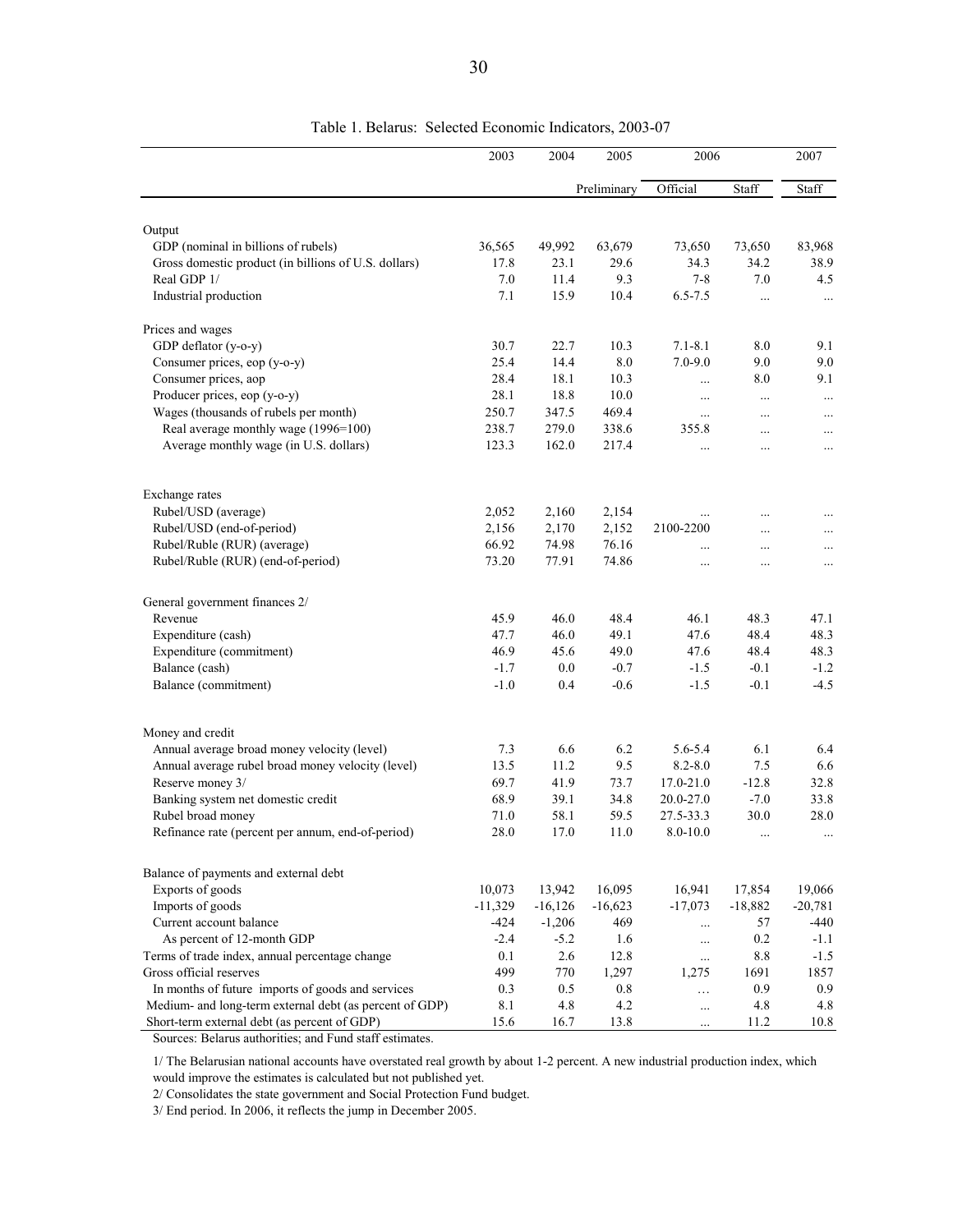|                                                         | 2003              | 2004     |                   | 2005     |                   |                   | 2006              | 2007              |
|---------------------------------------------------------|-------------------|----------|-------------------|----------|-------------------|-------------------|-------------------|-------------------|
|                                                         | Dec               | Dec.     | Mar               | Jun.     | Sep.              | Dec.              | Dec.              | Dec               |
|                                                         |                   |          |                   |          |                   |                   | Staff projections |                   |
| Accounting exchange rate (Rbl/US\$)                     | 2,156             | 2,170    | 2,153             | 2,150    | 2,150             | 2,152             | 2,156             | 2,156             |
| <b>National Bank of Belarus</b>                         |                   |          |                   |          |                   |                   |                   |                   |
| Net foreign assets                                      | 1,296             | 1,872    | 2,357             | 2,796    | 2,933             | 2,978             | 3,651             | 3,217             |
| Foreign assets                                          | 1,947             | 2,057    | 2,455             | 2,869    | 2,997             | 3,009             | 3,683             | 3,248             |
| Foreign liabilities                                     | $-650$            | $-184$   | $-98$             | $-73$    | $-64$             | $-31$             | $-31$             | $-31$             |
| Net domestic assets                                     | 390               | 522      | $-48$             | $-171$   | 70                | 1,181             | 808               | 2,133             |
| Net domestic credit                                     | 872               | 820      | 130               | 18       | 284               | 1,405             | 1,068             | 2,393             |
| Net credit to government                                | 516               | 199      | $-280$            | $-618$   | $-565$            | 325               | $-175$            | 196               |
| Claims on banks                                         | 332               | 565      | 384               | 501      | 658               | 818               | 1,085             | 2,030             |
| Other claims on economy                                 | 24                | 56       | 26                | 135      | 190               | 262               | 157               | 167               |
| Other items, net                                        | $-482$            | $-298$   | $-179$            | $-189$   | $-214$            | $-224$            | $-260$            | $-260$            |
| <b>Reserve money</b>                                    | 1,687             | 2,394    | 2,308             | 2,625    | 3,003             | 4,159             | 4,459             | 5,349             |
| Rubel reserve money                                     | 1,643             | 2,281    | 2,295             | 2,609    | 2,988             | 3,904             | 4,203             | 5,093             |
| o/w currency outside banking system                     | 926               | 1,339    | 1,374             | 1,680    | 1,807             | 2,016             | 2,599             | 3,193             |
| Non-rubel reserve money                                 | 44                | 113      | 13                | 16       | 15                | 255               | 256               | 256               |
| <b>Monetary Survey</b>                                  |                   |          |                   |          |                   |                   |                   |                   |
|                                                         | 1,163             | 1,523    | 2,051             | 2,634    | 2,976             | 2,654             | 2,429             | 1,577             |
| Net foreign assets                                      |                   | 3,044    |                   | 3,939    |                   |                   | 5,044             |                   |
| Foreign assets<br>Foreign liabilities                   | 2,666<br>$-1,503$ | $-1,521$ | 3,373<br>$-1,322$ | $-1,304$ | 4,479<br>$-1,503$ | 4,484<br>$-1,830$ | $-2,615$          | 4,615<br>$-3,038$ |
|                                                         |                   |          |                   |          |                   |                   |                   |                   |
| Net domestic assets                                     | 4,969             | 7,316    | 7,195             | 7,640    | 8,065             | 9,916             | 13,116            | 17,459            |
| Net domestic credit                                     | 7,355             | 10,234   | 9,935             | 10,656   | 11,474            | 13,796            | 17,004            | 21,347            |
| Net credit to general government                        | 977               | 259      | $-355$            | $-463$   | $-779$            | 315               | $-44$             | 436               |
| Claims on economy                                       | 6,378             | 9,974    | 10,290            | 11,119   | 12,253            | 13,481            | 17,049            | 20,911            |
| Other items, net                                        | $-2,386$          | $-2,918$ | $-2,740$          | $-3,016$ | $-3,410$          | $-3,880$          | $-3,888$          | $-3,888$          |
| <b>Broad money</b>                                      | 6,132             | 8,839    | 9,247             | 10,274   | 11,041            | 12,571            | 15,545            | 19,036            |
| Rubel broad money                                       | 3,408             | 5,388    | 5,735             | 6,657    | 7,218             | 8,595             | 11,173            | 14,302            |
| Currency outside banks                                  | 926               | 1,339    | 1,374             | 1,680    | 1,807             | 2,016             | 2,599             | 3,193             |
| Domestic currency deposits                              | 2,269             | 3,949    | 4,254             | 4,857    | 5,297             | 6,449             | 8,463             | 10,986            |
| Bank securities (outside bank circul.), in rubels       | 213               | 100      | 107               | 120      | 114               | 129               | 112               | 122               |
| Foreign currency deposits                               | 2,705             | 3,426    | 3,498             | 3,603    | 3,802             | 3,952             | 4,348             | 4,710             |
| Bank securities (outside bank circul.), in fgn currency | 16.3              | 21       | 11                | 12       | 17                | 20                | 20                | 20                |
| Precious metals in deposits                             | 2.8               | 3        | 3                 | 3        | 3                 | $\overline{4}$    | $\overline{4}$    | $\overline{4}$    |
| 12-month % change in broad money                        | 56.3              | 44.1     | 42.7              | 41.6     | 40.6              | 42.2              | 23.7              | 22.5              |
| 12-month % change in rubel broad money                  | 71.0              | 58.1     | 57.6              | 55.6     | 53.6              | 59.5              | 30.0              | 28.0              |
| 12-month % change in reserve money 1/                   | 69.7              | 41.9     | 21.1              | 39.3     | 49.6              | 73.7              | 7.2               | 20.0              |
| 12-month % change in rubel reserve money                | 84.9              | 38.9     | 23.1              | 39.9     | 50.4              | 71.1              | 7.7               | 21.2              |
| 12-month % change in claims on economy                  | 58.9              | 56.4     | 54.0              | 43.8     | 36.7              | 35.2              | 26.5              | 22.7              |
| Annual rubel broad money velocity 2/                    | 13.5              | 11.2     | 11.3              | 10.3     | 10.1              | 9.5               | 7.5               | 6.6               |
| Annual broad money velocity 2/                          | 7.3               | 6.6      | 6.7               | 6.4      | 6.4               | 6.2               | 5.3               | 4.9               |
| Broad money multiplier                                  | 3.6               | 3.7      | 4.0               | 3.9      | 3.7               | 3.0               | 3.5               | 3.6               |
| Rubel broad money multiplier                            | 2.1               | 2.4      | 2.5               | 2.6      | 2.4               | 2.2               | 2.7               | 2.8               |

Table 2. Belarus: Monetary Accounts, 2003–07 (In billions of Belarussian rubels, unless otherwise indicated; end-of-period)

Sources: National Bank of Belarus; and Fund staff estimates.

1/ In 2006, it reflects the jump in December 2005.

2/ Defined as annual GDP divided by average broad (rubel broad) money for the year.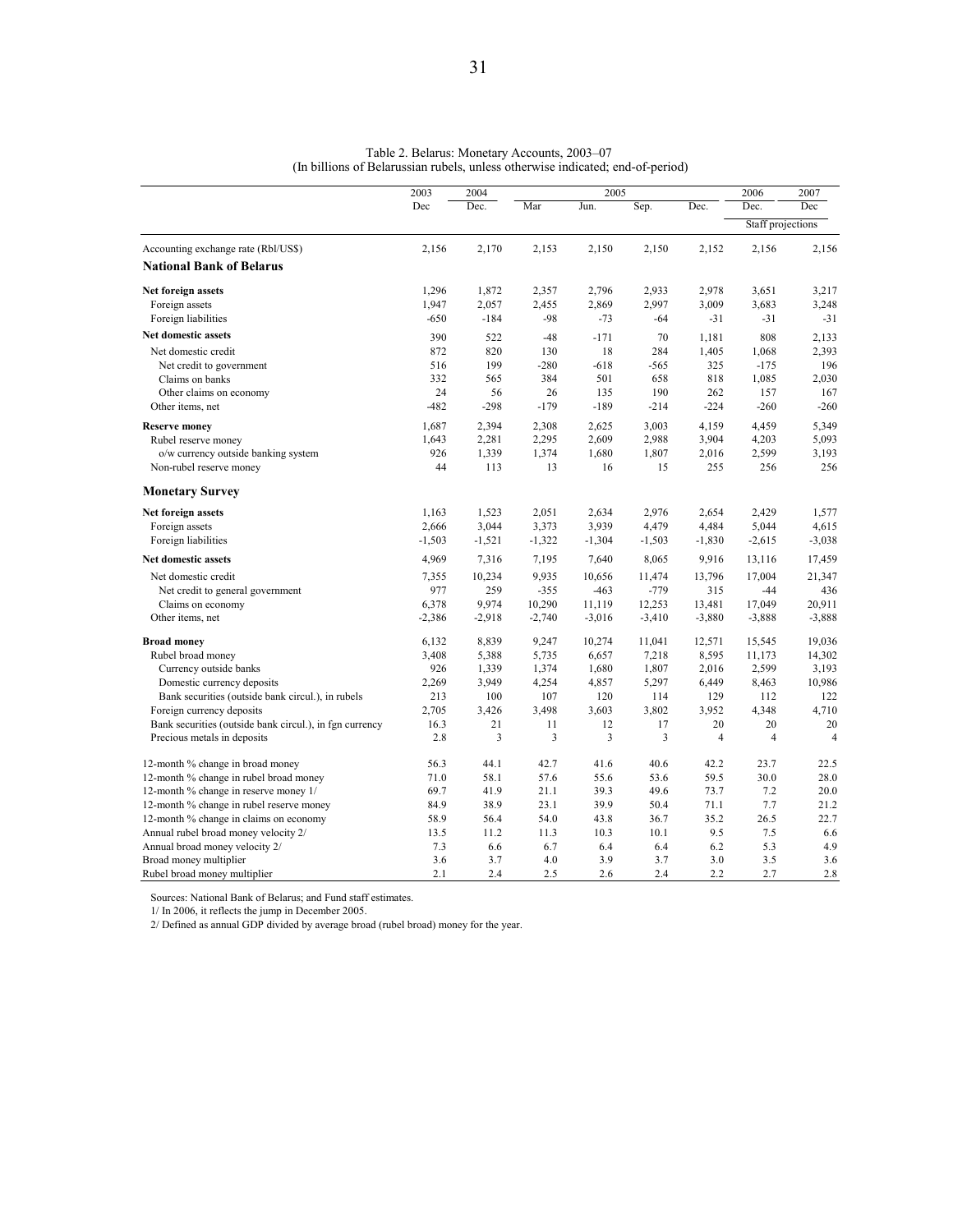Table 3. Belarus: Fiscal Indicators and Projections, 2002-07 (In billions of rubels, unless otherwise indicated)

|                                        | 2002       | 2003       | 2004             | 2005           | 2006               |                     | 2007                |
|----------------------------------------|------------|------------|------------------|----------------|--------------------|---------------------|---------------------|
|                                        |            |            |                  |                | Official<br>Budget | Staff<br>Projection | Staff<br>Projection |
| 1. State (republican and local) budget |            |            |                  |                |                    |                     |                     |
| Revenue                                | 8,651      | 12,875     | 17,587           | 23,420         | 25,757             | 26,988              | 30,348              |
| Personal income tax                    | 773        | 1,025      | 1,404            | 1,882          | 2,304              | 2,179               | 2,485               |
| Profit tax                             | 643        | 935        | 1,625            | 2,366          | 2,945              | 2,662               | 3,147               |
| VAT<br>Excises                         | 2,165      | 2,897      | 3,815            | 5,895          | 6,700              | 6,761               | 7,754               |
| Property tax                           | 592<br>390 | 838        | 1,122<br>957     | 1,368<br>1,149 | 2,419              | 1,584               | 1,873               |
| Customs duties                         | 524        | 731<br>957 | 1,095            | 1,682          | 1,076<br>1,965     | 1,330<br>1,948      | 1,588<br>2,297      |
| Other                                  | 1,651      | 2,609      | 3,662            | 4,008          | 8,349              | 4,599               | 5,456               |
| Revenue of budgetary funds 1/          | 1,912      | 2,884      | 3,910            | 5,071          | $\cdots$           | 5,926               | 6,756               |
| Expenditure (cash)                     | 9,123      | 13,495     | 17,758           | 24,521         | 26,887             | 27,765              | 31,358              |
| Defense                                | 260        | 377        | 472              | 698            | 922                | 868                 | 962                 |
| Law, order and security                | 461        | 656        | 921              | 1,262          | 1,720              | 1,328               | 1,938               |
| Agriculture                            | 179        | 523        | 767              | 1,180          | 2,959              | 1,305               | 1,786               |
| Housing and communal services          | 612        | 946        | 1,175            | 1,349          | 1,607              | 1,502               | 1,965               |
| Education                              | 1,738      | 2,352      | 3,020            | 4,060          | 4,732              | 4,745               | 5,410               |
| Health                                 | 1,270      | 1,692      | 2,240            | 3,183          | 4,179              | 3,720               | 4,241               |
| Social policies                        | 443        | 615        | 821              | 1,396          | 10,611             | 1,595               | 1,818               |
| Interest due                           | 154        | 175        | 210              | 215            | 277                | 266                 | 303                 |
| <b>Budgetary</b> loans                 | 382        | 168        | 47               | 368            | $\cdots$           | 430                 | 622                 |
| Other                                  | 1,830      | 3,304      | 4,343            | 5,874          | $\dddotsc$         | 6,488               | 7,495               |
| Expenditure of budgetary funds 1/      | 1,794      | 2,687      | 3,743            | 4,894          | $\ldots$           | 5,719               | 6,520               |
| Expenditure (accrual) 2/               | 9,154      | 13,228     | 17,587           | 24,478         | 26,887             | 27,765              | 31,358              |
| Wages and salaries                     | 2,061      | 2,848      | 3,880            | 5,290          | 6,502              | 6,502               | 7,826               |
| Social protection fund contributions   | 581        | 780        | 1,064            | 1,478          | 1,776              | 1,770               | 2,188               |
| Goods and services                     | 2,108      | 3,063      | 3,990            | 5,013          | 7,623              | 5,979               | 7,237               |
| Interest                               | 143        | 186        | 243              | 229            |                    | 266                 | 337                 |
| Subsidies and transfers                | 1,880      | 2,881      | 3,792            | 5,864          |                    | 6,200               | 7,489               |
| Capital expenditures                   | 1,999      | 3,154      | 4,367            | 6,088          | 4,722              | 6,643               | 7,153               |
| Net lending                            | 362        | 336        | 258              | 559            | 73                 | 688                 | 951                 |
| Balance (cash) 3/                      | $-472$     | $-620$     | $-170$           | $-1,101$       | $-1,130$           | $-777$              | $-1,010$            |
| Balance (accrual) 2/                   | $-503$     | $-354$     | $\boldsymbol{0}$ | $-1,058$       | $-1,130$           | $-777$              | $-1,010$            |
| 2. Social Protection Fund              |            |            |                  |                |                    |                     |                     |
| Revenue                                | 2,985      | 3,921      | 5,417            | 7,405          | 8,182              | 9,005               | 9,257               |
| Expenditure                            | 3,061      | 3,931      | 5,226            | 6,735          | 8,182              | 8,287               | 9,257               |
| Balance (cash)                         | -76        | $-10$      | 191              | 669            | $\boldsymbol{0}$   | 718                 | $\bf{0}$            |
| 3. General government                  |            |            |                  |                |                    |                     |                     |
| Revenue                                | 11,636     | 16,796     | 23,004           | 30,825         | 33,940             | 35,642              | 39,604              |
| Expenditure (cash)                     | 12,185     | 17,426     | 22,984           | 31,257         | 35,070             | 35,701              | 40,614              |
| Expenditure (accrual) 2/               | 12,216     | 17,160     | 22,813           | 31,214         | 35,070             | 35,701              | 40,614              |
| Balance (cash) 3/                      | $-549$     | $-630$     | 21               | $-432$         | $-1,130$           | $-60$               | $-1,010$            |
| Balance (accrual) 2/                   | $-580$     | $-364$     | 191              | $-389$         | $-1,130$           | $-60$               | $-1,010$            |
| 4. Statistical discrepancy 3/          | 34         | $-113$     | $-53$            | $-263$         | $\boldsymbol{0}$   | $\boldsymbol{0}$    | $\bf{0}$            |
| 5. Financing (cash) 3/                 | 583        | 517        | $-73$            | 168            | 1,130              | 60                  | 1,010               |
| Privatization                          | 427        | 36         | 40               | 45             | 1                  | 50                  | 150                 |
| Foreign financing, net                 | 29         | $-50$      | 273              | 218            | 726                | 362                 | 360                 |
| Domestic financing, net                | 126        | 531        | $-386$           | $-94$          | 403                | $-353$              | 500                 |
| Banking system                         | $-4$       | 453        | $-718$           | 56             | $\cdots$           | $-433$              | 480                 |
| Central bank (incl. IMF)               | $-256$     | 257        | $-318$           | 126            |                    | 329                 | 370                 |
| Deposit money banks (incl. SPF)        | 252        | 196        | $-400$           | $-70$          |                    | $-762$              | 110                 |
| Nonbank                                | 131        | 78         | 332              | $-150$         |                    | 80                  | 20                  |
| Memorandum items:                      |            |            |                  |                |                    |                     |                     |
| Change in expenditure arrears          | 19         | $-105$     | -8               | $-43$          | $\boldsymbol{0}$   | $\boldsymbol{0}$    | $\boldsymbol{0}$    |
| Stock of expenditure arrears           | 332        | 227        | 220              | 176            | 176                | 176                 | 176                 |
| GDP (trillions of rubels)              | 26         | 37         | 50               | 63.7           | 73.7               | 74                  | 84                  |

Source: Ministry of Finance, SPF, and Fund staff estimates.

1/ Includes innovation funds from 2002, formally incorporated into the state government budget from 2005.

2/ Includes changes in expenditure arrears.

3/ The actual deficits from above the line include all the closing expenditure for the year carried out in January of the following year and correspond to the authorities fiscal year reports. The deficit values from the financing side include January closing expenditure in the year they were actually paid.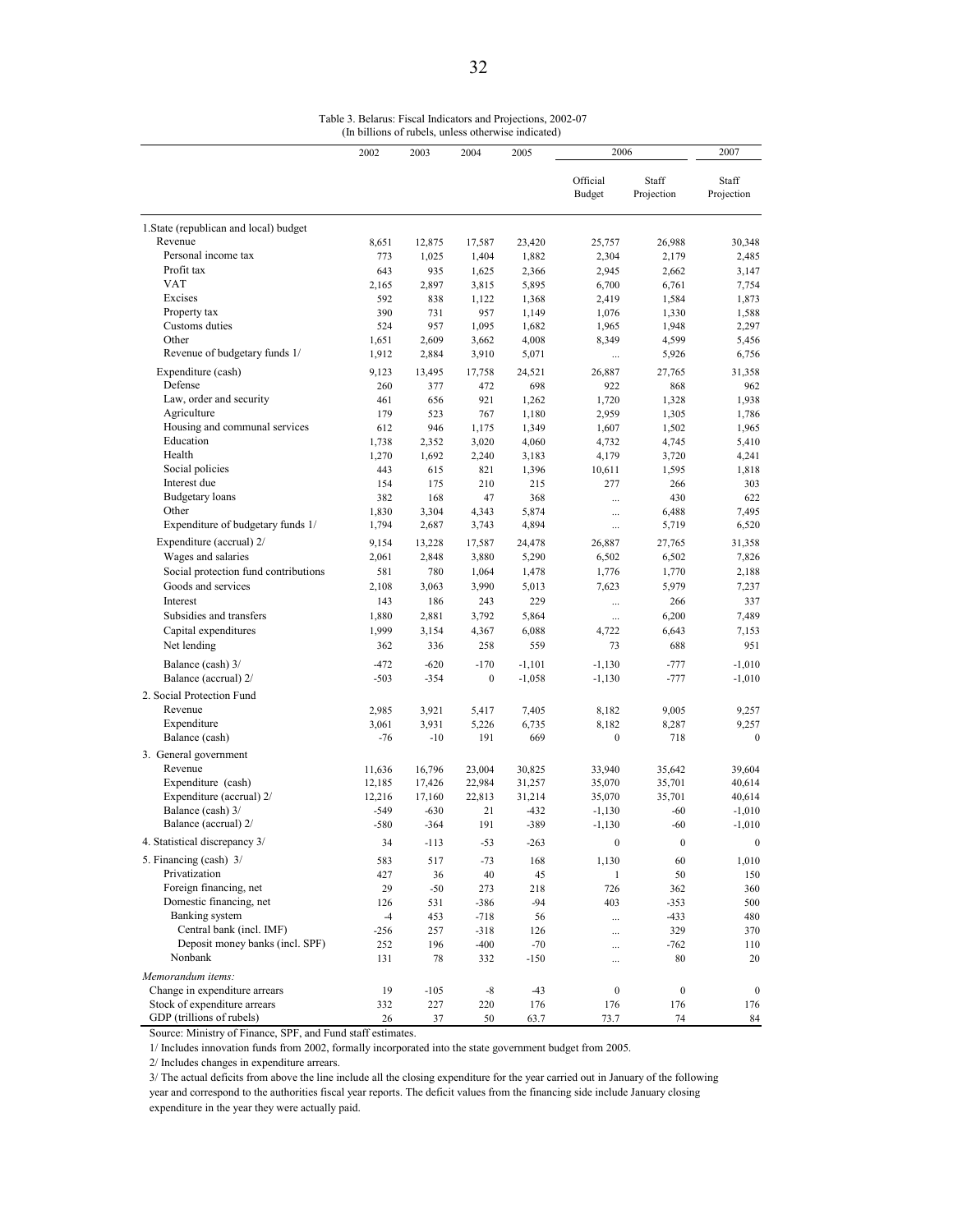|                                                            | 2002       | 2003          | 2004       | 2005       | 2006                      |                     | 2007                |
|------------------------------------------------------------|------------|---------------|------------|------------|---------------------------|---------------------|---------------------|
|                                                            |            |               |            |            | Official<br><b>Budget</b> | Staff<br>Projection | Staff<br>Projection |
| 1. State (republican and local) budget                     |            |               |            |            |                           |                     |                     |
| Revenue                                                    | 33.1       | 35.2          | 35.2       | 36.8       | 35.0                      | 36.6                | 36.1                |
| Personal income tax                                        | 3.0        | 2.8           | 2.8        | 3.0        | 3.1                       | 3.0                 | 3.0                 |
| Profit tax                                                 | 2.5        | 2.6           | 3.2        | 3.7        | 4.0                       | 3.6                 | 3.7                 |
| <b>VAT</b>                                                 | 8.3        | 7.9           | 7.6        | 9.3        | 9.1                       | 9.2                 | 9.2                 |
| Excises                                                    | 2.3        | 2.3           | 2.2        | 2.1        | 3.3                       | 2.1                 | 2.2                 |
| Property tax<br>Customs duties                             | 1.5<br>2.0 | 2.0<br>2.6    | 1.9<br>2.2 | 1.8<br>2.6 | 1.5<br>2.7                | 1.8<br>2.6          | 1.9<br>2.7          |
| Other revenue                                              | 6.3        | 7.1           | 7.3        | 6.3        | 11.3                      | 6.2                 | 6.5                 |
| Revenue of budgetary funds 1/                              | 7.3        | 7.9           | 7.8        | 8.0        | $\cdots$                  | 8.0                 | 8.0                 |
| Expenditure (cash)                                         | 34.9       | 36.9          | 35.5       | 38.5       | 36.5                      | 37.6                | 37.3                |
| Defense                                                    | 1.0        | 1.0           | 0.9        | 1.1        | 1.3                       | 0.9                 | 1.1                 |
| Law, order and security                                    | 1.8        | 1.8           | 1.8        | 2.0        | 2.3                       | 1.8                 | 2.3                 |
| Agriculture                                                | 0.7        | 1.4           | 1.5        | 1.9        | 4.0                       | 1.8                 | 2.1                 |
| Housing and communal services                              | 2.3        | 2.6           | 2.3        | 2.1        | 2.2                       | 2.0                 | 2.3                 |
| Education                                                  | 6.6        | 6.4           | 6.0        | 6.4        | 6.4                       | 6.4                 | 6.4                 |
| Health                                                     | 4.9        | 4.6           | 4.5        | 5.0        | 5.7                       | 5.0                 | 5.0                 |
| Social policies                                            | 1.7        | 1.7           | 1.6        | 2.2        | 14.4                      | 2.2                 | 2.2                 |
| Interest due                                               | 0.6        | 0.5           | 0.4        | 0.3        | 0.4                       | 0.4                 | 0.4                 |
| <b>Budgetary</b> loans                                     | 1.5        | 0.5           | 0.1        | 0.6        |                           | 0.6                 | 0.7                 |
| Other<br>Expenditure of budgetary funds 1/                 | 7.0<br>6.9 | 9.0<br>7.3    | 8.7<br>7.5 | 9.2<br>7.7 | $\ddotsc$                 | 8.8<br>7.7          | 8.9<br>7.7          |
|                                                            |            |               |            |            |                           |                     |                     |
| Expenditure (accrual) 2/                                   | 35.0       | 36.2          | 35.2       | 38.4       | 36.5                      | 37.6                | 37.3                |
| Wages and salaries                                         | 7.9        | 7.8           | 7.8        | 8.3        | 8.8                       | 8.8                 | 9.3                 |
| Social protection fund contributions<br>Goods and services | 2.2<br>8.1 | 2.1<br>8.4    | 2.1<br>8.0 | 2.3<br>7.9 | 2.4<br>10.4               | 2.4<br>8.1          | 2.6<br>8.6          |
| Interest                                                   | 0.5        | 0.5           | 0.5        | 0.4        |                           | 0.4                 | 0.4                 |
| Subsidies and transfers                                    | 7.2        | 7.9           | 7.6        | 9.2        | $\ddotsc$<br>             | 8.4                 | 8.9                 |
| Capital expenditures                                       | 7.6        | 8.6           | 8.7        | 9.6        | $\ddotsc$                 | 9.0                 | 8.5                 |
| Net lending                                                | 1.4        | 0.9           | 0.5        | 0.9        |                           | 0.9                 | 1.1                 |
| Domestic                                                   | 1.3        | 1.0           | 0.6        | 1.0        |                           | 1.1                 | 1.2                 |
| Foreign                                                    | 0.1        | $-0.1$        | $-0.1$     | $-0.1$     |                           | $-0.1$              | $-0.1$              |
| Balance (cash) 3/                                          | $-1.8$     | $-1.7$        | $-0.3$     | $-1.7$     | $-1.5$                    | $-1.1$              | $-1.2$              |
| Balance (accrual) 2/                                       | $-1.9$     | $-1.0$        | 0.0        | $-1.7$     | $-1.5$                    | $-1.1$              | $-1.2$              |
| 2. Social Protection Fund                                  |            |               |            |            |                           |                     |                     |
| Revenue                                                    | 11.4       | 10.7          | 10.8       | 11.6       | 11.1                      | 12.2                | 11.0                |
| Expenditure                                                | 11.7       | 10.8          | 10.5       | 10.6       | 11.1                      | 11.2                | 11.0                |
| Balance (cash)                                             | $-0.3$     | 0.0           | 0.4        | 1.1        | 0.0                       | 1.0                 | 0.0                 |
| 3. General government                                      |            |               |            |            |                           |                     |                     |
| Revenue                                                    | 44.5       | 45.9          | 46.0       | 48.4       | 46.1                      | 48.3                | 47.1                |
| Expenditure (cash)                                         | 46.6       | 47.7          | 46.0       | 49.1       | 47.6                      | 48.4                | 48.3                |
| Expenditure (accrual) 2/                                   | 46.7       | 46.9          | 45.6       | 49.0       | 47.6                      | 48.4                | 48.3                |
| Balance (cash) 3/                                          | $-2.1$     | $-1.7$        | 0.0        | $-0.7$     | $-1.5$                    | $-0.1$              | $-1.2$              |
| Balance (accrual) 2/                                       | $-2.2$     | $-1.0$        | 0.4        | $-0.6$     | $-1.5$                    | $-0.1$              | $-1.2$              |
| 4. Statistical discrepancy 3/                              | 0.1        | $-0.3$        | $-0.1$     | $-0.4$     | 0.0                       | 0.0                 | 0.0                 |
| 5. Financing (cash) 3/                                     | $2.2\,$    | $1.4$         | $-0.1$     | 0.3        | 1.5                       | 0.1                 | 1.2                 |
| Privatization                                              | 1.6        | 0.1           | $0.1\,$    | 0.1        | $0.0\,$                   | 0.1                 | 0.2                 |
| Foreign financing, net                                     | 0.1        | $-0.1$        | 0.5        | 0.3        | 1.0                       | 0.5                 | 0.4                 |
| Domestic financing, net                                    | 0.5        | 1.5           | $-0.8$     | $-0.1$     | 0.5                       | $-0.5$              | 0.6                 |
| Banking system                                             | $0.0\,$    | 1.2           | $-1.4$     | 0.1        |                           | $-0.6$              | 0.6                 |
| Central bank (incl. IMF)                                   | $-1.0$     | 0.7           | $-0.6$     | 0.2        |                           | 0.4                 | 0.4                 |
| Deposit money banks (incl. SPF)<br>Nonbank                 | $1.0\,$    | 0.5           | $-0.8$     | $-0.1$     |                           | $-1.0$              | 0.1                 |
|                                                            | 0.5        | 0.2           | 0.7        | $-0.2$     |                           | 0.1                 | 0.0                 |
| Memorandum items:<br>Change in expenditure arrears         | 0.1        |               | 0.0        | $-0.1$     | 0.0                       | $0.0\,$             |                     |
| Stock of expenditure arrears                               | 1.3        | $-0.3$<br>0.6 | 0.4        | 0.3        | 0.2                       | 0.2                 | 0.0<br>0.0          |
| Government debt/GDP                                        | 11.6       | 10.4          | 8.9        | 8.4        |                           | 7.3                 | 7.1                 |
| o/w: external debt/GDP                                     | 5.7        | 4.3           | 3.2        | 2.6        |                           | 2.8                 | 2.6                 |
| GDP (trillions of rubels)                                  | 26.1       | 36.6          | 50.0       | 63.7       | 73.7                      | 73.8                | 84.2                |

Table 4. Belarus: Fiscal Indicators and Projections, 2002-07 (In percent of GDP, unless otherwise indicated)

Source: Ministry of Finance, SPF, and Fund staff estimates.

1/ Includes innovation funds from 2002, formally incorporated into the state government budget from 2005.

2/ Includes changes in expenditure arrears.

3/ The actual deficits from above the line include all the closing expenditure for the year carried out in January of the following

year and correspond to the authorities fiscal year reports. The deficit values from the financing side include January closing

expenditure in the year they were actually paid.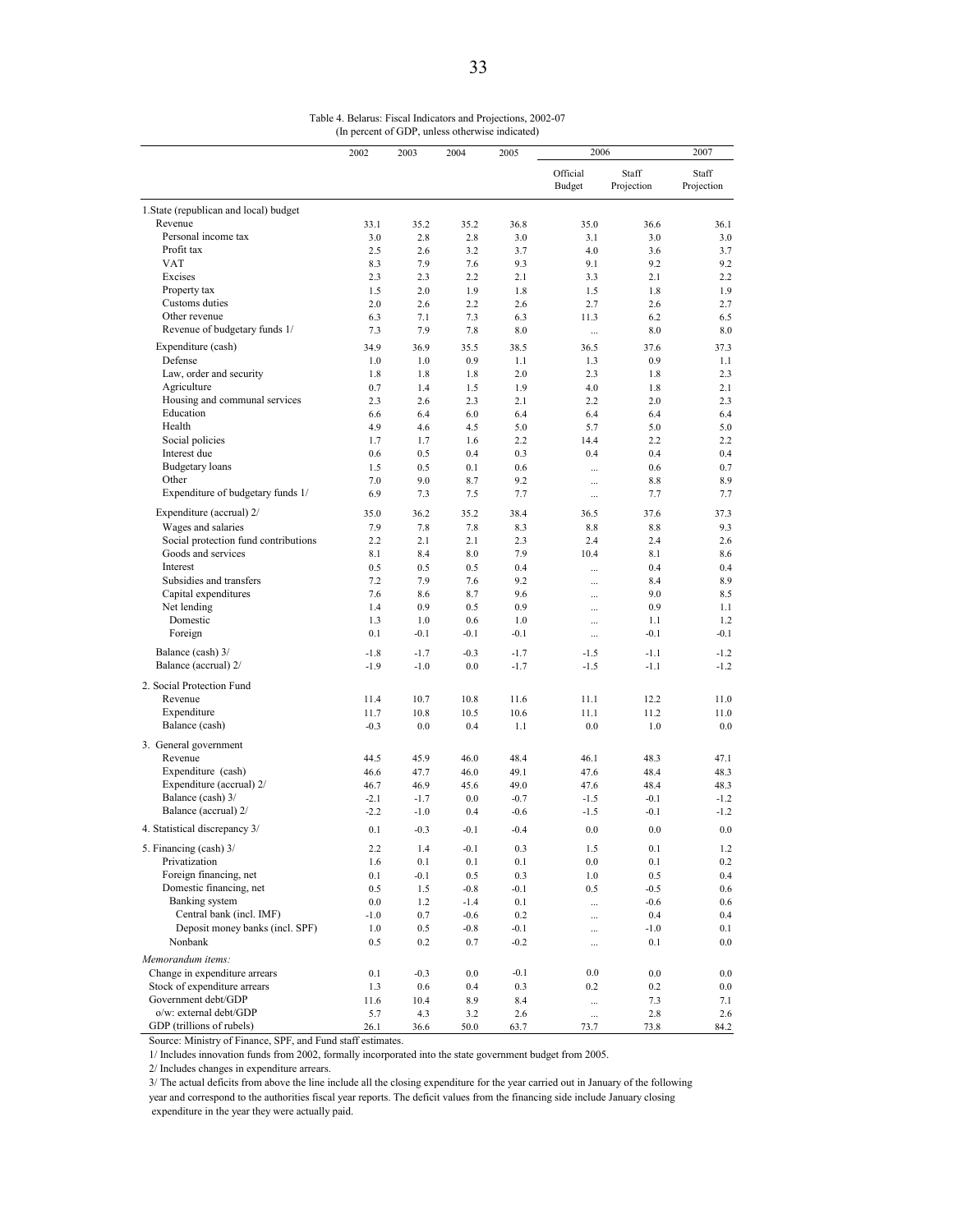|                                                      | 2003      | 2004       | 2005      | 2006             | 2007             | 2008             | 2009             | 2010             | 2011             |
|------------------------------------------------------|-----------|------------|-----------|------------------|------------------|------------------|------------------|------------------|------------------|
|                                                      |           |            | Prel.     | Projections      |                  |                  |                  |                  |                  |
| Current account balance                              | $-424$    | $-1,206$   | 469       | 57               | $-440$           | $-921$           | $-1,568$         | $-2,422$         | $-3,717$         |
| Merchandise trade balance                            | $-1,256$  | $-2,184$   | $-527$    | $-1,028$         | $-1,715$         | $-2,357$         | $-3,044$         | $-3,877$         | $-5,072$         |
| <b>Exports</b>                                       | 10,073    | 13,942     | 16,095    | 17,854           | 19,066           | 19,768           | 20,636           | 21,581           | 22,579           |
| Imports                                              | $-11,329$ | $-16, 126$ | $-16,623$ | $-18,882$        | $-20,781$        | $-22,126$        | $-23,680$        | $-25,458$        | $-27,651$        |
| Services (net)                                       | 585       | 712        | 824       | 884              | 1,040            | 1,142            | 1,234            | 1,309            | 1,413            |
| Income (net)                                         | 25        | $-19$      | 16        | 40               | 65               | 111              | 46               | $-68$            | $-292$           |
| Transfers (net)                                      | 222       | 285        | 157       | 161              | 170              | 183              | 195              | 214              | 234              |
| Capital and financial accounts                       | 484       | 1,371      | 242       | 337              | 606              | 1,041            | 1,707            | 2,582            | 3,915            |
| Capital account                                      | 69        | 58         | 41        | 61               | 62               | 62               | 61               | 60               | 60               |
| Financial account                                    | 415       | 1,313      | 200       | 276              | 544              | 980              | 1,646            | 2,522            | 3,855            |
| Direct investment (net)                              | 170       | 163        | 303       | 272              | 225              | 221              | 217              | 213              | 209              |
| Portfolio investment (net)                           | 6         | 63         | $-42$     | $-42$            | $-42$            | $-42$            | $-42$            | $-41$            | $-40$            |
| Trade Credits (net)                                  | 183       | 577        | $-353$    | $-124$           | 171              | 286              | 359              | 391              | 482              |
| Loans (net)                                          | 90        | 379        | 367       | 343              | 379              | 649              | 1,245            | 2,090            | 3,333            |
| Other (net)                                          | $-35$     | 132        | $-75$     | $-175$           | $-189$           | $-134$           | $-135$           | $-133$           | $-130$           |
| Errors and omissions                                 | $-14$     | 277        | $-139$    | $\boldsymbol{0}$ | $\mathbf{0}$     | $\mathbf{0}$     | $\mathbf{0}$     | $\mathbf{0}$     | $\mathbf{0}$     |
| Overall balance                                      | 46        | 442        | 571       | 394              | 166              | 120              | 139              | 161              | 198              |
| Financing                                            | -46       | $-442$     | $-571$    | $-394$           | $-166$           | $-120$           | $-139$           | $-161$           | $-198$           |
| Gross official reserves                              | 14        | $-256$     | $-539$    | $-394$           | $-166$           | $-120$           | $-139$           | $-161$           | $-198$           |
| Use of Fund resources                                | $-32$     | $-17$      | $-9$      | $\mathbf{0}$     | $\mathbf{0}$     | $\mathbf{0}$     | $\mathbf{0}$     | $\mathbf{0}$     | $\boldsymbol{0}$ |
| <b>Exceptional financing</b>                         | $-28$     | $-169$     | $-23$     | $\boldsymbol{0}$ | $\boldsymbol{0}$ | $\boldsymbol{0}$ | $\boldsymbol{0}$ | $\boldsymbol{0}$ | $\boldsymbol{0}$ |
| o/w: Central Bank of Russia                          | 12        | $-167$     | $-53$     | $\mathbf{0}$     | $\mathbf{0}$     | $\theta$         | $\mathbf{0}$     | $\mathbf{0}$     | $\mathbf{0}$     |
| Memorandum items:                                    |           |            |           |                  |                  |                  |                  |                  |                  |
| Current account (as percent of GDP)                  | $-2.4$    | $-5.2$     | 1.6       | 0.2              | $-1.1$           | $-2.1$           | $-3.2$           | $-4.5$           | $-6.3$           |
| Trade balance (as percent of GDP)                    | $-7.1$    | $-9.4$     | $-1.8$    | $-3.0$           | $-4.4$           | $-5.4$           | $-6.2$           | $-7.2$           | $-8.7$           |
| Overall balance (as percent of GDP)                  | 0.3       | 1.9        | 1.9       | 1.2              | 0.4              | 0.3              | 0.3              | 0.3              | 0.3              |
| Y-o-y growth in exports of goods (in percent)        | 26.5      | 38.4       | 15.4      | 10.9             | 6.8              | 3.7              | 4.4              | 4.6              | 4.6              |
| Y-o-y growth in imports of goods (in percent)        | 27.6      | 42.3       | 3.1       | 13.6             | 10.1             | 6.5              | 7.0              | 7.5              | 8.6              |
| Gross official reserves                              | 499       | 770        | 1,297     | 1,691            | 1,857            | 1,977            | 2,116            | 2,277            | 2,475            |
| In months of future imports of goods and services    | 0.3       | 0.5        | 0.8       | 0.9              | 0.9              | 0.9              | 0.9              | 0.9              |                  |
| Medium and long-term debt (as percent of GDP)        | 8.1       | 4.8        | 4.2       | 4.8              | 4.8              | 5.5              | 7.3              | 10.3             | 15.0             |
| Short-term debt (exc. portfolio) (as percent of GDP) | 15.6      | 16.7       | 13.8      | 11.2             | 10.8             | 10.9             | 11.1             | 11.4             | 11.8             |
| Debt service ratio (as percent of exports            |           |            |           |                  |                  |                  |                  |                  |                  |
| of goods and services, incl.arrears)                 | 5.3       | 3.8        | 3.4       | 3.1              | 3.4              | 3.8              | 5.1              | 7.2              | 7.4              |
| Public and publicly-guaranteed debt service ratio    |           |            |           |                  |                  |                  |                  |                  |                  |
| (as percent of exports of goods and services)        | 2.2       | 2.3        | 0.8       | 0.2              | 0.2              | 0.2              | 0.2              | 0.2              | 0.2              |
| <b>External arrears</b>                              | 448       | 288        | 326       | 326              | 326              | 326              | 326              | 326              | 326              |
| In percent of GDP                                    | 2.5       | 1.2        | 1.1       | 1.0              | 0.8              | 0.7              | 0.7              | 0.6              | 0.6              |

Table 5. Belarus: Balance of Payments, 2003-11 (In millions of U.S. dollars, unless otherwise indicated)

Sources: Belarusian authorities; and Fund staff estimates.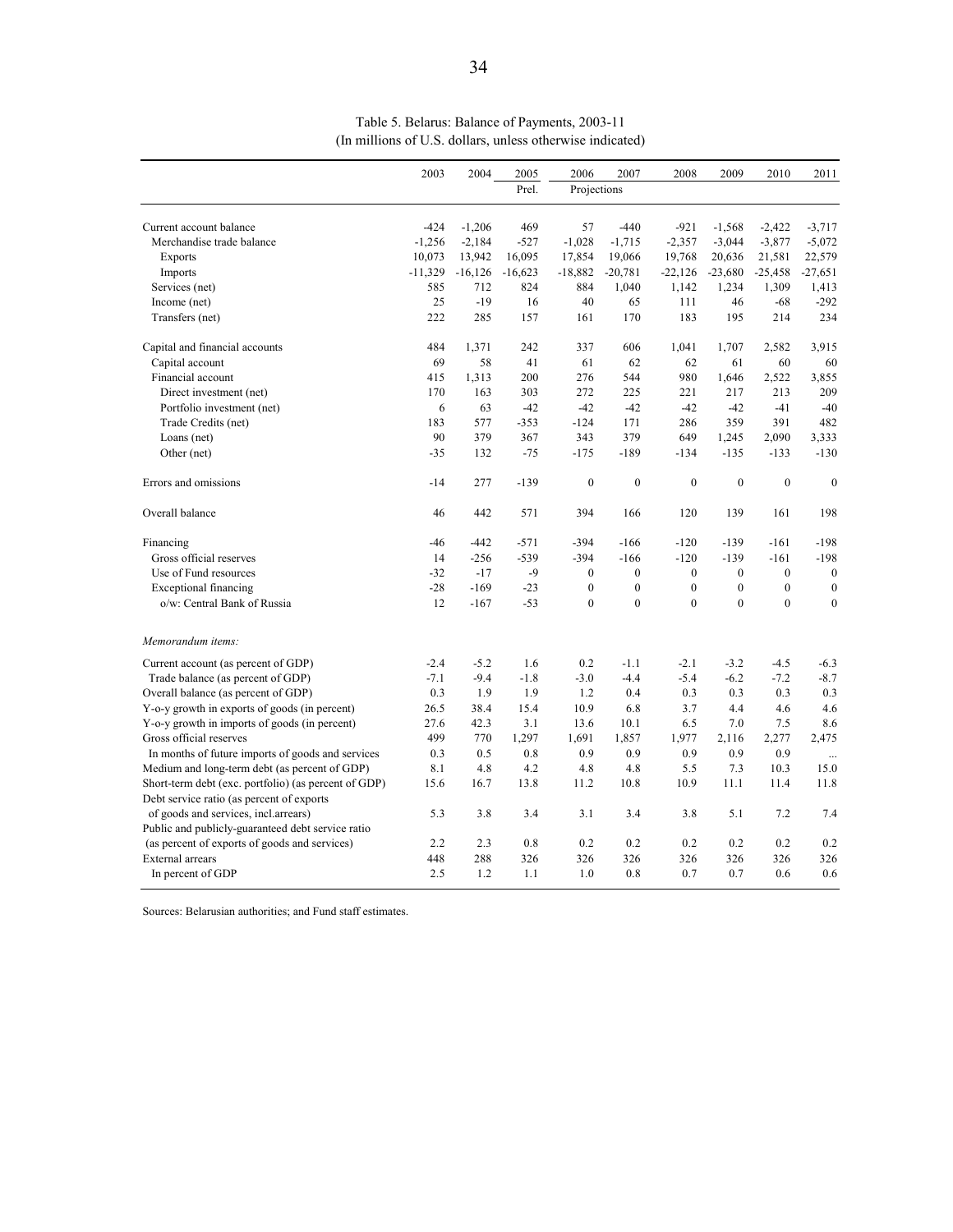|                                                                                                                                                                                                                                                                                                                                                                                                                                                                                                                                                                                                                                                                                                                                                         |                                            |                                 | Actual                                            |                                                                                                                               |                               |                                                                       |                                            | Projections         |                           |                                                              |                             |                       |
|---------------------------------------------------------------------------------------------------------------------------------------------------------------------------------------------------------------------------------------------------------------------------------------------------------------------------------------------------------------------------------------------------------------------------------------------------------------------------------------------------------------------------------------------------------------------------------------------------------------------------------------------------------------------------------------------------------------------------------------------------------|--------------------------------------------|---------------------------------|---------------------------------------------------|-------------------------------------------------------------------------------------------------------------------------------|-------------------------------|-----------------------------------------------------------------------|--------------------------------------------|---------------------|---------------------------|--------------------------------------------------------------|-----------------------------|-----------------------|
|                                                                                                                                                                                                                                                                                                                                                                                                                                                                                                                                                                                                                                                                                                                                                         | 2001                                       | 2002                            | 2003                                              | 2004                                                                                                                          | 2005                          | 2006                                                                  | 2007                                       | 2008                | 2009                      | 2010                                                         | <b>201</b>                  | Debt-stabilizing      |
|                                                                                                                                                                                                                                                                                                                                                                                                                                                                                                                                                                                                                                                                                                                                                         |                                            |                                 |                                                   |                                                                                                                               |                               |                                                                       |                                            |                     |                           |                                                              |                             | balance 9/<br>primary |
| Baseline: Public sector debt 1/                                                                                                                                                                                                                                                                                                                                                                                                                                                                                                                                                                                                                                                                                                                         | $13.2$<br>6.3                              | $11.6$<br>5.7                   | 10.4                                              | $8.9$<br>3.2                                                                                                                  | $8.4$<br>2.6                  | 7.4                                                                   | $7.7$<br>2.4                               | $8.5$<br>2.7        | 9.3.1                     | 12.8                                                         | 14.6                        | $-9.4$                |
| o/w foreign-currency denominated                                                                                                                                                                                                                                                                                                                                                                                                                                                                                                                                                                                                                                                                                                                        |                                            |                                 | 4.3                                               |                                                                                                                               |                               |                                                                       |                                            |                     |                           |                                                              | 4.6                         |                       |
| Change in public sector debt                                                                                                                                                                                                                                                                                                                                                                                                                                                                                                                                                                                                                                                                                                                            |                                            |                                 |                                                   |                                                                                                                               |                               |                                                                       |                                            |                     |                           |                                                              |                             |                       |
| Identified debt-creating flows (4+7+12)                                                                                                                                                                                                                                                                                                                                                                                                                                                                                                                                                                                                                                                                                                                 | $-1.8$                                     | $-1.7$<br>0.2                   | $-1.5$                                            | $-1.5$                                                                                                                        | $-1.7$                        | $-1.0$                                                                | 0.3                                        | $_{0.9}^{8.0}$      | 1.4                       | $\frac{2.1}{2.1}$                                            | $2.5$<br>2.6                |                       |
| Primary deficit                                                                                                                                                                                                                                                                                                                                                                                                                                                                                                                                                                                                                                                                                                                                         | 2.4                                        | $\overline{14}$                 |                                                   |                                                                                                                               | $-0.2$                        | $-0.3$                                                                |                                            |                     | $1.8\,$                   |                                                              | 2.9                         |                       |
| Revenue and grants                                                                                                                                                                                                                                                                                                                                                                                                                                                                                                                                                                                                                                                                                                                                      |                                            |                                 | $0.6$<br>45.8                                     | $-0.5$                                                                                                                        |                               | 48.3                                                                  | $\begin{array}{c} 0.8 \\ 47.1 \end{array}$ |                     |                           |                                                              | 45.1                        |                       |
| Primary (noninterest) expenditure                                                                                                                                                                                                                                                                                                                                                                                                                                                                                                                                                                                                                                                                                                                       | 44.9<br>47.3                               | $44.9$<br>$45.8$                | 46.4                                              | 45.1                                                                                                                          |                               | 48.0                                                                  | 47.9                                       | $1.2$<br>$4.6$ 8    | 46.1<br>47.9              | $2.5$<br>$4.5$ 0                                             | 48.0                        |                       |
| Automatic debt dynamics 2/                                                                                                                                                                                                                                                                                                                                                                                                                                                                                                                                                                                                                                                                                                                              |                                            |                                 |                                                   |                                                                                                                               |                               |                                                                       | $-0.5$                                     | $-0.4$              | $-0.4$                    | $-0.4$                                                       | $-0.4$                      |                       |
| Contribution from interest rate/growth differential 3/                                                                                                                                                                                                                                                                                                                                                                                                                                                                                                                                                                                                                                                                                                  | $-1, 6, 9, 9, 4$                           | $-4.0$                          | $2820$<br>$2820$                                  | 7, 7, 7, 9                                                                                                                    |                               | $-0.8$                                                                | $-0.5$                                     | $-0.4$              | $-0.4$                    | $-0.4$                                                       | $-0.4$                      |                       |
| Of which contribution from real interest rate                                                                                                                                                                                                                                                                                                                                                                                                                                                                                                                                                                                                                                                                                                           |                                            | $-3.6$                          |                                                   |                                                                                                                               |                               |                                                                       | $-0.2$                                     |                     |                           |                                                              |                             |                       |
|                                                                                                                                                                                                                                                                                                                                                                                                                                                                                                                                                                                                                                                                                                                                                         |                                            | $-0.4$                          |                                                   |                                                                                                                               |                               | $^{0.3}_{0.5}$                                                        | $-0.3$                                     | $-0.3$              | $-0.3$                    | $-0.3$                                                       | $rac{6}{9}$                 |                       |
| Of which contribution from real GDP growth<br>Contribution from exchange rate depreciation $4/\sqrt{2}$                                                                                                                                                                                                                                                                                                                                                                                                                                                                                                                                                                                                                                                 | $4.7$                                      | 1.2                             | 0.6                                               | 0.2                                                                                                                           | $_{\rm 0.0}$                  |                                                                       | ÷                                          |                     |                           |                                                              | Ĵ.                          |                       |
| Other identified debt-creating flows                                                                                                                                                                                                                                                                                                                                                                                                                                                                                                                                                                                                                                                                                                                    |                                            | 1.6                             | $\overline{\circ}$                                | $\overline{0}$ .                                                                                                              |                               |                                                                       | 0.2                                        |                     |                           | $_{0.0}$                                                     | $_{0.0}$                    |                       |
| Privatization receipts (negative)                                                                                                                                                                                                                                                                                                                                                                                                                                                                                                                                                                                                                                                                                                                       | $\begin{array}{c} 1 \\ 0 \\ 1 \end{array}$ | 1.6                             | $\overline{0}$ .                                  | $\overline{0}$ .                                                                                                              | $\overline{c}$ $\overline{c}$ | $\frac{1}{6}$ $\frac{1}{6}$ $\frac{0}{6}$ $\frac{0}{6}$ $\frac{0}{6}$ | 0.2                                        | $\overline{0}$ .1   | $_{0.0}^{0.0}$            | $_{0.0}$                                                     | $_{0.0}$                    |                       |
| Recognition of implicit or contingent liabilities                                                                                                                                                                                                                                                                                                                                                                                                                                                                                                                                                                                                                                                                                                       | $\overline{0}$ .                           | $_{0.0}$                        |                                                   | $_{0.0}$                                                                                                                      | $_{0.0}$                      |                                                                       | $_{0.0}$                                   |                     | $_{0.0}$                  | $_{0.0}$                                                     | $\overline{0.0}$            |                       |
| Other (specify, e.g. bank recapitalization)                                                                                                                                                                                                                                                                                                                                                                                                                                                                                                                                                                                                                                                                                                             | $_{\rm 0.0}$                               | $\overline{0.0}$                |                                                   | $_{0.0}$                                                                                                                      | $_{0.0}$                      |                                                                       | $_{\rm 0.0}$                               | $_{0.0}^{0.0}$      | $_{0.0}$                  | $_{0.0}$                                                     | $_{0.0}$                    |                       |
| Residual, including asset changes (2-3) 5/                                                                                                                                                                                                                                                                                                                                                                                                                                                                                                                                                                                                                                                                                                              | 2.6                                        | $\frac{1}{2}$                   | 3000                                              | $\Box$                                                                                                                        | $\overline{12}$               | $\overline{5}$                                                        | 0.2                                        | $\overline{Q}$      | $\overline{0}$ .          |                                                              |                             |                       |
|                                                                                                                                                                                                                                                                                                                                                                                                                                                                                                                                                                                                                                                                                                                                                         |                                            |                                 |                                                   |                                                                                                                               |                               |                                                                       |                                            |                     |                           |                                                              |                             |                       |
| Public sector debt-to-revenue ratio 1/                                                                                                                                                                                                                                                                                                                                                                                                                                                                                                                                                                                                                                                                                                                  | 29.5                                       | 26.0                            | 22.7                                              | 19.6                                                                                                                          | 17.4                          | 15.2                                                                  | 16.3                                       | 18.2                | 21.6                      | 26.4                                                         | 32.3                        |                       |
| Gross financing need 6/                                                                                                                                                                                                                                                                                                                                                                                                                                                                                                                                                                                                                                                                                                                                 | 4.5                                        |                                 |                                                   | $_{0.9}$                                                                                                                      |                               |                                                                       |                                            |                     |                           |                                                              |                             |                       |
| in billions of U.S. dollars                                                                                                                                                                                                                                                                                                                                                                                                                                                                                                                                                                                                                                                                                                                             | 0.6                                        | $3.\overline{1}$<br>0.4         | $2.\overline{2}$<br>0.4                           | 0.2                                                                                                                           | $1.0$<br>0.3                  | $0.8$<br>0.3                                                          | $2.0$<br>0.8                               | $2.5$<br>1.1        | $3.3$<br>1.6              | $4.2$<br>2.3                                                 | $5.0$<br>2.9                |                       |
|                                                                                                                                                                                                                                                                                                                                                                                                                                                                                                                                                                                                                                                                                                                                                         |                                            |                                 |                                                   |                                                                                                                               |                               |                                                                       |                                            |                     |                           |                                                              |                             |                       |
| Scenario with key variables at their historical averages 7/                                                                                                                                                                                                                                                                                                                                                                                                                                                                                                                                                                                                                                                                                             |                                            |                                 |                                                   |                                                                                                                               |                               | 7 4<br>7 4                                                            | 5.1                                        | $3.5$<br>6.0        | 2.5                       | $\frac{2}{5}$ .0                                             | $\frac{4}{1}$ $\frac{4}{1}$ | $50-$<br>$-0.1$       |
| Scenario with no policy change (constant primary balance) in 2005-10                                                                                                                                                                                                                                                                                                                                                                                                                                                                                                                                                                                                                                                                                    |                                            |                                 |                                                   |                                                                                                                               |                               |                                                                       |                                            |                     |                           |                                                              |                             |                       |
| Key Macroeconomic and Fiscal Assumptions Underlying Baseline                                                                                                                                                                                                                                                                                                                                                                                                                                                                                                                                                                                                                                                                                            |                                            |                                 |                                                   |                                                                                                                               |                               |                                                                       |                                            |                     |                           |                                                              |                             |                       |
| Real GDP growth (in percent)                                                                                                                                                                                                                                                                                                                                                                                                                                                                                                                                                                                                                                                                                                                            | 4.7                                        |                                 |                                                   |                                                                                                                               |                               |                                                                       |                                            |                     |                           | 3.4                                                          |                             |                       |
| Average nominal interest rate on public debt (in percent) 8/                                                                                                                                                                                                                                                                                                                                                                                                                                                                                                                                                                                                                                                                                            |                                            |                                 | $7.0$<br>$6.1$<br>$24.5$                          |                                                                                                                               |                               | 7992                                                                  | $4.5$<br>$6.2$<br>$2.9$                    | $3.8$<br>7.1<br>3.3 | $3.6$<br>$6.7$<br>$9.8$   | 6.0                                                          | 3.300                       |                       |
| Average real interest rate (nominal rate minus change in GDP deflator, in percent)                                                                                                                                                                                                                                                                                                                                                                                                                                                                                                                                                                                                                                                                      | $-70.5$                                    |                                 |                                                   |                                                                                                                               |                               |                                                                       |                                            |                     |                           | $-0.5$                                                       |                             |                       |
| Nominal appreciation (increase in US dollar value of local currency, in percent)                                                                                                                                                                                                                                                                                                                                                                                                                                                                                                                                                                                                                                                                        | $-48.2$<br>79.6                            | 5.0<br>6.3<br>5.7<br>5.7<br>5.7 | $-13.1$                                           | $\frac{4}{1}$ $\frac{4}{9}$ $\frac{3}{1}$ $\frac{1}{9}$ $\frac{1}{1}$ $\frac{5}{1}$ $\frac{4}{9}$ $\frac{3}{1}$ $\frac{4}{9}$ | 37748979                      | J.                                                                    | ÷                                          | ÷                   | ÷                         | ÷                                                            | ÷                           |                       |
| Inflation rate (GDP deflator, in percent)                                                                                                                                                                                                                                                                                                                                                                                                                                                                                                                                                                                                                                                                                                               |                                            | 45.0                            | $\begin{array}{c} 30.7 \\ 8.2 \\ 0.6 \end{array}$ |                                                                                                                               |                               | $\overline{\phantom{0}}$ 8.1                                          | 9.1                                        | $8.56$<br>$3.6$     | $7.\overline{3}.8$<br>1.8 | $6.800$<br>$-2.500$                                          | 5.300                       |                       |
| Growth of real primary spending (deflated by GDP deflator, in percent)                                                                                                                                                                                                                                                                                                                                                                                                                                                                                                                                                                                                                                                                                  | $8.2\,$                                    | 1.9                             |                                                   |                                                                                                                               |                               | 6.8                                                                   | $4.2$<br>0.8                               |                     |                           |                                                              |                             |                       |
| Primary deficit                                                                                                                                                                                                                                                                                                                                                                                                                                                                                                                                                                                                                                                                                                                                         | 2.4                                        |                                 |                                                   | $-0.5$                                                                                                                        |                               |                                                                       |                                            |                     |                           |                                                              |                             |                       |
| gr.)) times previous period debt ratio, with $r =$ interest rate; $\pi =$ growth rate of GDP deflator; g<br>m the denominator in footnote 2/ as $r - \pi (1 + g)$ and the real growth contribution as -g<br>government or nonfinancial public sector. Also whether net or gross debt is used<br>depreciation (measured by increase in local currency value of U.S. dollar).<br>the numerator in footnote $2/$ as $\alpha\varepsilon(1+r)$ .<br>1/ Indicate coverage of public sector, e.g., general<br>2/ Derived as $[(r - \pi(1+g) - g + \alpha\epsilon(1+r)]/(1+g+\pi+$<br>denominated debt; and $\varepsilon$ = nominal exchange rate<br>3/ The real interest rate contribution is derived fro<br>4/ The exchange rate contribution is derived from |                                            |                                 |                                                   |                                                                                                                               |                               |                                                                       |                                            |                     |                           | = real GDP growth rate; $\alpha$ = share of foreign-currency |                             |                       |
| 5/ For projections, this line includes exchange rate changes.                                                                                                                                                                                                                                                                                                                                                                                                                                                                                                                                                                                                                                                                                           |                                            |                                 |                                                   |                                                                                                                               |                               |                                                                       |                                            |                     |                           |                                                              |                             |                       |
| 6/ Defined as public sector deficit, plus amortization of medium and long-term public sector debt, plus short-term debt at end of previous period                                                                                                                                                                                                                                                                                                                                                                                                                                                                                                                                                                                                       |                                            |                                 |                                                   |                                                                                                                               |                               |                                                                       |                                            |                     |                           |                                                              |                             |                       |
| 7/ The key variables include real GDP growth; real interest rate; and primary balance in percent of GDP<br>8/ Derived as nominal interest expenditure divided by previous period debt stock                                                                                                                                                                                                                                                                                                                                                                                                                                                                                                                                                             |                                            |                                 |                                                   |                                                                                                                               |                               |                                                                       |                                            |                     |                           |                                                              |                             |                       |
| real interest rate, and other identified debt-creating flows) remain at the level of the last projection year<br>9/ Assumes that key variables (real GDP growth,                                                                                                                                                                                                                                                                                                                                                                                                                                                                                                                                                                                        |                                            |                                 |                                                   |                                                                                                                               |                               |                                                                       |                                            |                     |                           |                                                              |                             |                       |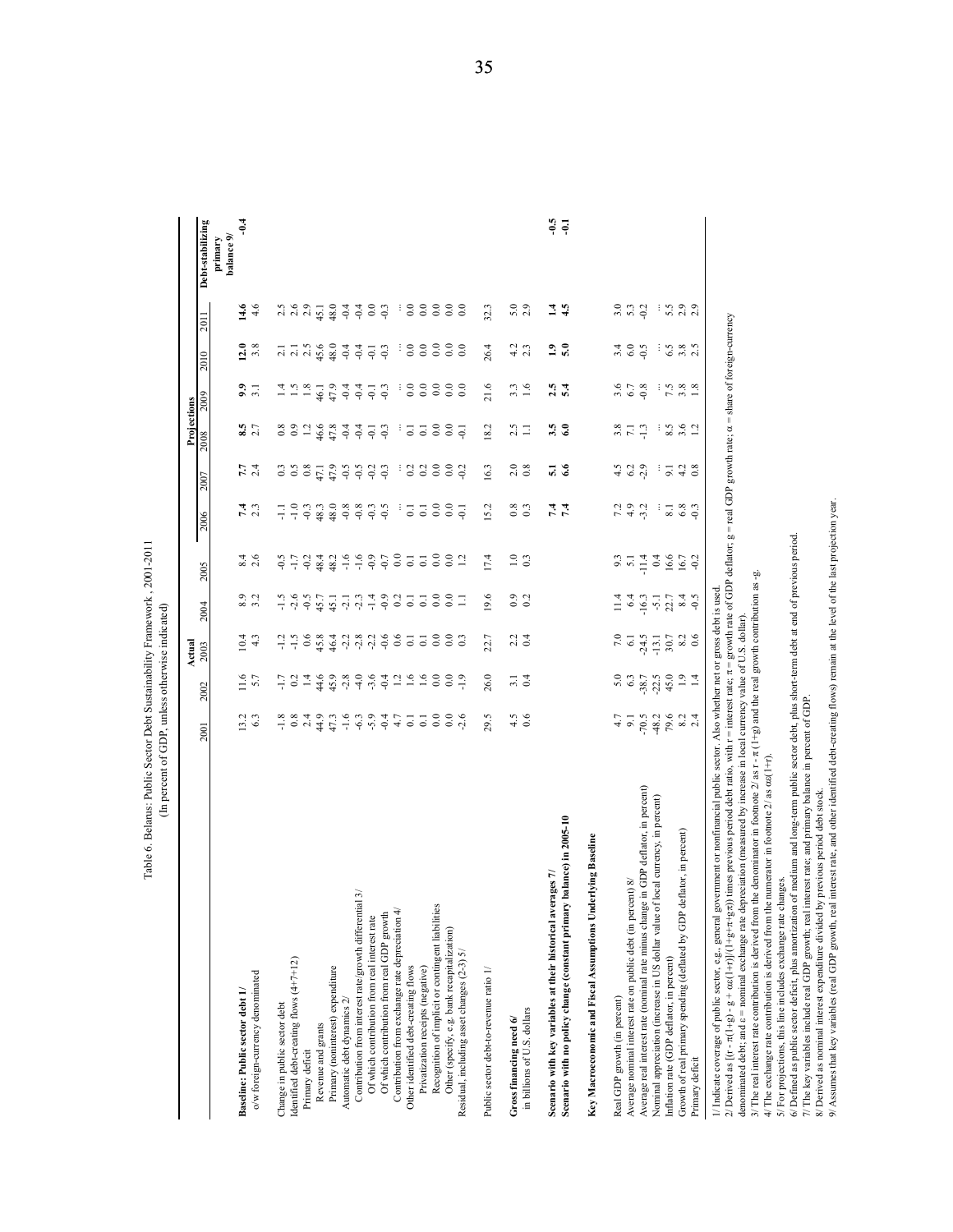| $.2001 -$<br>iniano<br>f Sir | ļ<br>f GDP. unle<br>ć<br>ine. |
|------------------------------|-------------------------------|
|                              | è                             |

|                                                                                                                                                                                                                                                                                                                                                                                                                                                                                                                                                                                                                                                                         | 2001                                                                                                                                 | 2002                                                   | Actual<br>$2003$                                                                                                                                                                                                                                                                                       | 2004                               | 2005                   |                         |                       | 2006               | 2007                                 | 2008                          | 2009                                 | Projections<br>$\frac{2010}{2}$ |                                         |             |                                                        |
|-------------------------------------------------------------------------------------------------------------------------------------------------------------------------------------------------------------------------------------------------------------------------------------------------------------------------------------------------------------------------------------------------------------------------------------------------------------------------------------------------------------------------------------------------------------------------------------------------------------------------------------------------------------------------|--------------------------------------------------------------------------------------------------------------------------------------|--------------------------------------------------------|--------------------------------------------------------------------------------------------------------------------------------------------------------------------------------------------------------------------------------------------------------------------------------------------------------|------------------------------------|------------------------|-------------------------|-----------------------|--------------------|--------------------------------------|-------------------------------|--------------------------------------|---------------------------------|-----------------------------------------|-------------|--------------------------------------------------------|
|                                                                                                                                                                                                                                                                                                                                                                                                                                                                                                                                                                                                                                                                         |                                                                                                                                      |                                                        |                                                                                                                                                                                                                                                                                                        |                                    |                        |                         |                       |                    | Ĩ.                                   | <b>Baseline Projections</b>   |                                      |                                 |                                         |             | current account 6/<br>Debt-stabilizing<br>non-interest |
| <b>External debt</b>                                                                                                                                                                                                                                                                                                                                                                                                                                                                                                                                                                                                                                                    | $\mathbf{9}$                                                                                                                         | 26.8                                                   | 23.6                                                                                                                                                                                                                                                                                                   | 21.4                               | 17.9                   |                         |                       | 16.0               | 15.6                                 | 16.4                          | 18.4                                 | 21.7                            | 26.9                                    |             |                                                        |
| Change in external debt                                                                                                                                                                                                                                                                                                                                                                                                                                                                                                                                                                                                                                                 |                                                                                                                                      |                                                        |                                                                                                                                                                                                                                                                                                        |                                    |                        |                         |                       |                    |                                      |                               |                                      |                                 |                                         |             |                                                        |
| Identified external debt-creating flows (4+8+9)                                                                                                                                                                                                                                                                                                                                                                                                                                                                                                                                                                                                                         |                                                                                                                                      |                                                        |                                                                                                                                                                                                                                                                                                        |                                    | $7,8$<br>$9,9$<br>$-1$ |                         |                       |                    |                                      |                               |                                      |                                 |                                         | 381         |                                                        |
| Current account deficit, excluding interest payments<br>Deficit in balance of goods and services                                                                                                                                                                                                                                                                                                                                                                                                                                                                                                                                                                        |                                                                                                                                      |                                                        |                                                                                                                                                                                                                                                                                                        |                                    |                        |                         |                       |                    |                                      |                               |                                      |                                 |                                         |             |                                                        |
| Exports                                                                                                                                                                                                                                                                                                                                                                                                                                                                                                                                                                                                                                                                 |                                                                                                                                      |                                                        |                                                                                                                                                                                                                                                                                                        |                                    |                        |                         |                       |                    |                                      |                               |                                      |                                 |                                         |             |                                                        |
| Imports                                                                                                                                                                                                                                                                                                                                                                                                                                                                                                                                                                                                                                                                 |                                                                                                                                      |                                                        |                                                                                                                                                                                                                                                                                                        |                                    |                        |                         |                       |                    |                                      |                               |                                      |                                 | rangazhar<br>1999 1999                  |             |                                                        |
| Net non-debt creating capital inflows (negative)                                                                                                                                                                                                                                                                                                                                                                                                                                                                                                                                                                                                                        |                                                                                                                                      |                                                        |                                                                                                                                                                                                                                                                                                        |                                    |                        |                         |                       |                    |                                      |                               |                                      |                                 |                                         |             |                                                        |
| Contribution from nominal interest rate<br>Automatic debt dynamics 1/                                                                                                                                                                                                                                                                                                                                                                                                                                                                                                                                                                                                   |                                                                                                                                      |                                                        |                                                                                                                                                                                                                                                                                                        |                                    |                        |                         |                       |                    |                                      |                               |                                      |                                 |                                         |             |                                                        |
| Contribution from real GDP growth                                                                                                                                                                                                                                                                                                                                                                                                                                                                                                                                                                                                                                       |                                                                                                                                      |                                                        |                                                                                                                                                                                                                                                                                                        |                                    |                        |                         |                       |                    |                                      |                               |                                      |                                 | $\frac{0}{-0.6}$                        |             |                                                        |
| Contribution from price and exchange rate changes 2/<br>Residual, incl. change in gross foreign assets (2-3)                                                                                                                                                                                                                                                                                                                                                                                                                                                                                                                                                            | a a b d a g d d d a g d d s                                                                                                          |                                                        |                                                                                                                                                                                                                                                                                                        | 7 7 7 8 8 7 9 7 7 8 7 9 9          |                        |                         |                       |                    |                                      |                               |                                      | 3333999999978                   | $\substack{+1\\-0.8}$                   | g g n g n g |                                                        |
| External debt-to-exports ratio (in percent)                                                                                                                                                                                                                                                                                                                                                                                                                                                                                                                                                                                                                             | 28.6                                                                                                                                 | 42.1                                                   | 36.3                                                                                                                                                                                                                                                                                                   | 31.6                               | 29.2                   |                         |                       | 27.2               | 28.2                                 | $\overline{32}$               | 38.3                                 | 47.4                            | 60.5                                    |             |                                                        |
| Gross external financing need (in billions of US dollars) 3/                                                                                                                                                                                                                                                                                                                                                                                                                                                                                                                                                                                                            | $1.8$<br>14.8                                                                                                                        | $\frac{1.9}{13.1}$                                     | $\frac{1}{2}$                                                                                                                                                                                                                                                                                          | $\frac{2.8}{12.1}$                 | 3.3                    |                         |                       | $\frac{4.6}{13.3}$ | $4.8$<br>12.3                        | $5.8$<br>13.3                 | 7.3                                  | 9.3                             | $\frac{11.2}{19.1}$                     |             |                                                        |
| in percent of GDP                                                                                                                                                                                                                                                                                                                                                                                                                                                                                                                                                                                                                                                       |                                                                                                                                      |                                                        |                                                                                                                                                                                                                                                                                                        |                                    |                        | Historical<br>$10-Year$ | $10-Year$<br>Standard |                    |                                      |                               |                                      |                                 | For debt                                |             | Projected                                              |
| Key Macroeconomic Assumptions                                                                                                                                                                                                                                                                                                                                                                                                                                                                                                                                                                                                                                           |                                                                                                                                      |                                                        |                                                                                                                                                                                                                                                                                                        |                                    |                        | Average                 | Deviation             |                    |                                      |                               |                                      |                                 | stabilization                           |             | Average                                                |
| Real GDP growth (in percent)                                                                                                                                                                                                                                                                                                                                                                                                                                                                                                                                                                                                                                            |                                                                                                                                      |                                                        |                                                                                                                                                                                                                                                                                                        |                                    |                        |                         |                       |                    |                                      |                               |                                      |                                 |                                         |             |                                                        |
| Exchange rate appreciation (US dollar value of local currency, change in percent)                                                                                                                                                                                                                                                                                                                                                                                                                                                                                                                                                                                       |                                                                                                                                      |                                                        |                                                                                                                                                                                                                                                                                                        |                                    |                        |                         |                       |                    |                                      |                               |                                      |                                 |                                         | 30952       |                                                        |
| GDP deflator in US dollars (change in percent)<br>Nominal external interest rate (in percent)                                                                                                                                                                                                                                                                                                                                                                                                                                                                                                                                                                           |                                                                                                                                      |                                                        |                                                                                                                                                                                                                                                                                                        |                                    |                        |                         |                       |                    |                                      |                               |                                      |                                 |                                         |             |                                                        |
| Growth of exports (US dollar terms, in percent)                                                                                                                                                                                                                                                                                                                                                                                                                                                                                                                                                                                                                         |                                                                                                                                      |                                                        |                                                                                                                                                                                                                                                                                                        |                                    |                        |                         |                       |                    |                                      |                               |                                      |                                 |                                         |             |                                                        |
| Growth of imports (US dollar terms, in percent)                                                                                                                                                                                                                                                                                                                                                                                                                                                                                                                                                                                                                         | 4879997770                                                                                                                           | $\begin{array}{c} 0.014 \\ 0.014 \\ 0.014 \end{array}$ | $\begin{array}{c} 2.5 & 0.7 \\ 0.7 & 0.7 \\ 0.7 & 0.7 \\ 0.7 & 0.7 \\ 0.7 & 0.7 \\ 0.7 & 0.7 \\ 0.7 & 0.7 \\ 0.7 & 0.7 \\ 0.7 & 0.7 \\ 0.7 & 0.7 \\ 0.7 & 0.7 \\ 0.8 & 0.7 \\ 0.7 & 0.7 \\ 0.8 & 0.7 \\ 0.7 & 0.7 \\ 0.8 & 0.7 \\ 0.7 & 0.7 \\ 0.8 & 0.7 \\ 0.8 & 0.7 \\ 0.8 & 0.7 \\ 0.8 & 0.7 \\ 0.$ | ria sia sia sia<br>The sia sia sia | a s g e g e e s        | 34.788712993            |                       | Neusesta           | 4 de a 4 6 9 6 4<br>7 de a 4 6 9 6 9 |                               | sonarena<br>Sonarena                 | 109195989                       |                                         |             | このはことの ぷいこう りょう                                        |
| Current account balance, excluding interest payments                                                                                                                                                                                                                                                                                                                                                                                                                                                                                                                                                                                                                    |                                                                                                                                      |                                                        |                                                                                                                                                                                                                                                                                                        |                                    |                        |                         |                       |                    |                                      |                               |                                      |                                 |                                         |             |                                                        |
| Net non-debt creating capital inflows                                                                                                                                                                                                                                                                                                                                                                                                                                                                                                                                                                                                                                   |                                                                                                                                      |                                                        |                                                                                                                                                                                                                                                                                                        |                                    |                        |                         |                       |                    |                                      |                               |                                      |                                 |                                         |             |                                                        |
|                                                                                                                                                                                                                                                                                                                                                                                                                                                                                                                                                                                                                                                                         |                                                                                                                                      |                                                        |                                                                                                                                                                                                                                                                                                        |                                    |                        |                         |                       | E,                 |                                      |                               | Stress Tests for External Debt Ratio |                                 |                                         |             | Debt-stabilizing<br>non-interest                       |
| A. Alternative Scenarios                                                                                                                                                                                                                                                                                                                                                                                                                                                                                                                                                                                                                                                |                                                                                                                                      |                                                        |                                                                                                                                                                                                                                                                                                        |                                    |                        |                         |                       |                    |                                      |                               |                                      |                                 |                                         |             | current account $6$                                    |
| A1. Key variables are at their historical averages in 2006-10 4/                                                                                                                                                                                                                                                                                                                                                                                                                                                                                                                                                                                                        |                                                                                                                                      |                                                        |                                                                                                                                                                                                                                                                                                        |                                    |                        |                         |                       | 16.0               | 16.2                                 | 16.4                          | 16.6                                 | 16.7                            | 16.8                                    |             | $-2.7$                                                 |
| <b>B.</b> Bound Tests                                                                                                                                                                                                                                                                                                                                                                                                                                                                                                                                                                                                                                                   |                                                                                                                                      |                                                        |                                                                                                                                                                                                                                                                                                        |                                    |                        |                         |                       |                    |                                      |                               |                                      |                                 |                                         |             |                                                        |
| B1. Nominal interest rate is at baseline plus one-half standard deviation                                                                                                                                                                                                                                                                                                                                                                                                                                                                                                                                                                                               |                                                                                                                                      |                                                        |                                                                                                                                                                                                                                                                                                        |                                    |                        |                         |                       | $\frac{6.0}{2}$    |                                      |                               |                                      |                                 |                                         |             |                                                        |
| B2. Real GDP growth is at baseline minus one-half standard deviations                                                                                                                                                                                                                                                                                                                                                                                                                                                                                                                                                                                                   |                                                                                                                                      |                                                        |                                                                                                                                                                                                                                                                                                        |                                    |                        |                         |                       |                    |                                      |                               |                                      | 217<br>212332                   |                                         |             |                                                        |
| B3. Non-interest current account is at baseline minus one-half standard deviations<br>B4. Combination of B1-B3 using 1/4 standard deviation shocks                                                                                                                                                                                                                                                                                                                                                                                                                                                                                                                      |                                                                                                                                      |                                                        |                                                                                                                                                                                                                                                                                                        |                                    |                        |                         |                       |                    |                                      |                               |                                      |                                 |                                         |             |                                                        |
| B5. One time 30 percent real depreciation in 2006                                                                                                                                                                                                                                                                                                                                                                                                                                                                                                                                                                                                                       |                                                                                                                                      |                                                        |                                                                                                                                                                                                                                                                                                        |                                    |                        |                         |                       | <b>GGGG</b>        | 15.3<br>15.3<br>19.13                | <b>3</b> 3 3 3 4<br>មើលទី 2 5 | <b>351351</b><br>201351              |                                 | ក្ក<br>ក្កី ក្កី ក្កី<br>ក្កី ក្កី ក្កី |             | 79777                                                  |
| / Derived as [r - g - p(1+g) + co(1+r)]/(1+g+p+gp) times previous period debt stock, with r = nominal effective interest rate on external debt; p = change in domestic GDP deflator in US dollar terms,<br>2/ The contribution from price and exchange rate changes is defined as $[-6(1+g)+(1+g+pc)]$ ( $1+g+p+g$ ) times previous period debt stock. $\rho$ increases with an appreciating domestic currency ( $\varepsilon > 0$ )<br>g = real GDP growth rate, e = nominal appreciation (increase in dollar value of domestic currency), and a = share of domestic-currency denominated debt in total external debt<br>and rising inflation (based on GDP deflator). |                                                                                                                                      |                                                        |                                                                                                                                                                                                                                                                                                        |                                    |                        |                         |                       |                    |                                      |                               |                                      |                                 |                                         |             |                                                        |
| 3/ Defined as current account deficit, plus amortization on medium- and long-term debt,<br>4/ The key variables include real GDP growth; nominal interest rate; dollar deflator grov                                                                                                                                                                                                                                                                                                                                                                                                                                                                                    | wth; and both non-interest current account and non-debt inflows in percent of GDP<br>plus short-term debt at end of previous period. |                                                        |                                                                                                                                                                                                                                                                                                        |                                    |                        |                         |                       |                    |                                      |                               |                                      |                                 |                                         |             |                                                        |
| 6/ Long-run, constant balance that stabilizes the debt ratio assuming that key variables (real GDP growth, nominal interest rate, dollar deflator growth, and non-debt inflows in percent of GDP) remain<br>5/ The implied change in other key variables under this scenario is discussed in the text.<br>at their levels of the last projection year.                                                                                                                                                                                                                                                                                                                  |                                                                                                                                      |                                                        |                                                                                                                                                                                                                                                                                                        |                                    |                        |                         |                       |                    |                                      |                               |                                      |                                 |                                         |             |                                                        |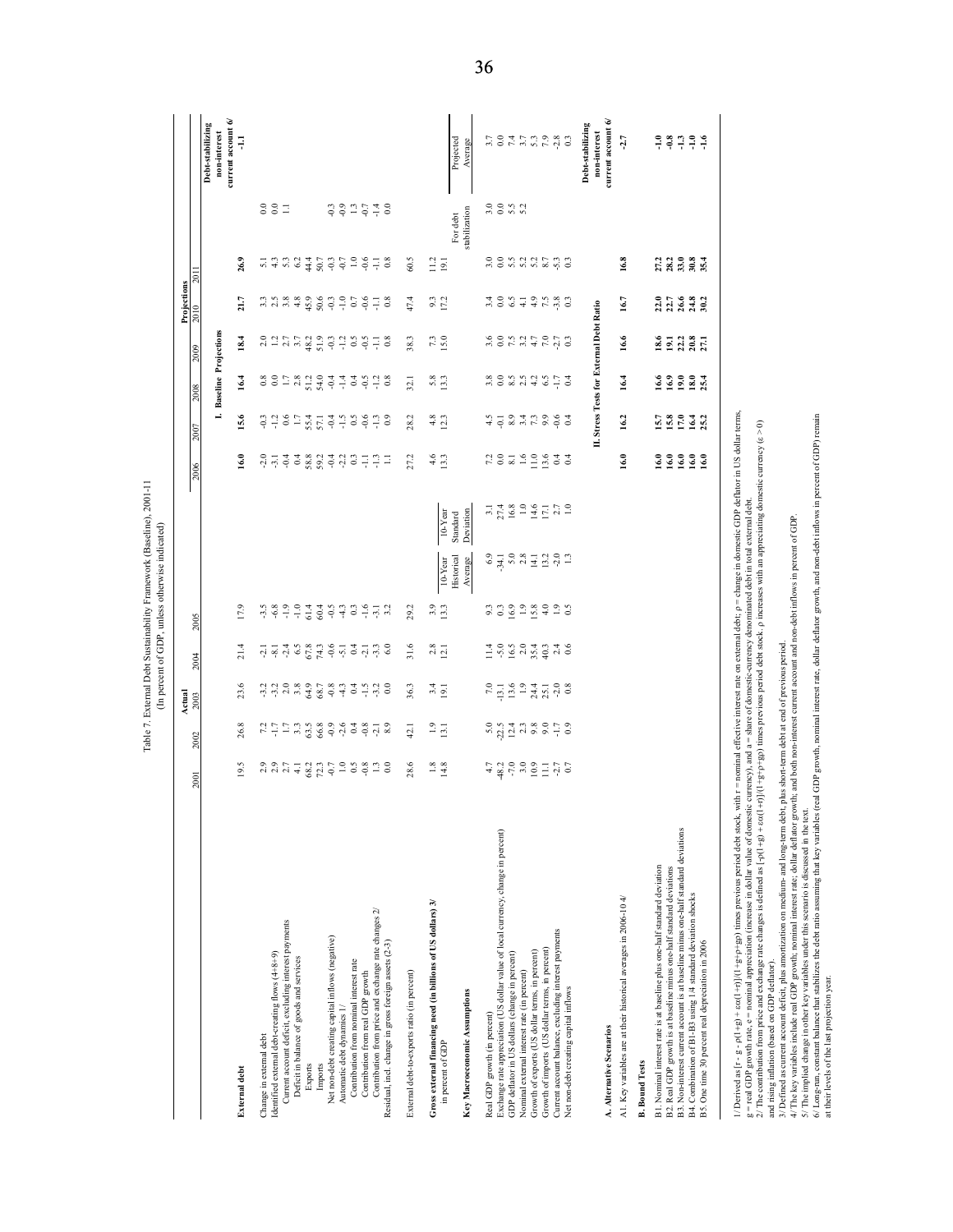|                                                                                       | 2001    | 2002    | 2003    | 2004   | 2005    | 2006 1/ |
|---------------------------------------------------------------------------------------|---------|---------|---------|--------|---------|---------|
|                                                                                       |         |         |         |        |         |         |
| I. Asset quality                                                                      |         |         |         |        |         |         |
| NPLs (in percent of total loans)                                                      | 14.9    | 9.0     | 3.7     | 2.8    | 1.9     | 1.8     |
| NPLs net of provision (in percent of regulatory capital)                              | 32.9    | 31.2    | 13.1    | 11.4   | 6.3     | 8.3     |
| Fx-denominated loans (in percent of total loans)                                      | 50.7    | 52.7    | 50.4    | 43.8   | 37.0    | 36.6    |
| Non performing fx-denominated loans (in percent of NPLs)                              | 69.3    | 49.2    | 47.0    | 46.5   | 35.2    | 33.3    |
| Fx-denominated loans to borrowers without access to fx (in percent of total loans) 2/ | 2.3     | 3.5     | 6.3     | 8.5    | 7.7     | 7.4     |
| Loans classified as doubtful and loss (in percent of total NPLs)                      | 63.6    | 51.8    | 47.2    | 50.7   | 45.9    | 36.9    |
| Required provisions (in percent of NPLs)                                              | 67.9    | 55.5    | 58.0    | 56.6   | 57.2    | 51.4    |
| Actual provisions (in percent of NPLs)                                                | 37.7    | 15.8    | 29.9    | 32.4   | 48.4    | 41.4    |
| Actual provisions to required provisions                                              | 55.5    | 28.5    | 51.6    | 57.2   | 84.6    | 80.5    |
| II. Capital adequacy                                                                  |         |         |         |        |         |         |
| Regulatory capital (in percent of risk-weighted assets)                               | 20.7    | 24.2    | 26.0    | 25.2   | 26.7    | 27.1    |
| Regulatory Tier I (in percent of risk-weighted assets)                                | n.a.    | 19.2    | 21.7    | 21.0   | 18.7    | 19.1    |
| Total capital (in percent of total assets)                                            | 15.1    | 18.7    | 20.4    | 20.1   | 19.8    | 20.5    |
|                                                                                       |         |         |         |        |         |         |
| III. Liquidity                                                                        |         |         |         |        |         |         |
| Liquid assets to total assets 3/                                                      | 13.9    | 16.0    | 28.7    | 27.7   | 30.4    | 24.5    |
| Liquid assets to short-term liabilities 4/                                            | n.a.    | 67.2    | 60.9    | 63.0   | 95.9    | 85.5    |
| Long-term assets to long-term liabilities 5/                                          | 1.5     | 2.4     | 3.9     | 4.1    | 3.8     | 3.9     |
| Loans to deposits                                                                     | 114.1   | 112.7   | 111.7   | 123.2  | 119.9   | 124.5   |
| Foreign exchange loans to foreign exchange deposits                                   | 87.8    | 96.7    | 103.3   | 116.0  | 116.7   | 118.1   |
| Foreign exchange deposits to total deposits                                           | 65.9    | 60.5    | 54.5    | 46.5   | 38.0    | 38.6    |
| Foreign exchange liabilities to total liabilities                                     | 47.6    | 44.6    | 42.1    | 42.8   | 37.1    | 35.4    |
| NBB credit to banks (in percent of liabilities)                                       | 3.8     | 3.7     | $3.2\,$ | 3.5    | 3.6     | 3.8     |
| Average maturity of deposits (in months)                                              | 4.9     | 3.6     | 3.6     | 4.2    | 5.3     | 5.2     |
| Average maturity of assets (in months)                                                | 6.0     | 7.3     | 8.2     | 8.4    | 8.7     | 9.5     |
| IV. Profitability                                                                     |         |         |         |        |         |         |
| Return on assets (after tax: in percent, end-of-period)                               | 0.8     | 1.0     | 1.5     | 1.5    | 1.3     | 0.3     |
| Return on equity (after tax: in percent, end-of-period)                               | 4.9     | 6.5     | 8.4     | 7.8    | 6.8     | 1.3     |
| Adjusted ROA (with required loan provisioning)                                        | $-1.1$  | $-0.3$  | 2.3     | 0.5    | 1.0     | 0.0     |
| Adjusted ROE (with required loan provisioning)                                        | $-7.1$  | $-1.4$  | 9.5     | 2.8    | 5.4     | 0.0     |
| Noninterest income to gross income                                                    | 46.5    | 46.3    | 35.4    | 40.8   | n.a.    | 43.1    |
| Noninterest expenses to gross income                                                  | 66.3    | 67.7    | 61.5    | 64.3   | n.a.    | 63.8    |
| Administrative expenses to noninterest expenses                                       | 18.0    | 19.5    | 30.7    | 19.2   | n.a.    | 33.7    |
| Net interest margin (in percent of total assets)                                      | 5.3     | 5.6     | 4.8     | 3.9    | n.a.    | 0.6     |
| Interest rate spreads (in percentage points, end-of-period)                           |         |         |         |        |         |         |
| Loans/deposits in local currency                                                      | 13.1    | 10.1    | 6.5     | 4.0    | 2.2     | 1.7     |
| Loans/deposits in foreign currency                                                    | 7.9     | 8.2     | 6.9     | 5.5    | 5.1     | 5.2     |
| Loans in local currency/deposits in foreign currency                                  | 39.6    | 30.5    | 18.3    | 11.7   | 5.8     | 3.8     |
| Loans in foreing currency/deposits in local currency                                  | $-18.6$ | $-12.2$ | $-4.9$  | $-2.2$ | 1.5     | 3.1     |
| V. Market risk                                                                        |         |         |         |        |         |         |
| Net open positions in foreign currency (in percent of regulatory capital)             | n.a.    | $-7.2$  | $-3.6$  | $-5.2$ | $-14.5$ | -4.6    |
| Share of private securities in total assets                                           | 0.6     | 1.1     | 0.8     | 0.7    | 0.5     | 0.4     |
| Memorandum items                                                                      |         |         |         |        |         |         |
| Number of banks                                                                       | 25.0    | 28.0    | 31.0    | 32.0   | 30.0    | 30.0    |
| Private                                                                               | 20.0    | 24.0    | 27.0    | 27.0   | 25.0    | 25.0    |
| Domestic                                                                              | 11.0    | 12.0    | 10.0    | 8.0    | 7.0     | 7.0     |
| Foreign                                                                               | 9.0     | 12.0    | 17.0    | 19.0   | 18.0    | 18.0    |
| Public                                                                                | 5.0     | 4.0     | 4.0     | 5.0    | 5.0     | 5.0     |
| Concentration                                                                         |         |         |         |        |         |         |
| Assets in private banks (in percent of total assets)                                  | 46.8    | 38.1    | 38.4    | 29.8   | 24.8    | 24.7    |
| Assets in public banks (in percent of total assets)                                   | 53.2    | 61.9    | 61.6    | 70.2   | 75.2    | 75.3    |
| Assets in largest 6 banks (in percent of total assets) 6/                             | 86.1    | 85.0    | 85.3    | 86.1   | 87.5    | 87.4    |
| Share of loans to state-owned enterprises in total loans 7/                           | 42.2    | 45.3    | 35.7    | 31.7   | 26.3    | 26.7    |
|                                                                                       |         |         |         |        |         |         |

Sources: National Bank of the Republic of Belarus; and staff estimates.

1/ As of 01.03.2006.

2/ Sectors with no access to fx are: households, agriculture, and constructions.

3/ The definition of liquid assets was broadened from 1/1/2004 to include assets with a remaining maturity of less than 1 month.

4/ Assets and liabilities with a remaining maturity of less than 1 month.

5/ Assets and liabilities with a remaining maturity of over 1 year.

6/ These are all public banks.

7/ State-owned enterprises are defined as enterprises with a 100 percent state ownership.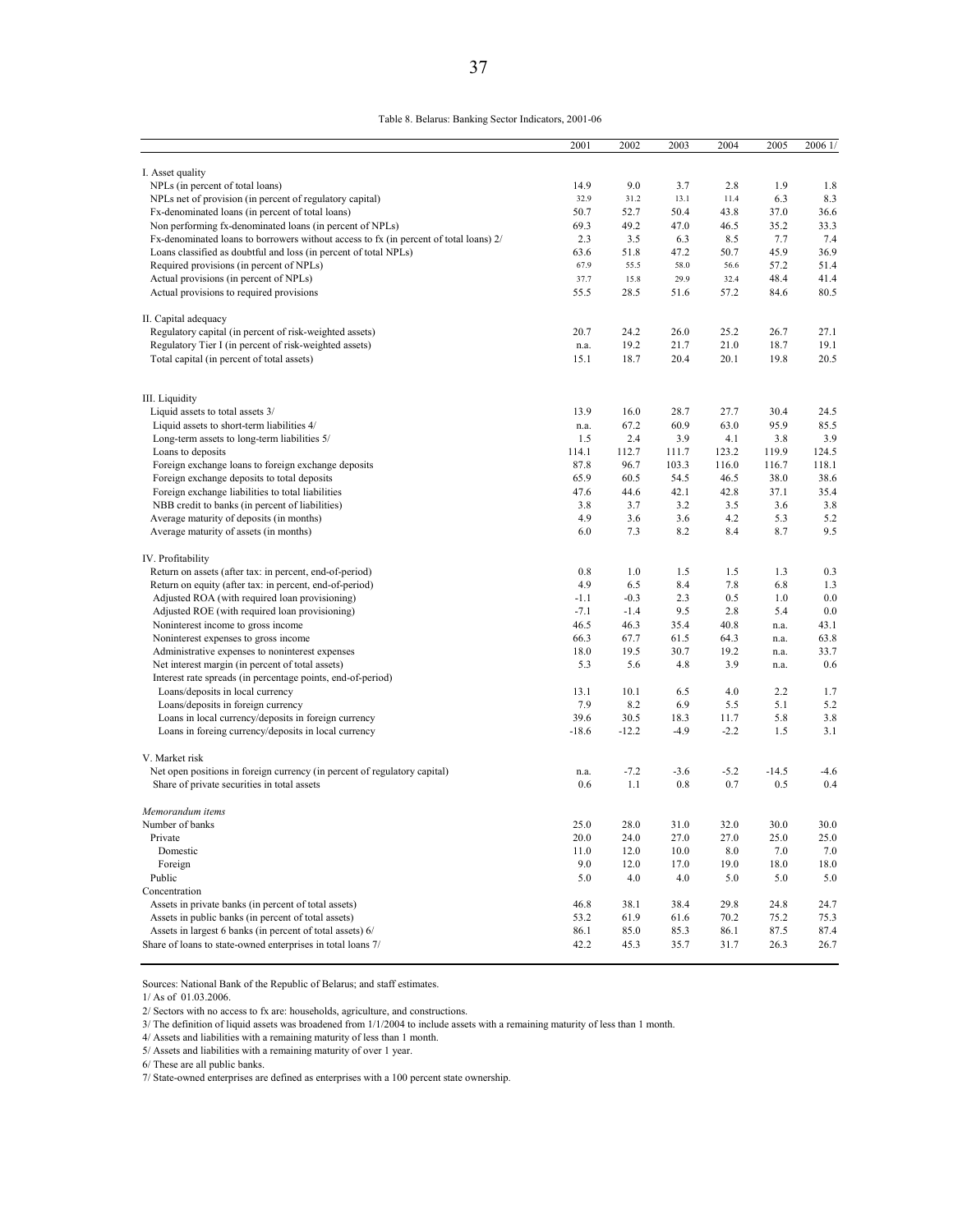# **APPENDIX I. FUND RELATIONS** As of May 31, 2006

#### **I. Membership Status:** Joined July 10, 1992; Article VIII

| П. | <b>General Resources Account:</b> | <b>SDR</b> million | <b>Percent of Quota</b>      |
|----|-----------------------------------|--------------------|------------------------------|
|    | Quota                             | 386.40             | 100.00                       |
|    | Fund holdings of currency         | 386.40             | 100.00                       |
|    | Reserve position in Fund          | 0.02               | 0.01                         |
| Ш. | <b>SDR</b> Department:            | <b>SDR</b> million | <b>Percent of Allocation</b> |
|    | Holdings                          | 0.02               | N/A                          |

**IV. Outstanding Purchases and Loans:** None

### **V. Financial Arrangements:**

| <b>Type</b> | Approval   | <b>Expiration</b> | <b>Amount Approved</b> | <b>Amount Drawn</b> |
|-------------|------------|-------------------|------------------------|---------------------|
|             | Date       | Date              | (SDR million)          | (SDR million)       |
| Stand-by    | 09/12/1995 | 09/11/1996        | 196.28                 | 50.00               |

**VI.** Projected Obligations to the Fund (SDR million; based on existing use of resources and present holdings of SDRs): None

### **VII. Safeguards Assessments:**

As there is no arrangement in place, under the Fund's safeguards assessments policy, the National Bank of Belarus (NBB) is not subject to a full safeguards assessment. However, as a potential borrower, the NBB requested a voluntary safeguards assessment, and an on-site assessment was conducted in December 2003. The assessment concluded that significant vulnerabilities existed in the safeguards framework, especially in the areas of the legal structure and independence, external and internal audit, and in financial reporting. The assessment made specific recommendations to correct the identified shortcomings. The authorities have begun to address some of these issues, and are considering appropriate measures to address the remaining concerns.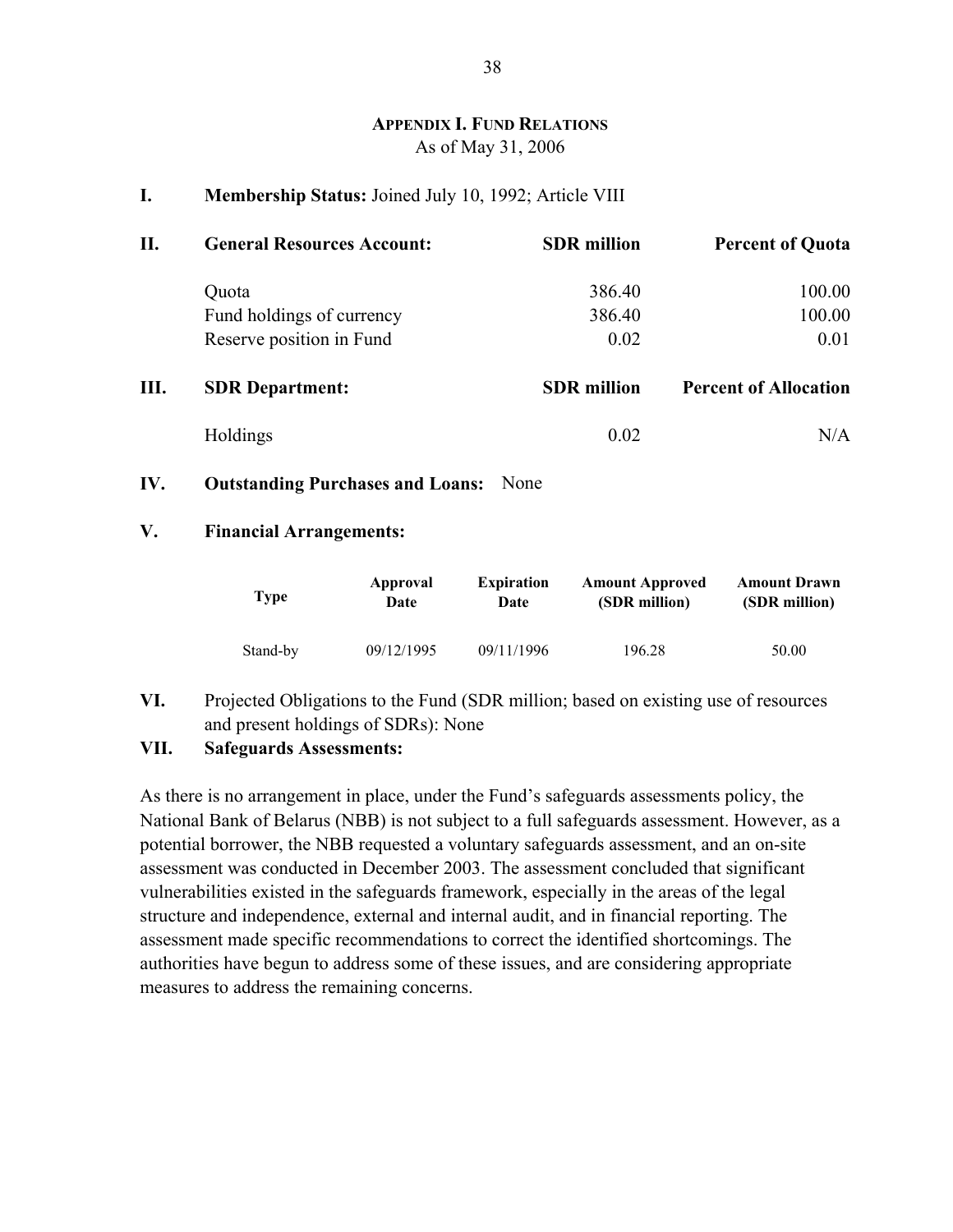# **VIII. Exchange Arrangements:**

As of August 20, 1994, the rubel (Br) became the unit of account replacing the Belarusian ruble, which was formally recognized as the sole legal tender only on May 18, 1994. The conversion took place at the rate of 10 Belarusian rubles = 1 rubel. The authorities decided to drop three zeroes from the rubel denomination as of January 1, 2000. The exchange rate for the U.S. dollar was Br 2149 on April 18, 2006.

In mid-September 2000, the official exchange rate was unified with the market-determined rate resulting from daily auctions at the Belarus Currency and Stock Exchange. Since then, the official rate on any day is equal to the closing rate of the previous trading day. In line with the objective to reach monetary union with Russia, the authorities adopted a crawling band vis-àvis the Russian ruble in January 2001, with monthly rates of devaluation that are revised quarterly and a band of currently 5 percentage points around central parity. On November 5, 2001, Belarus accepted the obligations of Article VIII, Sections 2, 3, and 4 of the IMF's Articles of Agreement. During the same month, the NBB suspended all ad hoc exemptions from the 30 percent surrender requirement.

# **IX. UFR/Article IV Consultation:**

Belarus is on a 12-month consultation cycle. The  $12<sup>th</sup>$  Article IV consultation was concluded on June 17, 2005. Visits since have included:

| Staff visit |                                      |                 | September 13–21, 2005 |
|-------------|--------------------------------------|-----------------|-----------------------|
|             | 2006 Article IV consultation mission | May 17–30, 2006 |                       |

# **X. FSAP Participation, ROSCs, and OFC Assessments:**

The fiscal ROSC was published on

http://www.imf.org/external/pubs/cat/longres.cfm?sk=17839.0 and the data ROSC on http://www.imf.org/external/pubs/cat/longres.cfm?sk=18013.0. Two FSAP missions took place in 2004 and an FSSA report was published on http://www.imf.org/external/pubs/cat/longres.cfm?sk=18367.0. The detailed FSAPs were disseminated in May 2006 for the Basel Core Principles for Effective Banking Supervision on http://www.imf.org/external/pubs/cat/longres.cfm?sk=19246.0, for the Transparency of Monetary Policy and Banking Supervision on http://www.imf.org/external/pubs/cat/longres.cfm?sk=19248.0, and the Technical Note -Deposit Insurance on http://www.imf.org/external/pubs/cat/longres.cfm?sk=19250.0.

# **XI. Technical Assistance, 2000–05:**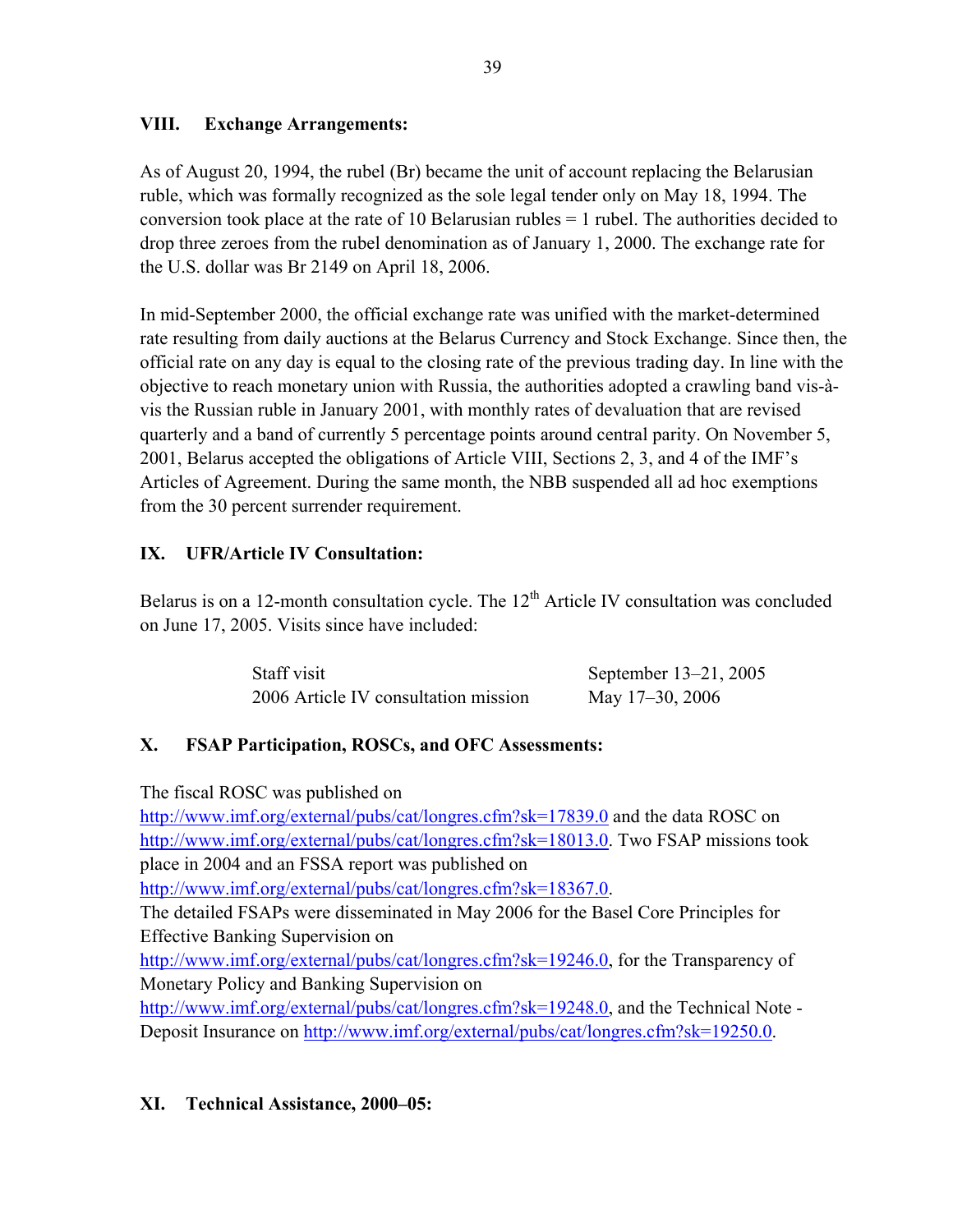|          | <b>Department</b><br>Counterpart | Subject                                                                                               | Timing                                                            |
|----------|----------------------------------|-------------------------------------------------------------------------------------------------------|-------------------------------------------------------------------|
| Missions |                                  |                                                                                                       |                                                                   |
|          | <b>MFD</b>                       | <b>Banking Supervision</b>                                                                            | February 6-10, 2006                                               |
|          | <b>MFD</b>                       | Monetary Policy Transmission<br>Mechanism                                                             | December 12-16, 2005                                              |
|          | <b>MFD</b>                       | <b>International Accounting Standards</b>                                                             | October 24-28, 2005                                               |
|          | <b>STA</b>                       | Monetary and Financial Statistics                                                                     | October 19-November 1, 2005                                       |
|          | <b>MFD</b>                       | <b>Improving Monetary Policy</b>                                                                      | June 20–July, 10, 2005                                            |
|          | FAD                              | <b>Government Finance Statistics</b>                                                                  | April 28, May 12, 2005                                            |
|          | <b>MFD</b>                       | <b>Banking Supervision Issues</b>                                                                     | April 11-20, 2005                                                 |
|          | <b>MFD</b>                       | Monetary Policy and Monetary<br>Operations                                                            | February 26–March 10, 2005                                        |
|          | <b>FAD/MFD</b>                   | Improving debt management                                                                             | October 6–20, 2004                                                |
|          | FAD                              | Budget code and other issues in<br>public expenditure management                                      | March 1-12, 2004                                                  |
|          | FAD<br>FAD<br>FAD                | Tax policy<br>Public expenditure management<br>Treasury development                                   | March 19-April 1, 2003<br>June 12-27, 2001<br>January 15-26, 2001 |
|          | <b>MFD</b>                       | Banking supervision issues                                                                            | April 11-20, 2005                                                 |
|          | <b>MFD</b>                       | Monetary policy and monetary<br>operations                                                            | February 26-March 10, 2005                                        |
|          | <b>MFD</b>                       | <b>FSAP</b>                                                                                           | September, November, and<br>December 2004                         |
|          | MFD/LEG                          | Anti-money laundering and<br>combating the financing of terrorism<br>legislative issues               | June 17, 24, 2004                                                 |
|          | <b>MFD</b>                       | Bank supervision and restructuring                                                                    | December 1-12, 2003                                               |
|          | <b>MFD</b>                       | Issues in Monetary Unification with<br>Russia                                                         | April 2-11, 2003                                                  |
|          | <b>MFD</b>                       | Assessment of foreign exchange<br>markets and operations and reserve<br>management                    | June 2-10, 2002                                                   |
|          | <b>MFD</b>                       | Assessment in monetary and foreign<br>exchange policy and operations and<br>central bank organization | April 10-22, 2002                                                 |
|          | <b>FIN</b>                       | Safeguards Assessment                                                                                 | December 9-19, 2003                                               |
|          | <b>STA</b>                       | National Accounts Statistics                                                                          | January 10-21, 2005                                               |
|          | <b>STA</b>                       | Data ROSC and SDDS subscription                                                                       | March 2004                                                        |
|          | <b>STA</b>                       | SDDS subscription                                                                                     | December 2004                                                     |
|          | <b>STA</b>                       | Balance of payments                                                                                   | August 20–September 3, 2003                                       |
|          | <b>STA</b>                       | Balance of payments                                                                                   | November 13-24, 2000                                              |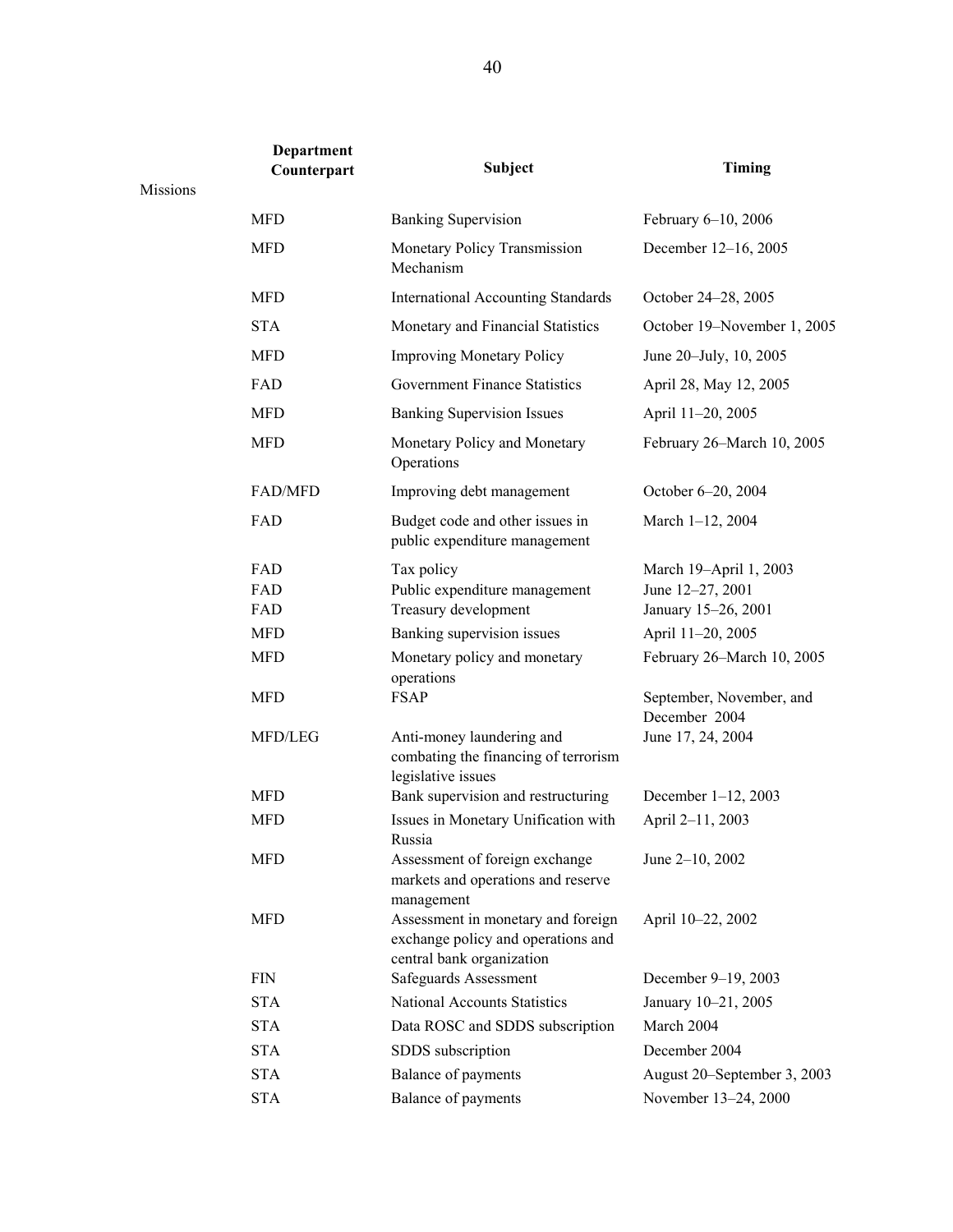|                      | <b>STA</b> | Money and banking statistics                               | October 25–November 7, 2000   |
|----------------------|------------|------------------------------------------------------------|-------------------------------|
|                      | <b>STA</b> | Multisector statistics (report of the<br>resident advisor) | August 7, 1996–August 6, 2000 |
|                      | <b>STA</b> | National accounts statistics                               | August 23–September 6, 2000   |
| Resident<br>Advisors | <b>STA</b> | Mr. Umana<br>(General Statistics Advisor)                  | August 1996–August 2000       |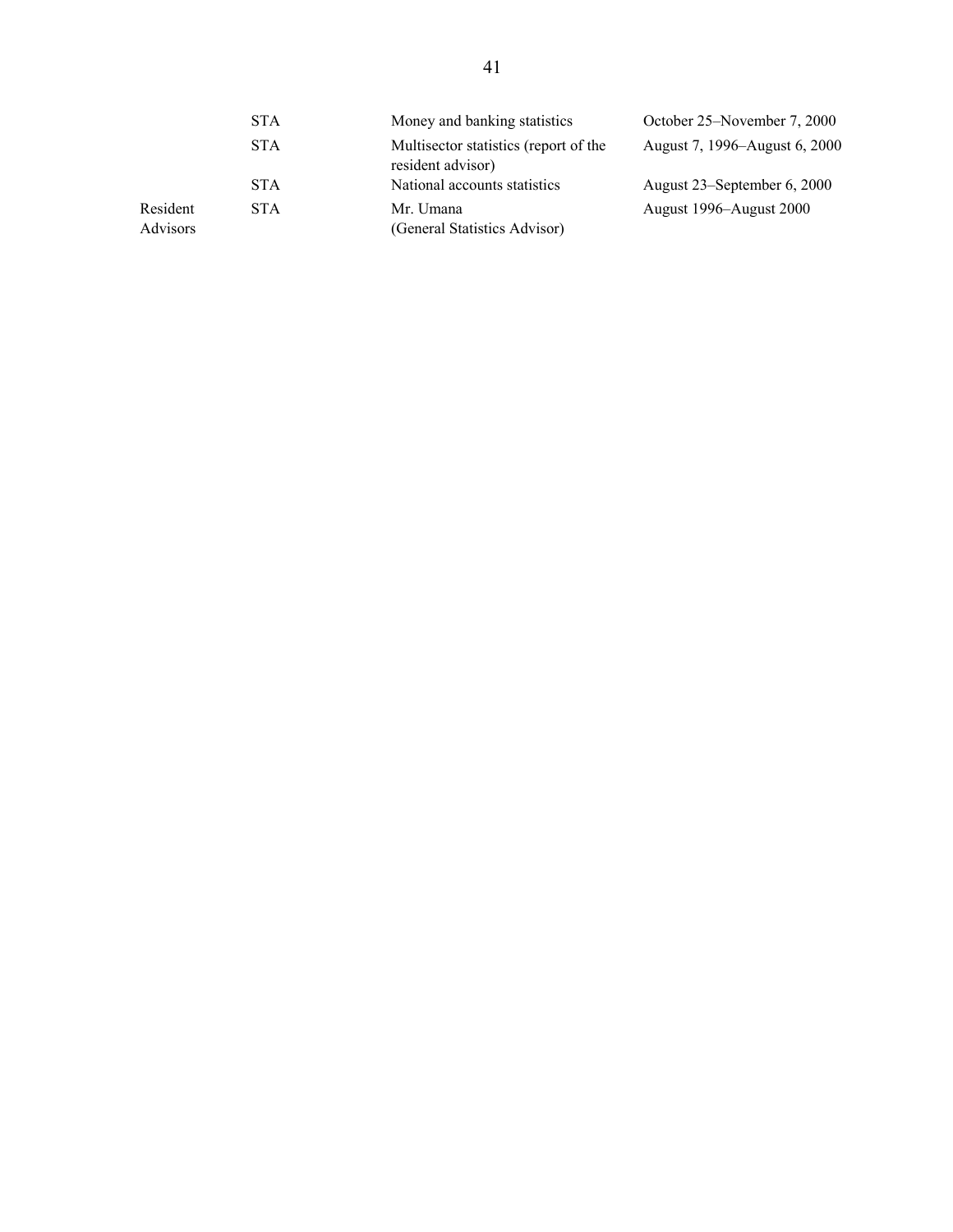### **APPENDIX II. RELATIONS WITH THE WORLD BANK**

# **Partnership in Belarus' development strategy**

1. According to the recent Country Assistance Strategy for Belarus the World Bank Group aims to advance cooperation in critical areas, help the country open up its economy and society, minimize social and environmental risks, and address global public good concerns.

# **IMF-World Bank collaboration in specific areas**

2. The Bank and Fund teams work closely in Belarus and maintain an extremely good relationship. The IMF plays a key role at the macro level, while the World Bank focuses on the structural agenda, social and environmental issues. The Bank and the Fund teams carry out joint activities on the key fiscal and structural issues. The joint work on the Public Expenditure Review (PER), Financial Sector Assessment Program (FSAP) and the Country Economic Memorandum (CEM) - are examples of excellent cooperation between the two institutions.

# **Areas in which the World Bank leads**

3. **Social sphere.** The World Bank technical engagement with Belarus has generated a significant amount of analysis in areas of relevance to the assessment of poverty and living conditions in the country. A strong platform for technical collaboration on poverty issues was provided by technical assistance under the *IDF grant for Strengthening of the Capacity of the Ministry of Social Protection in Policy Formulation and Analysis* for preparation and introduction of Targeted Social Assistance Program (TSAP). The Grant was implemented successfully during 2000-2003 and completed in June 2003. In 2004 the Bank presented study "Poverty Assessment. Can Poverty Reduction and Access to Services Be Sustained?" offering a number of improvements to the methodology for measuring poverty and living conditions in Belarus and contributing an in-depth analysis of the multiple dimensions of poverty. Driven by demographic and socio-economic factors, Belarus faces a need for deep pension system reform. To analyze current situation and discuss possible reform options the World Bank team conducted a *Pension Policy Dialogue* with the Government during FY 2004.

4. **Energy sector.** The *Social Infrastructure Retrofitting Project* (US\$22.6 million) aims to assist in the rehabilitation of the heating system, thermal insulation, and lighting in over 450 public buildings across the country. The project targets schools, hospitals, orphanages, and community homes for the elderly and the disabled. It also includes measures to increase energy efficiency.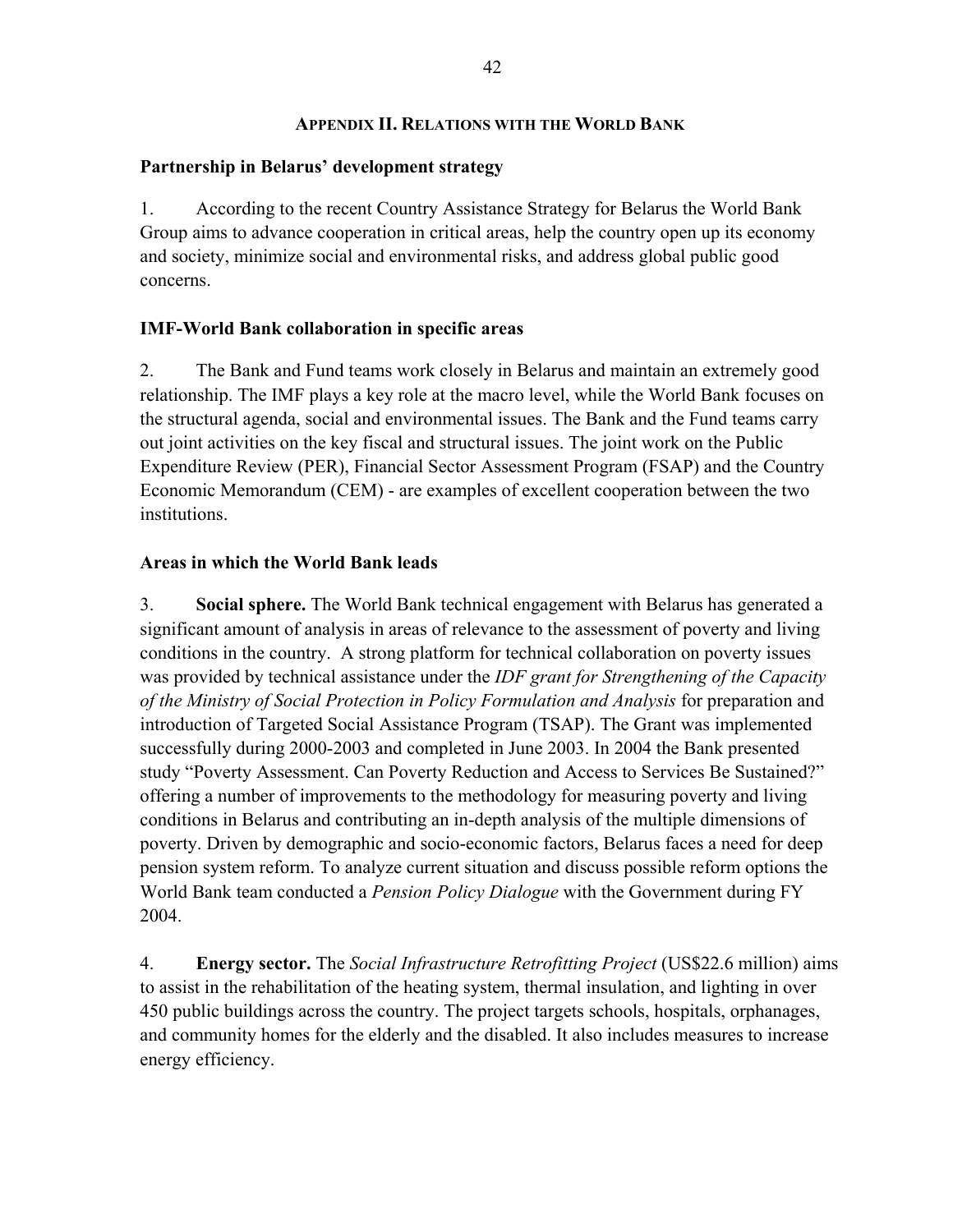5. *Energy Sector Management Assistance Program (ESMAP) grant* (US\$50.0 thousand, completed in 2005). The project helped the Committee on Energy Efficiency explore market mechanisms to improve energy efficiency through operation of Energy Servicing Companies (ESCOs) and options of strengthening the energy efficiency program by learning experience of neighboring countries that have managed to weather the impact of multi-fold energy prices increases.

6. *Private-Public Infrastructure Advisory Facility project* (US\$350.0 thousand) was approved in 2005**.** The project will help to advance the transition to market principles and encourage private sector involvement in the Belarus energy sector by providing regulatory, institutional and other support to create an environment that is conducive to private investment. While recognizing that the environment for private investments is not conducive in Belarus, the government has considered some reform scenarios that draw on experience gained by neighboring countries, and is seeking technical assistance in the evaluation and implementation of such scenarios.

7. **Environment.** Belarus has made good progress in the protection of environment. However, the country is still facing many environmental problems, including coping with the legacy of the Chernobyl accident. The *Post*-*Chernobyl Recovery Project* (approved on April 18, 2006) is designed to revitalize selected regions of the country, affected by the Chernobyl accident, by improving local people's living conditions, reinforcing the energy efficiency and environmental safeguards. The project is based on the recommendations of the *Chernobyl Review* (2002) and also intended to spearhead greater support of the international community to the affected regions of the country.

8. *PHRD Climate Change Pilot Project* (US\$1.0 million, approved in 2003) is aimed at demonstrating opportunities for greenhouse gas (GHG) emission abatement through energy efficiency and renewable energy utilization in the supply of heat and hot water to social sector buildings, and assisting the Belarusian Government with the development and implementation of emission standards for biomass-fired boilers, thereby removing an institutional barrier to broader introduction of energy supply based on biomass fuel.

9. *GEF POPs Enabling Activity Project* (US\$499,300)*.* After a two-year dialogue and preparation activities in cooperation with UNEP, Belarus ratified the Stockholm Convention on Persistent Organic Pollutants (POPs) and selected the World Bank as a GEF Implementing Agency for the POPs activities**.** The project objective is to develop a National Implementation Plan (NIP) for POPs to reduce volume and ultimately eliminate the persistent organic pollutants stockpiles, consistent with the protection of human health and the environment. Preparation of a follow-up GEF investment project is under consideration**.**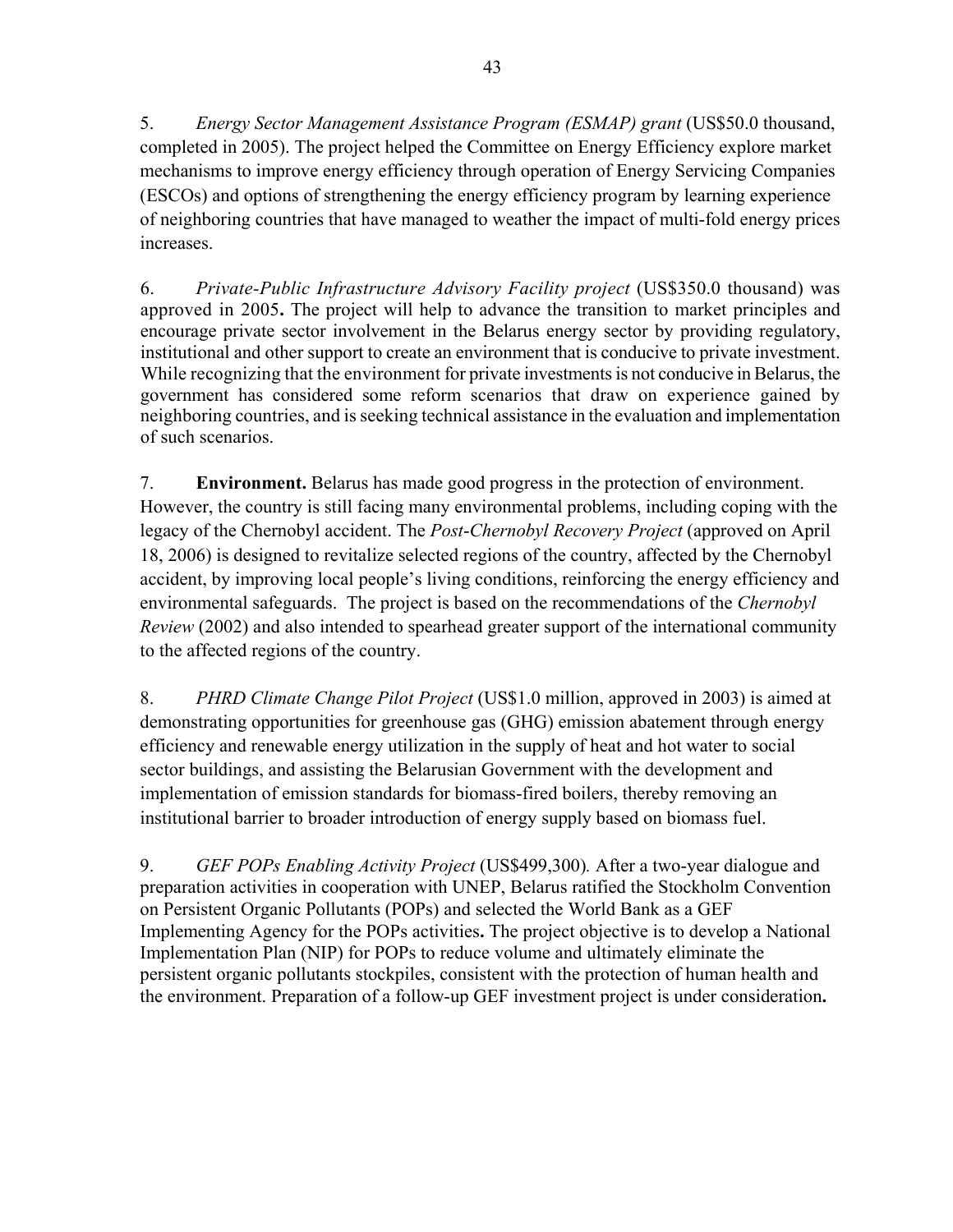# **Areas of shared responsibility**

10. **Economic development.** The Bank team cooperated closely with the IMF on the issues related to the preparation of the *Country Economic Memorandum (CEM)*, with one chapter - "Macroeconomic policies and risks," prepared jointly. This chapter reviews the country's macroeconomic developments since 1996, the sources and structure of growth, and analyzes the role of macroeconomic policies in Belarus's growth performance. Special attention was paid to the risks associated with Belarus's current macroeconomic position, and how these risks might be addressed effectively through adjustments in monetary policy, fiscal policy, and debt management.

11. **Private sector development.** The most challenging reform agenda for Belarus is in the area of structural reforms and private business development. The Bank Group seeks to improve the general environment for the creation and operation of private business in Belarus through technical assistance, policy dialogue and ESW. The Bank and the IFC conducted a number of studies including *Improving the Business Environment* and *Costs of Doing Business Surveys* to track the developments in this area, define impediments to private business expansion and provide policy recommendations. The Fund focuses on macroeconomic policies aimed at sustainable growth and encouraging private sector development. The Fund also provides technical assistance to improve taxation, banking regulations and banking supervision.

12. **Public expenditure management**. The current CAS attaches great importance to fiscal issues, emphasizing the goals of greater effectiveness, transparency, and accountability in the use of public resources. In 2003 the World Bank with the IMF participation completed the first *Public Expenditure Review* (PER) for Belarus.

13. The IMF and the Bank provide continuous technical assistance to Belarus in the area of public expenditure management. The Government has determined the following priority areas: modernization of budget classification, Budget Code preparation, MTEF, reform of inter-budgetary fiscal relations, and development of sector strategies. During FY2004 the Bank provided technical assistance to the Ministry of Finance for Budget Code preparation. In FY2005 efforts have been focused on assisting the Government in the area of intergovernmental fiscal relations, in particular, in clarification of revenues and expenditures assignments for different level of the Government and in the development of formula for intergovernmental fiscal transfers. In FY 2006 the assistance has been provided for preparation of budget programs' description and other basic documents required for the introduction of performance-based budgeting (PBB).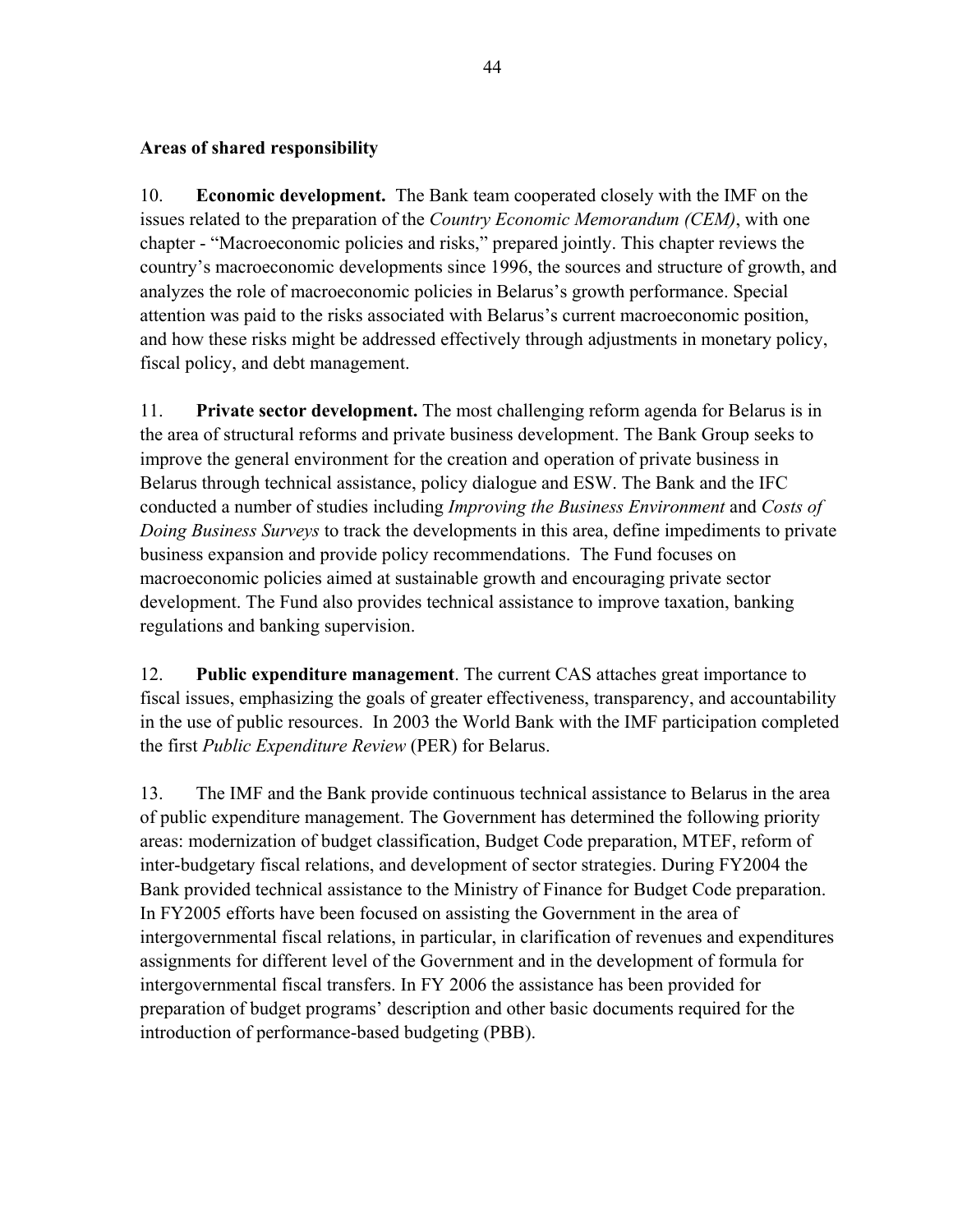14. **Financial sector.** The FSAP for Belarus (2005) has been centered on assessments of the banking system, including deposit insurance, securities markets, insurance industry, payment system and transparency in conducting monetary policy. Regulations, oversight and governance arrangements has been reviewed also. The Bank and the IMF also carry out joint responsibility for providing assistance to Belarus in the prevention of money laundering and combating financing of terrorism.

In the context of the CIS Payments and Securities Settlement Initiative (CISPI), the World Bank-lead mission visited Minsk in spring 2006 to review the payment and securities settlement systems of the Republic of Belarus. The CISPI is a cooperative effort lead by the World Bank. Its objective is to describe and assess the payments systems of the countries of the CIS with a view to identifying possible improvement measures in their safety, efficiency and integrity.

15. **Statistical capacity-building.** The IMF and the World Bank provide technical assistance in the area of statistics to the Ministry of Statistics and Analysis, National Bank and the Ministry of Finance. Trust Fund for Statistical Capacity Building (TFSCB) grant (US\$108.0 thousand, 2005) was designed to assist the GOB in the design of the National Strategy for the Development of Statistics (NSDS), which will provide Belarus with the strategy for strengthening statistical capacity across the entire national statistical system.

# **Areas in which the IMF leads**

16. The IMF is actively engaged with the Authorities in discussing the macroeconomic program providing them with technical assistance and related support, including on economic and financial statistics, tax policy, monetary operations and fiscal transparency. The IMF is leading the dialogue on setting the objectives for monetary and exchange rate policies, public debt management, overall budget envelope and tax policy.

17. The IMF analysis in these areas serves as an input to the Bank policy advice. The Bank and the IMF teams have regular consultations and the Bank staff takes part in the IMF Article IV Consultation missions. This helps to ensure consistency of the policy recommendations by the two institutions.

# **The World Bank Group Strategy**

18. Belarus joined the World Bank in July 1992. Bank relations with Belarus have generally paralleled those of the IMF. Under the 1999 CAS, liberalization of the exchange rate was set as a trigger for moving to a *low case* lending (one project per year) scenario. The unification of the exchange rate in September 2000 allowed the Bank to proceed with the preparation of a US\$22.6 million Social *Infrastructure Retrofitting Project*, approved on June 5, 2001. An improved technical dialogue between the World Bank Group and the Belarus authorities preceded the preparation of the 2002-04 CAS. In the *low case*, the CAS focused on the areas compatible with government priorities and the Bank's corporate mandate—global public goods and interventions with a high social content. The CAS left the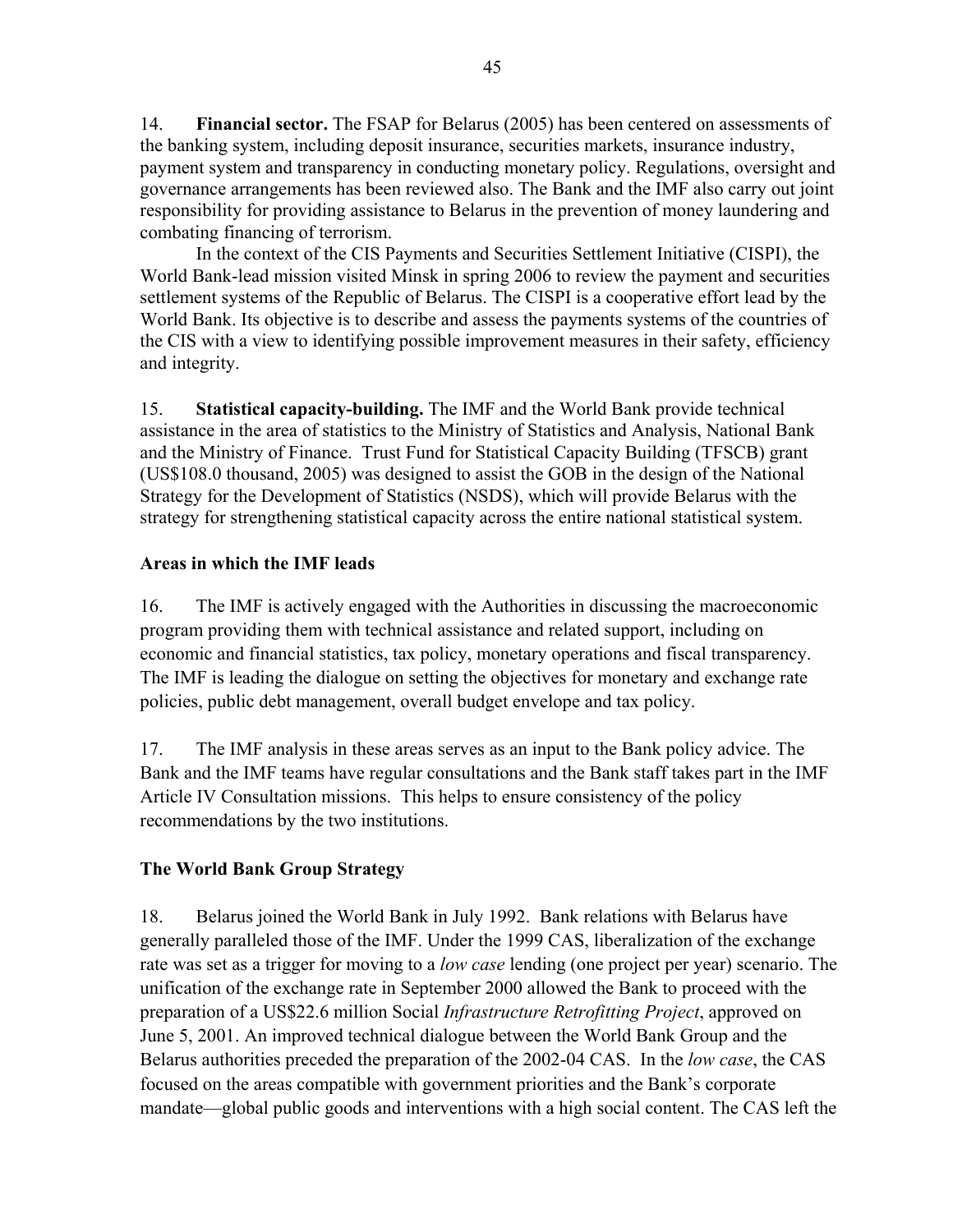door open for a broader assistance by spelling out triggers for a *base case*, should the Government advance in public expenditure reform and improve business environment.

19. The Country Assistance Review (2004) recommended completing the key elements of latest CAS before initiation of the new strategy of engagement. This included, completion of ongoing ESW, particularly the CEM and the FSAP; continuation of the environment initiatives, and finalization of the Chernobyl Project. The next CAS for Belarus will be prepared in the first half of FY07.

20. To date, the Bank has committed the total of US\$240.6 million, and US\$15.0 million has been provided in the form of grants. The IBRD Belarus active portfolio has one ongoing operation – *Social Sector Energy Retrofitting Project* totaling US\$22.6 million. The *Post-Chernobyl Recovery Project* (US\$50.0 million) was approved by the Executive Board on April 18, 2006.

21. Non-lending activities include extensive analytical work. The most recent work includes the report entitled *Belarus: Chernobyl Review* (2002), a Public Expenditure and Institutional Review (*Belarus: Strengthening Public Resource Management,* 2003) and a Poverty Assessment Update (*Belarus Poverty Assessment: Preparing for the Future*, 2004), Country Economic Memorandum (*Belarus: Window of Opportunity to Enhance Competitiveness and Sustain Economic Growth*, 2005) and *Financial Sector Assessment Program* (2005)

22. **The IFC activities in Belarus.** The International Finance Corporation has been actively involved in advisory work in Belarus since 1993. The work began with the advisory services on privatization of small businesses. Currently IFC focuses its efforts on small and medium enterprise development and improvement of the business environment.

23. In December 2004 IFC has launched a Business Enabling Environment Project funded jointly with the Swedish International Development Cooperation Agency (SIDA). This two-year technical assistance effort will aim at reducing the regulatory burden on small and medium enterprises and improving their access to information and business support services.

24. In addition to the advisory services the IFC is also pursuing investment activities in Belarus. It has invested a total of US\$71 million in four projects in the financial and manufacturing sectors, including credit lines extended to *Priorbank* and *Belgazprombank* for on-lending to private enterprises and providing loan and equity for the refurbishment, modernization and expansion of *Dednovo* brewery. Despite the difficult investment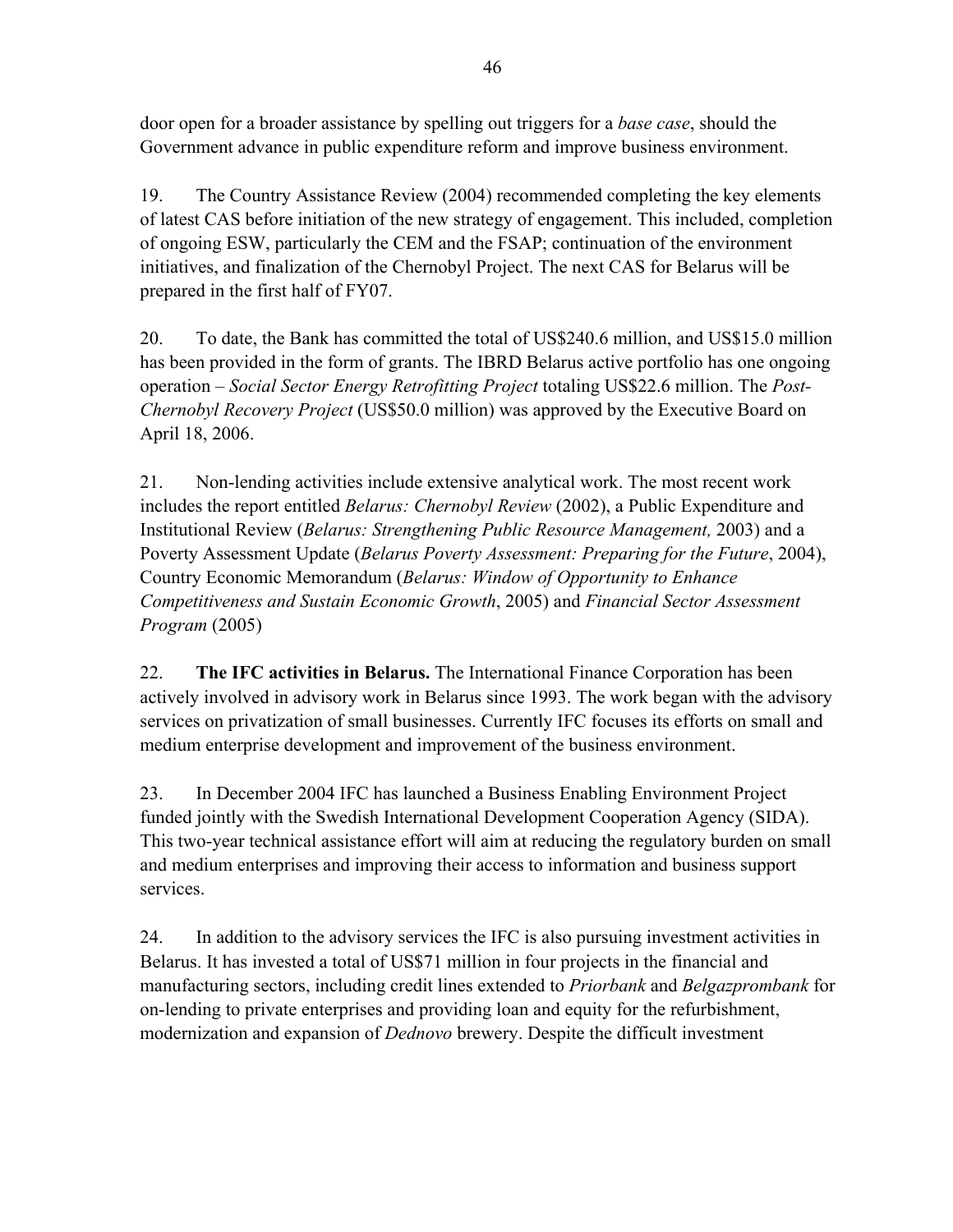environment in Belarus, IFC continues to seek opportunities for investment projects with the participation of the strategic investors.

Questions may be referred to Sergiy Kulyk (202) 458-4068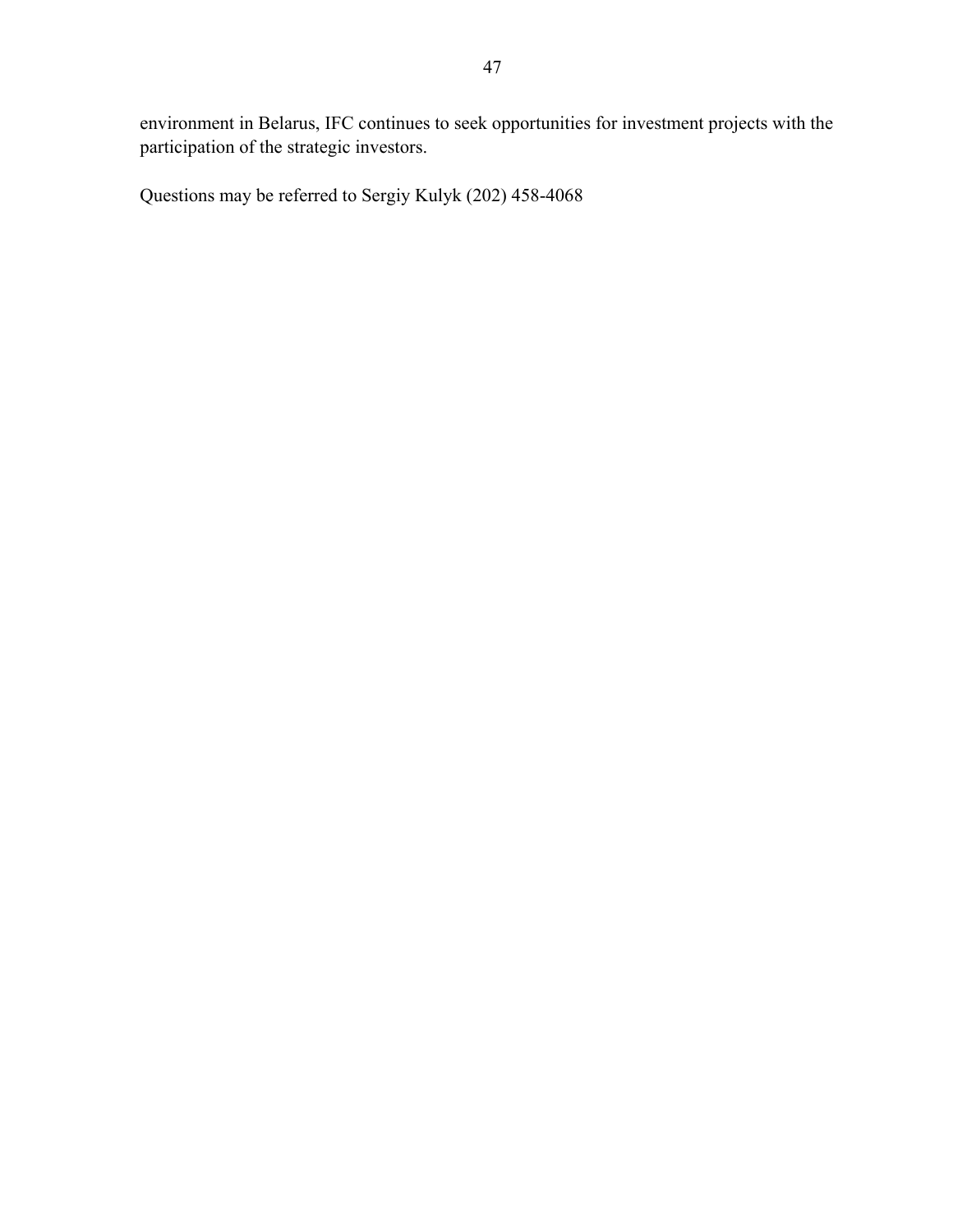#### **APPENDIX III. BELARUS: STATISTICAL ISSUES**

1. The quality and timeliness of statistical data are broadly adequate for surveillance, although macroeconomic analysis is encumbered in some areas. While weaknesses remain in the statistical system of Belarus, the authorities, with the help of technical assistance from the Fund, have made significant efforts and improvements over the past years in a number of key areas, as described below. The Ministry of Statistics and Analysis of the Republic of Belarus (Minstat) publishes a large amount of data and has a predetermined publication schedule. The provision of data over the last year has generally been adequate for the analysis of economic developments on a regular basis.

2. The country's *IFS* page was published since November 1996 and is updated regularly on a monthly basis. A Statistics Law was signed by the President in February 1997. A multisector statistical advisor sponsored by the Fund was in place from August 1996 to August 2000.

3. The data ROSC mission that visited Minsk in early 2004 found that all statistical agencies face the challenge of increasing users' confidence in the accuracy and reliability of official statistics.

4. The authorities subscribed to the IMF's Special Data Dissemination Standard (SDDS) on December 22, 2004: http://www.belstat.gov.by/homep/en/specst/np.htm.

# **National Accounts**

5. National accounts are compiled in accordance with the System of National Accounts of 1993 (SNA 1993). GDP is compiled by the production, the expenditure and the income approaches, and covers the entire economic territory of the Republic of Belarus. Data on GDP are disseminated on a quarterly basis (in national currency) in current and constant market prices (2000=100) expressed as absolute values.

6. GDP figures are likely to be distorted by the underreporting of newly emerging sectors—in particular services—and an active informal sector. A systematic upward bias in measuring industrial output has also led to significant inaccuracies in GDP estimates. In addition, problems remain in calculating holding gains from inventories. Problems continue to exist in measuring the capital stock and consumption of fixed capital. Estimates of GDP by expenditure categories are still uncertain. The authorities have prepared an alternative series on industrial output that corrects some of the above problems, and these data, and the requisite revisions to GDP, have been published from January 1, 2006.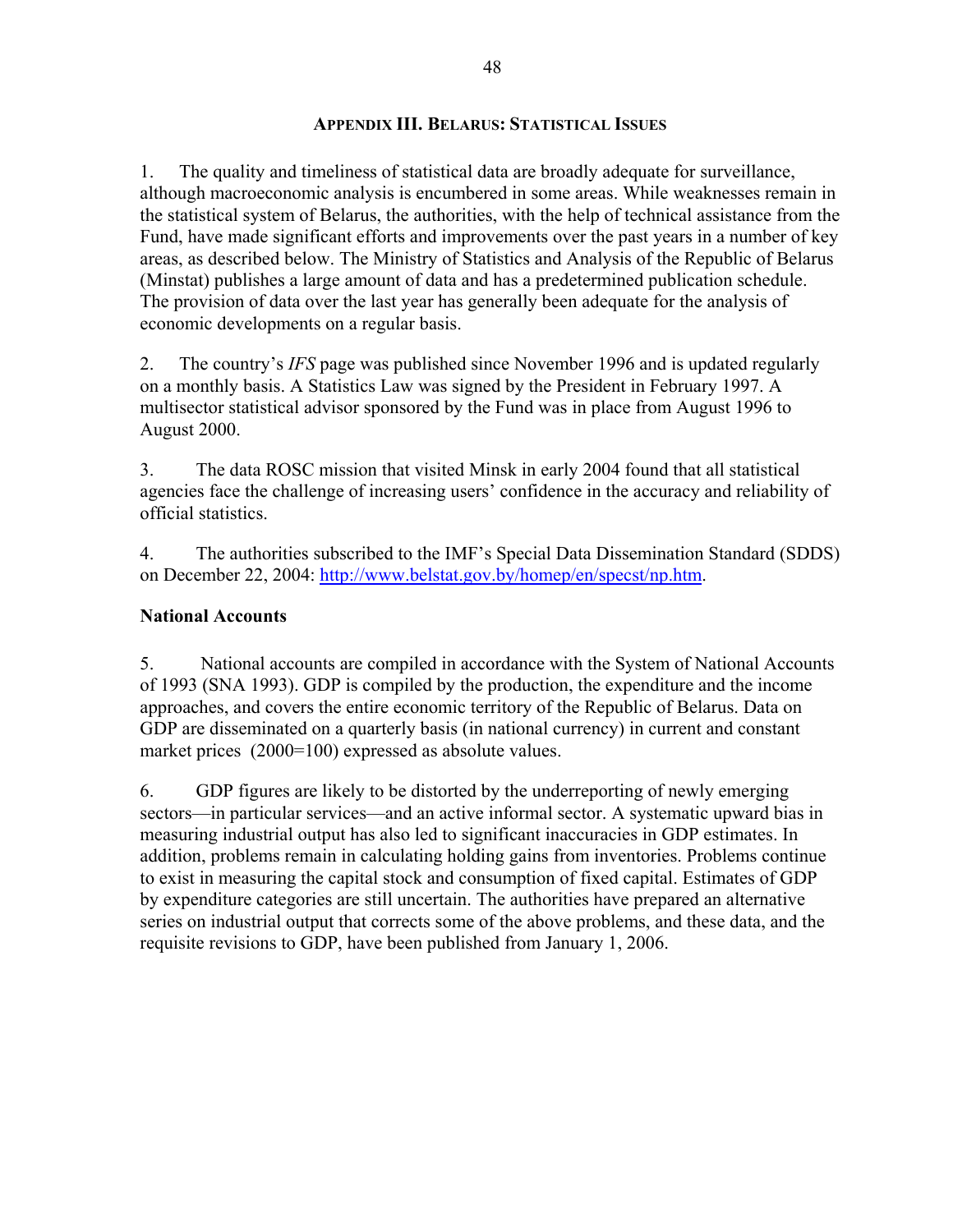# **Prices**

7. Data on Consumer Price Index (CPI) and the Producer Price Index (PPI) are being reported to the Fund monthly on a timely basis. Both indices were developed with substantial technical assistance from the Fund. As regards the PPI, in January 1995 a Laspeyres formula recommended by the Fund was adopted. Other recommendations, such as inclusion of exports, adequate specification of items, and better selection of representative products and prices, have either been adopted or are in the process of being adopted. Since January 2001, the PPI has been compiled using the 1999 weights; and beginning with 2003 data, with 2001 production weights.

# **Government Finance Statistics**

8. Since the 2004 data ROSC mission, the MOF has made progress in different areas of collection, compilation, and dissemination of fiscal data. The authorities have extended the coverage of the general government (republican and local government) operations by including data for innovation funds, included the Social Protection Fund's operations in the budget, increased the number of officials involved in the GFS compilation work, established a close coordination with the National Bank of the Republic of Belarus (NBRB) for the reconciliation of fiscal and monetary datasets, and increased provision of detailed budgetary metadata and methodological descriptions on the MOF's website. In addition to these improvements, the MOF has prepared new budgetary classifications codes for revenue, expenditure, and financing data that will align them to the *GFSM 2001* analytical framework.

9. At the end of April 2005, a GFS technical assistance (TA) mission visited Minsk. This mission found that the existing fiscal, accounting, and statistical systems have a sound basis for migrating to the *GSFM 2001*. Nonetheless, several areas were identified that will need further work before satisfactory implementation of the *GFSM 2001.* In order to provide assistance in this area, the GFS TA mission collaborated with the authorities on the preparation of a migration plan for a gradual implementation of this analytical framework.

10. The authorities have reported GFS for 2003 and 2004 under the *GFSM 2001* analytical framework for publication in the *GFS Yearbook* and started disseminating, through the MOF's website, fiscal data according to the IMF's Special Data Dissemination Standard.

# **Monetary Statistics**

11. The balance sheet of the NBRB and the monetary survey are usually provided with a lag of no more than two weeks; the bank monthly balance sheet is available on or about the fifth of the month following the reference period, but monetary data for publication in *IFS* are reported with a lag of about six weeks.

12. Interest rate data on bank deposits and credits, as well as data on NBRB credit auctions and the placement of NBRB and government securities, are provided with a onemonth lag. Exchange rate data are readily available on the NBRB's web site, and periodically reported to the Fund in electronic file.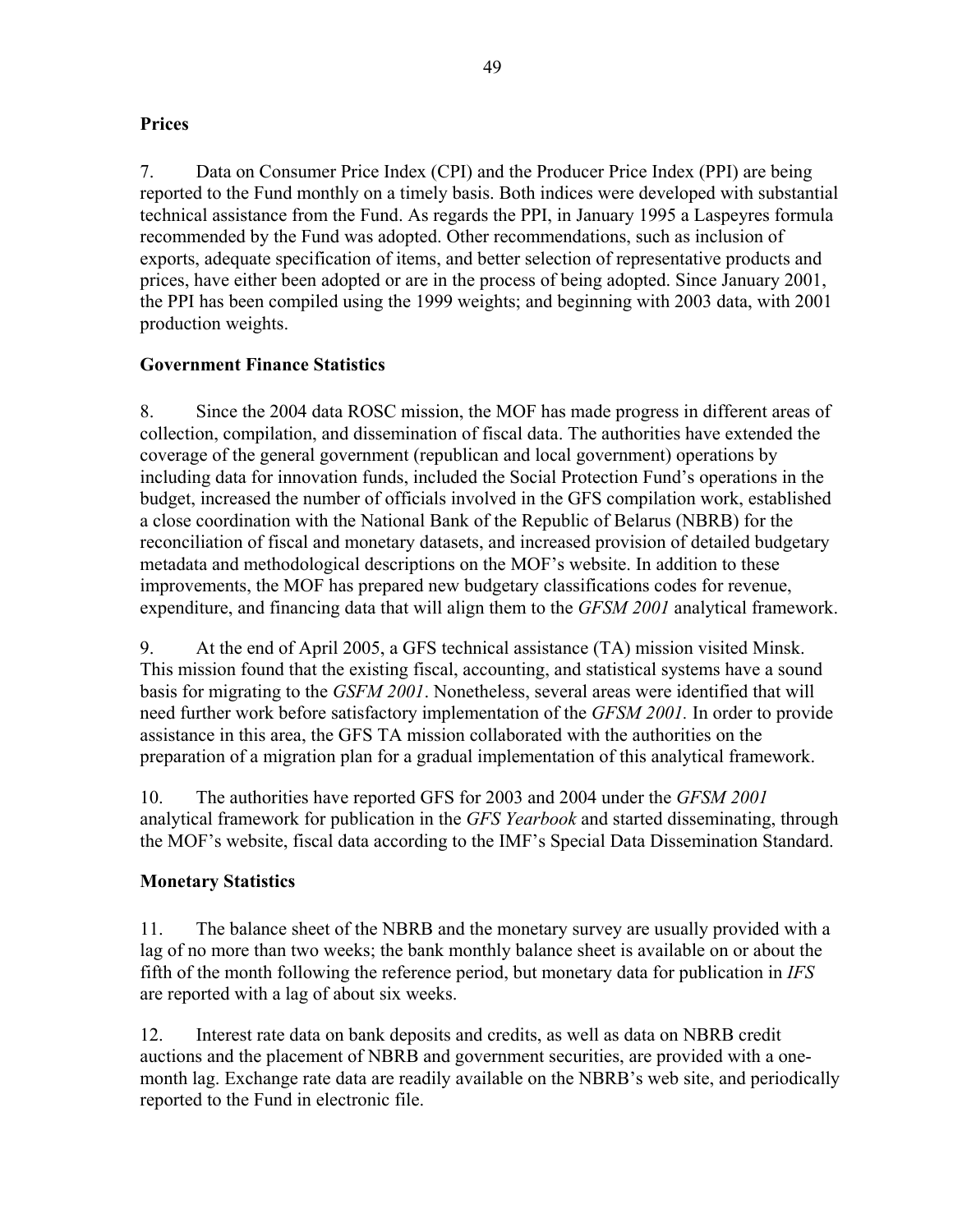13. Following the TA mission of October 2005, the NBRB has compiled and submitted to STA a pilot set of monetary data for December 2004 – November 2005 using the framework of the new Standardized Report Forms (SRF). Subsequent STA review of the data validated the resulting monetary aggregates and the authorities initiated regular reporting of current monetary data in the SRF framework to EUR and STA. Also, the authorities and STA have been working on converting historic monetary database beginning from December 2001 into the SRF format for inclusion in the STA database and publication in on forthcoming *IFS Supplement*.

# **Balance of Payments Statistics**

14. The overall quality and timeliness of external sector data is satisfactory. The International Transactions Reporting System employed by the NBRB has been broadened to permit a more accurate classification of external transactions, while coverage and reporting forms for enterprise surveys were also improved. The NBRB publishes quarterly balance of payments and international investment position statements in the *BPM5* format on a timely basis. Scheduled interest and amortization payments on public sector debt are tracked by the MoF and reported to the Fund, and timely information is available on arrears on government and government-guaranteed debt.

15. Belarus has started to disseminate historical data on the reserves template on the IMF's website: http://www.imf.org/external/np/sta/ir/colist.htm. Monthly time series start with November 2004 data.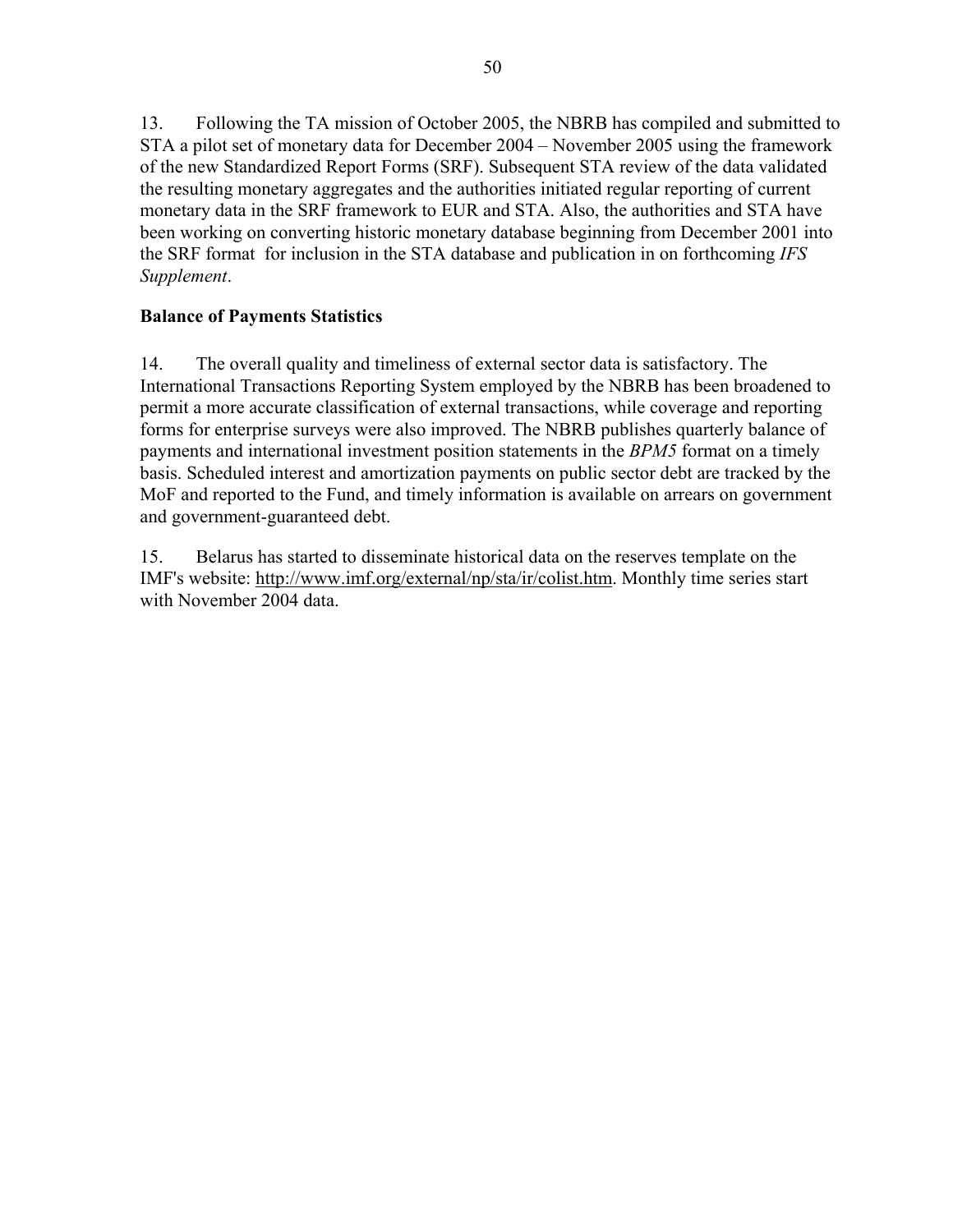# **APPENDIX IV: BELARUS: TABLE OF COMMON INDICATORS REQUIRED FOR SURVEILLANCE** (AS OF JULY 14, 2006)

|                                                                                                                 | Date of                   | Date     | Frequenc                  | Frequenc                       | Frequenc                    | Memo Items <sup>7</sup> :                                  |                                                            |
|-----------------------------------------------------------------------------------------------------------------|---------------------------|----------|---------------------------|--------------------------------|-----------------------------|------------------------------------------------------------|------------------------------------------------------------|
|                                                                                                                 | latest<br>observatio<br>n | received | y of<br>Data <sup>6</sup> | y of<br>Reporting <sup>6</sup> | y of<br>publicatio<br>$n^6$ | Data Quality -<br>Methodological<br>soundness <sup>8</sup> | Data Quality -<br>Accuracy and<br>reliability <sup>9</sup> |
| <b>Exchange Rates</b>                                                                                           | 7/12/06                   | 7/12/06  | D                         | D                              | D                           |                                                            |                                                            |
| International Reserve Assets and Reserve<br>Liabilities of the Monetary Authorities <sup>1</sup>                | 07/01/06                  | 7/07/06  | W                         | W                              | W                           |                                                            |                                                            |
| Reserve/Base Money                                                                                              | 06/2006                   | 7/14/06  | M                         | M                              | M                           | 0, 0, LO, LO                                               | 0, 0, 0, 0, 0                                              |
| <b>Broad Money</b>                                                                                              | 6/2006                    | 7/14/06  | M                         | M                              | M                           |                                                            |                                                            |
| Central Bank Balance Sheet                                                                                      | 6/2006                    | 7/14/06  | M                         | M                              | M                           |                                                            |                                                            |
| Consolidated Balance Sheet of the Banking<br>System                                                             | 6/2006                    | 7/14/06  | M                         | M                              | M                           |                                                            |                                                            |
| Interest Rates <sup>2</sup>                                                                                     | 7/13/06                   | 7/14/06  | D                         | M                              | M                           |                                                            |                                                            |
| <b>Consumer Price Index</b>                                                                                     | 6/2006                    | 7/12/06  | M                         | M                              | M                           | 0, LO, 0, LO                                               | 0, 0, LO, LO,<br>O                                         |
| Revenue, Expenditure, Balance and<br>Composition of Financing <sup>3</sup> - General<br>Government <sup>4</sup> | 3/2006                    | 6/23/06  | M                         | M                              | M                           | LO, LNO, O, O                                              | 0, 0, 0, 0, NO                                             |
| Revenue, Expenditure, Balance and<br>Composition of Financing <sup>3</sup> - Central Government                 | 6/2006                    | 6/26/06  | M                         | M                              | M                           |                                                            |                                                            |
| Stocks of Central Government and Central<br>Government-Guaranteed Debt <sup>5</sup>                             | 5/2006                    | 6/23/06  | M                         | M                              | M                           |                                                            |                                                            |
| <b>External Current Account Balance</b>                                                                         | 3/2006                    | 06/16/06 | Q                         | Q                              | Q                           | 0, 0, LO, LO                                               | LO, O, O, O, O,                                            |
| Exports and Imports of Goods and Services                                                                       | 4/2006                    | 06/21/06 | M                         | M                              | M                           |                                                            |                                                            |
| GDP/GNP                                                                                                         | 03/2006                   | 6/21/06  | Q                         | Q                              | Q                           | 0, 0, LO, 0                                                | LO, LNO, LO,<br>O, LO                                      |
| <b>Gross External Debt</b>                                                                                      | 03/06                     | 6/23/06  | Q                         | Q                              | $\mathsf Q$                 |                                                            |                                                            |

<sup>1</sup>Includes reserve assets pledged or otherwise encumbered as well as net derivative positions.

<sup>2</sup> Both market-based and officially-determined, including discount rates, money market rates, rates on treasury bills, notes and bonds.<br><sup>3</sup> Foreign, domestic bank, and domestic nonbank financing.<br><sup>4</sup> The general governmen governments.

Including currency and maturity composition.

 $6$  Daily (D), Weekly (W), Monthly (M), Quarterly (O), Annually (A), Irregular (I); Not Available (NA).

 $^7$  These columns should only be included for countries for which a Data ROSC (or a Substantive Update) has been prepared.<br><sup>8</sup> Reflects the assessment provided in the data ROSC (published on February 1, 2005, and based o April 7, 2004) for the dataset corresponding to the variable in each row. The assessment indicates whether international standards concerning concepts and definitions, scope, classification/sectorization, and basis for recording are fully observed (O), largely observed (LO), largely not observed (LNO), or not observed (NO).

9 Same as footnote 8, except referring to international standards concerning source data, statistical techniques, assessment and validation of source data, assessment and validation of intermediate data and statistical outputs, and revision studies.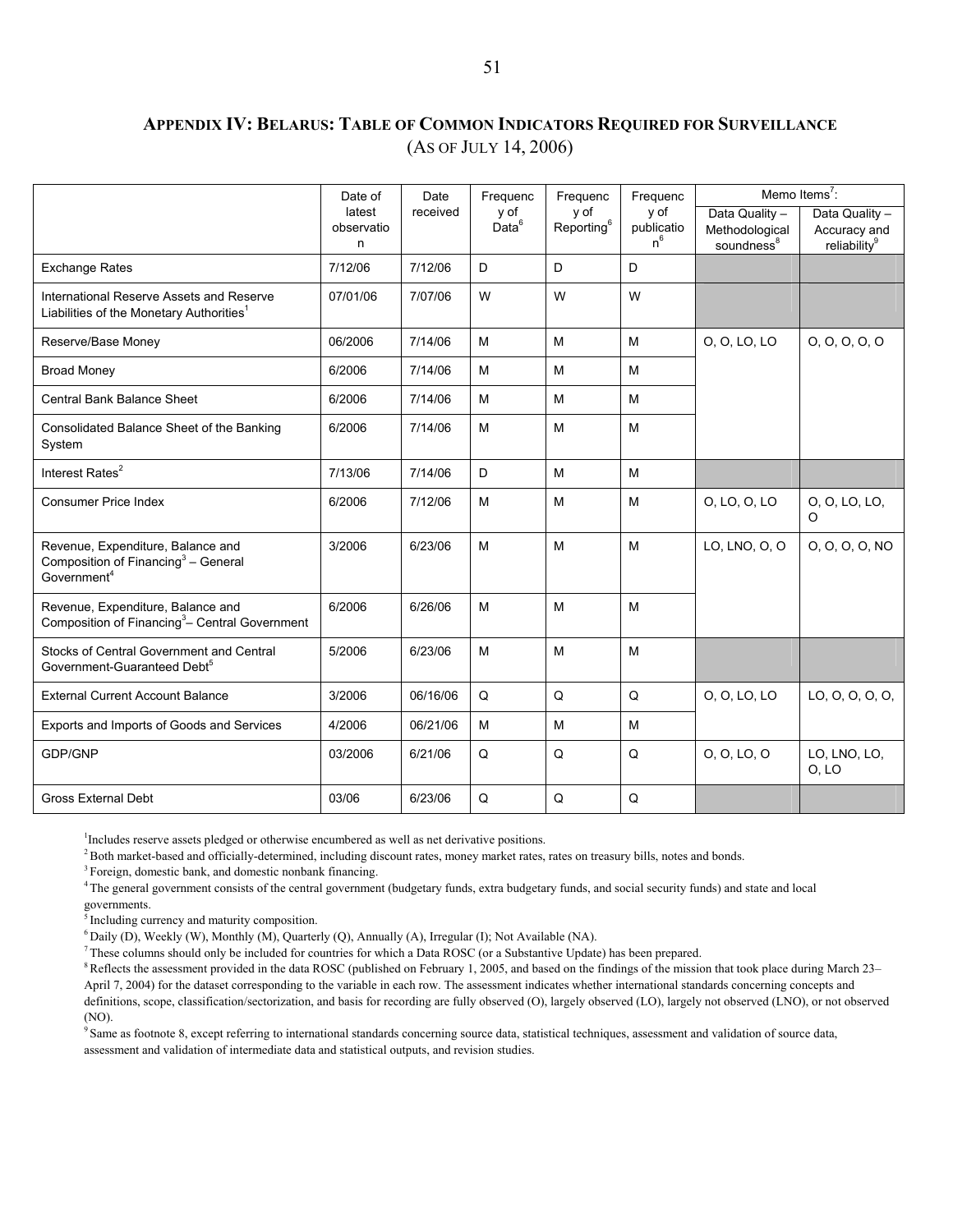

INTERNATIONAL MONETARY FUND **Public Information Notice** 

**EXTERNAL RELATIONS DEPARTMENT** 

Public Information Notice (PIN) No. 06/101 FOR IMMEDIATE RELEASE August 25, 2006

International Monetary Fund 700 19<sup>th</sup> Street, NW Washington, D. C. 20431 USA

# **IMF Executive Board Concludes 2006 Article IV Consultation with the Republic of Belarus**

On August 4, 2006, the Executive Board of the International Monetary Fund (IMF) concluded the Article IV consultation with the Republic of Belarus.<sup>1</sup>

# **Background**

-

Belarus's centralized, state-dominated economy has performed well over the past few years. The government's centrally administered, socially oriented policies have facilitated rapid real income growth, near-full employment, and a reduction in poverty to the lowest level in the CIS.

GDP growth averaged 8.2 percent in 2002–05. Favorable energy import prices have supported high growth, particularly in 2005. A widening gap between world prices for Belarus's energyintensive exports and prices of energy imports from Russia have provided a large and increasing amount of trading gains. These have been distributed throughout the economy including through transfers and subsidies to state-owned enterprises, high budgetary investment, as well as economy-wide mandated wage increases, and recommended lending supporting domestic demand. Belarus also benefited from strong partner country growth, which, together with terms-of-trade improvements, helped swing the current account into a surplus of 1.6 percent of GDP in 2005. Moreover, economic stabilization and rising incomes have strengthened consumer confidence, further contributing to increasing domestic demand. The economy's positive momentum has carried forward into 2006.

 $1$  Under Article IV of the IMF's Articles of Agreement, the IMF holds bilateral discussions with members, usually every year. A staff team visits the country, collects economic and financial information, and discusses with officials the country's economic developments and policies. On return to headquarters, the staff prepares a report, which forms the basis for discussion by the Executive Board. At the conclusion of the discussion, the Managing Director, as Chairman of the Board, summarizes the views of Executive Directors, and this summary is transmitted to the country's authorities.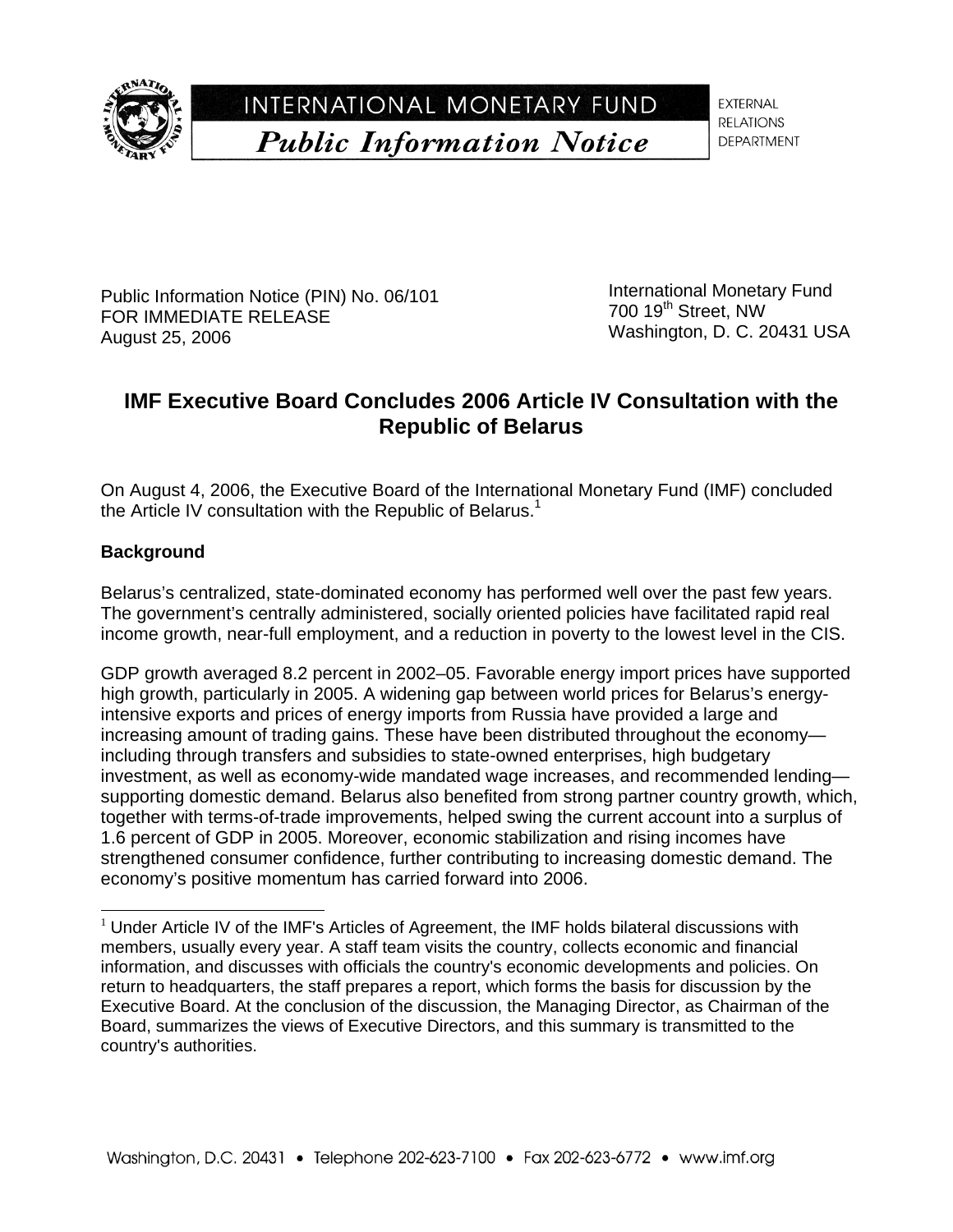Ample production capacity has allowed twelve-month inflation to decline steadily over the past few years, to 6.9 percent in May 2006. However, rising unit labor costs, tighter capacity utilization in many sectors, a high and increasing ratio of Producer Price Index to Consumer Price Index inflation, and estimates of underlying inflation suggest a build-up in inflation pressures. Low inflation also reflects, in part, administrative controls over price formation.

Macroeconomic data may not tell the whole story. While the quality of statistics is generally good, extensive state controls over the economy—notably on prices— complicate the assessment of economic developments and of the impact of policy actions.

After a broad balance in 2004, the 2005 budget recorded a deficit of 0.7 percent of GDP, despite a 2¼ percent of GDP revenue windfall from the booming energy sector and from the switch to the destination principle for the value added tax in trade with Russia from the beginning of 2005. The 2005 deficit excluding oil-related revenues of around 6 percent of GDP suggests continued fiscal sensitivity to energy pricing. The 2006 budget recorded a—largely seasonal—3.1 percent of GDP surplus through May against a budgeted full-year deficit of 1½ percent of GDP.

While officially targeting the Russian ruble, the National Bank of the Republic of Belarus (NBRB) has maintained a stable exchange rate vis-à-vis the U.S. dollar, which facilitated further gradual dedollarization and rapid increases in international reserves in 2005. The refinance rate was reduced by 600 basis points in 2005 and by a further 50 in June 2006. Reserve requirements were also lowered twice in 2005 and 2006, by one percentage point each time. These developments triggered an increase in liquidity that the NBRB sterilized to a large extent, in a context of further remonetization.

State banks continued to lend at the government's behest for designated purposes mostly at controlled and subsidized interest rates. The resulting decline in these banks' liquidity and profitability necessitated budgetary recapitalizations of 1.1 percent of GDP. NBRB credit to the nonfinancial nongovernment sector has also increased, reaching ½ percent of GDP in April 2006. As a result, credit to the economy has continued growing, while the share of nonperforming loans fell to below 2 percent at end-2005. Banks have improved provisioning, covering about 90 percent of the requirement as of May 2006.

Progress with structural reforms has been limited. The remaining significant role of the state in the economy and administrative restrictions on the movement of labor and in other areas hamper market flexibility and private investment.

#### **Executive Board Assessment**

Executive Directors noted that Belarus has enjoyed several years of relatively strong macroeconomic performance. In particular, growth has been rapid since 2003, and inflation has declined further, remaining in single digits since the second half of 2005. This economic performance has reflected broadly the authorities' pursuit of prudent fiscal and monetary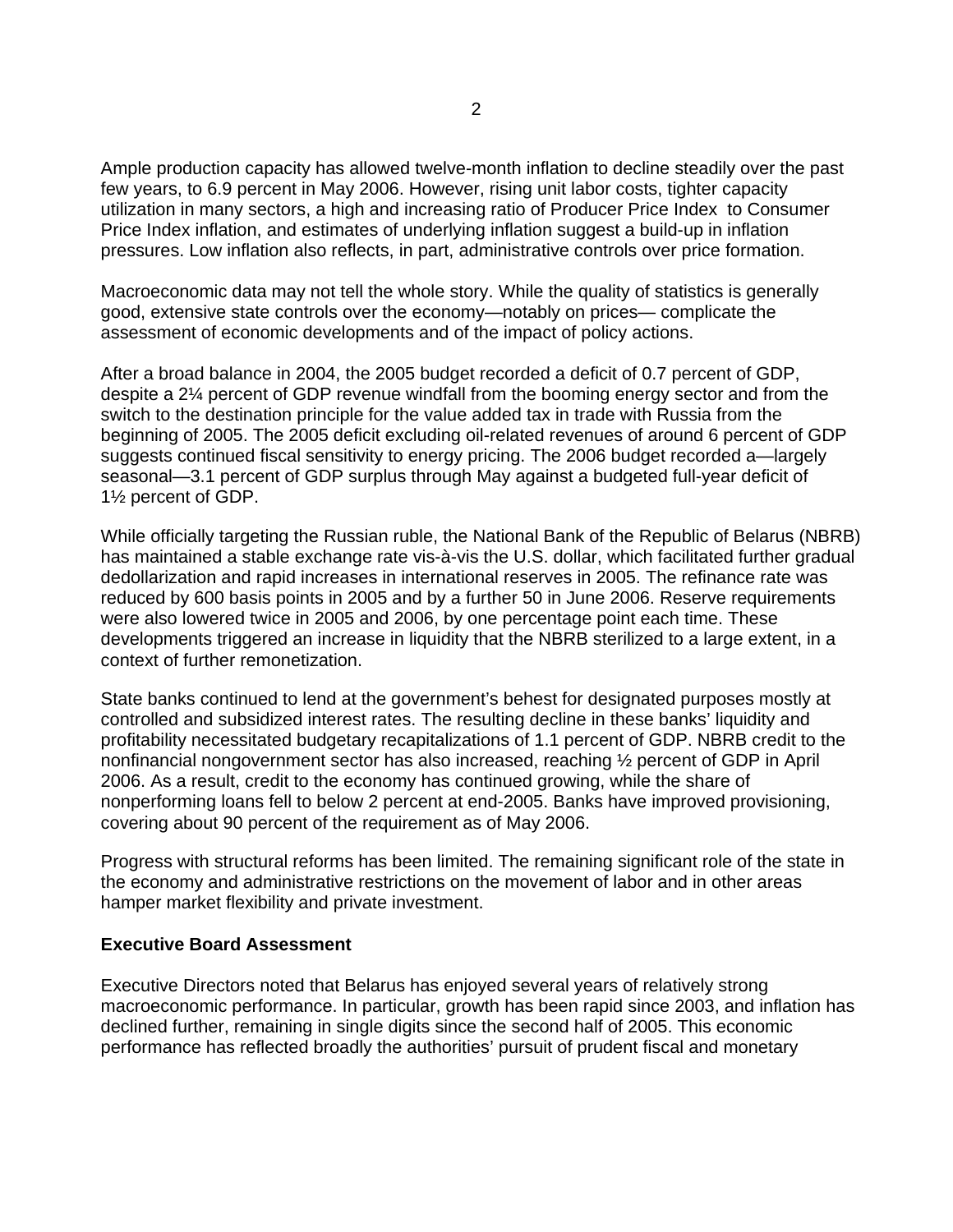policies, as well as strong growth in partner countries, although price controls have also contributed to declining inflation.

Most Directors observed that the strong growth of recent years owed much to energy imports from Russia at markedly below-market prices, while prices for Belarus's energy-intensive exports had grown considerably. The resulting large and increasing terms-of-trade gains had been redistributed, financing rapid wage increases, budgetary support to enterprises, and largescale investment projects that had underpinned the policy of strong government interference in the economy.

Directors emphasized that the outlook seems much less favorable than recent trends. They noted that current World Economic Outlook energy price projections suggest that terms-of-trade gains are set to halt from 2007. Indeed, the possibility of significantly less subsidized energy imports could impart a considerable downside risk to the outlook. Directors also pointed to Belarus's declining market share in the CIS, the large and growing non-oil current account deficit, the low level of international reserves, and the diminishing output gap. In light of these considerations, most Directors called for a fundamental change of course in policies, notably in the structural and fiscal areas. In particular, they stressed the importance of an up-front fiscal tightening, calling for early liberalization of prices and wages, followed by broader structural reforms.

Directors welcomed the authorities' intentions to implement fiscal and structural measures by 2010, especially to curb budgetary transfers and subsidies, reduce the tax burden, strengthen the financial system, moderate real wage increases, and attract foreign investors. However, Directors noted that a more rapid withdrawal of state intervention, including early liberalization of prices and wages, would help to underpin strong noninflationary growth in the medium term. They stressed that structural reform measures should be implemented without delay, while the economy is still in a position of strength. In this context, several Directors noted the importance of improving the institutional framework and governance, and several Directors pointed to the need to build social consensus for the reforms. Directors welcomed the authorities' strong track record regarding the implementation of technical assistance from the Fund, and endorsed the provision of further technical assistance in support of the reform agenda.

In particular, Directors argued for rapidly phasing out directed bank lending, bringing all remaining state support to enterprises on-budget, ensuring that budgetary and public sector wages grow in line with productivity, and curtailing the golden share rule to apply to only a handful of preannounced strategic enterprises. Directors cautioned against using privatization proceeds or increased foreign borrowing to sustain an unaltered state-dominated economic structure—a strategy that would only postpone the inevitable macroeconomic adjustment, while increasing its costs.

Directors argued that fiscal tightening, starting already in 2006, is necessary to cope with the impact on the budget of a stabilization of the terms of trade. The case for this policy stance is reinforced by the risk that the terms of trade might weaken, heightening the possibility that a relatively loose fiscal policy would prompt inflationary pressures and undermine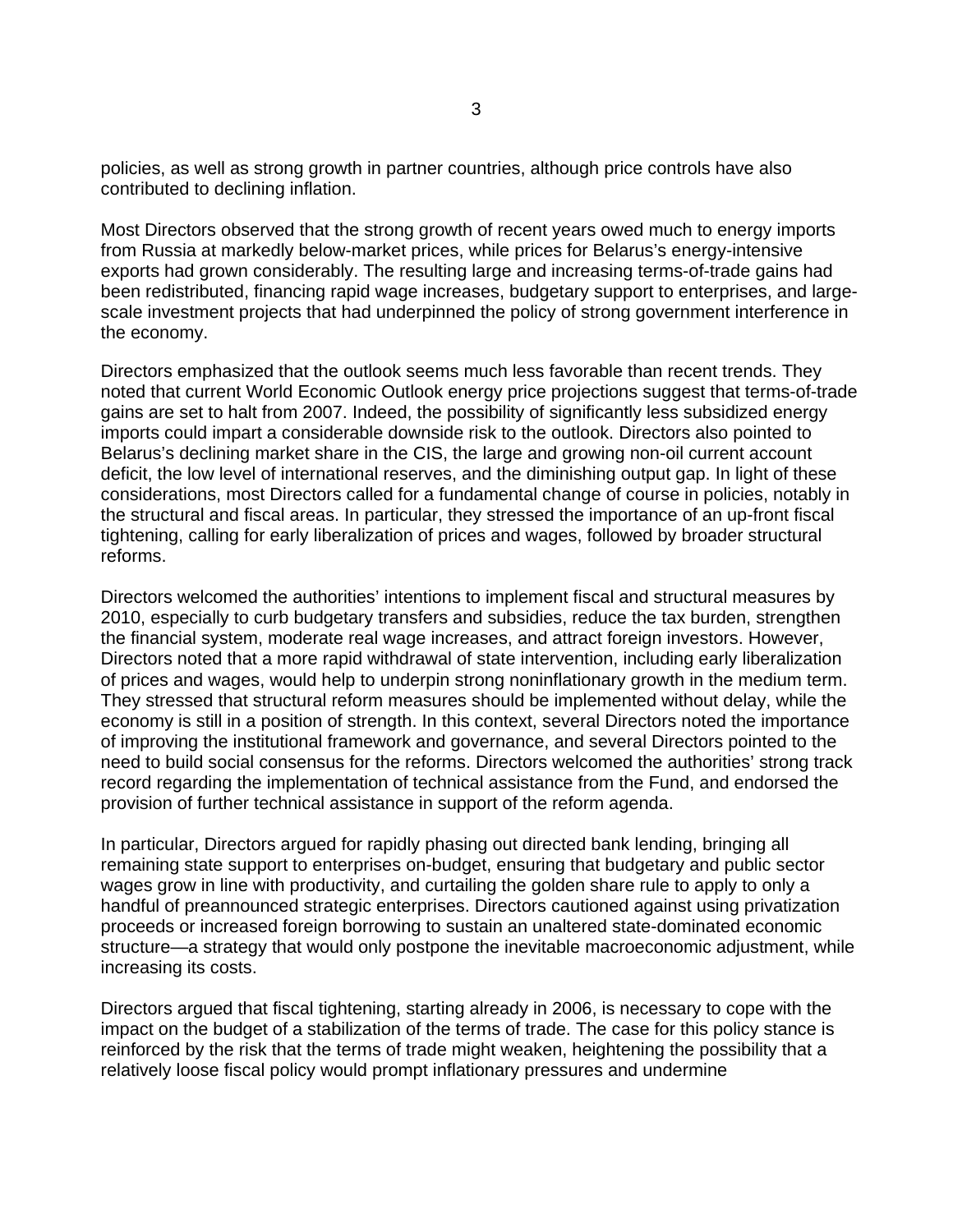competitiveness. Fiscal savings—primarily in the form of expenditure retrenchment—are also required to finance the cost of structural reforms and offset the planned reduction in Belarus's high tax burden. With a view to safeguarding the effective social safety net and productivity growth, these cuts should focus on phasing out subsidies and transfers to loss-making enterprises, and discontinuing bank recapitalizations associated with directed lending. Directors also noted the need to reduce budget rigidities by phasing out earmarking.

Turning to monetary policy, Directors believed the NBRB should clarify that controlling inflation is its primary objective. In this regard, most Directors stressed that the NBRB should accept more flexibility in the exchange rate in the event of inconsistency between the inflation and exchange rate targets. They also found that further policy interest rate cuts should be contingent on clear signs of lasting declines in inflationary pressures. Directors noted that to enhance the credibility of the NBRB's commitment to the inflation objective, its operational independence would need to be strengthened, the number of its quantitative targets pruned, its direct lending to the economy discontinued, and interest rate caps eliminated.

Directors commended the NBRB on the progress in strengthening the supervisory framework. However, they emphasized that, against the backdrop of continued rapid credit growth, the NBRB needs to remain vigilant in enforcing all prudential requirements. Directors welcomed the recent steps toward attracting strategic foreign investors to the banking system, while stressing the importance of transparent and competitive privatization procedures. It was also suggested that anti-money laundering legislation should be improved to meet international best practices.

Directors noted that the quality of the statistical system and the timeliness of data are broadly adequate.

*Public Information Notices (PINs)* form part of the IMF's efforts to promote transparency of the IMF's views and analysis of economic developments and policies. With the consent of the country (or countries) concerned, PINs are issued after Executive Board discussions of Article IV consultations with member countries, of its surveillance of developments at the regional level, of post-program monitoring, and of ex post assessments of member countries with longer-term program engagements. PINs are also issued after Executive Board discussions of general policy matters, unless otherwise decided by the Executive Board in a particular case. The Staff Report of the 2006 Article IV Consultation with the Republic of Belarus is also available.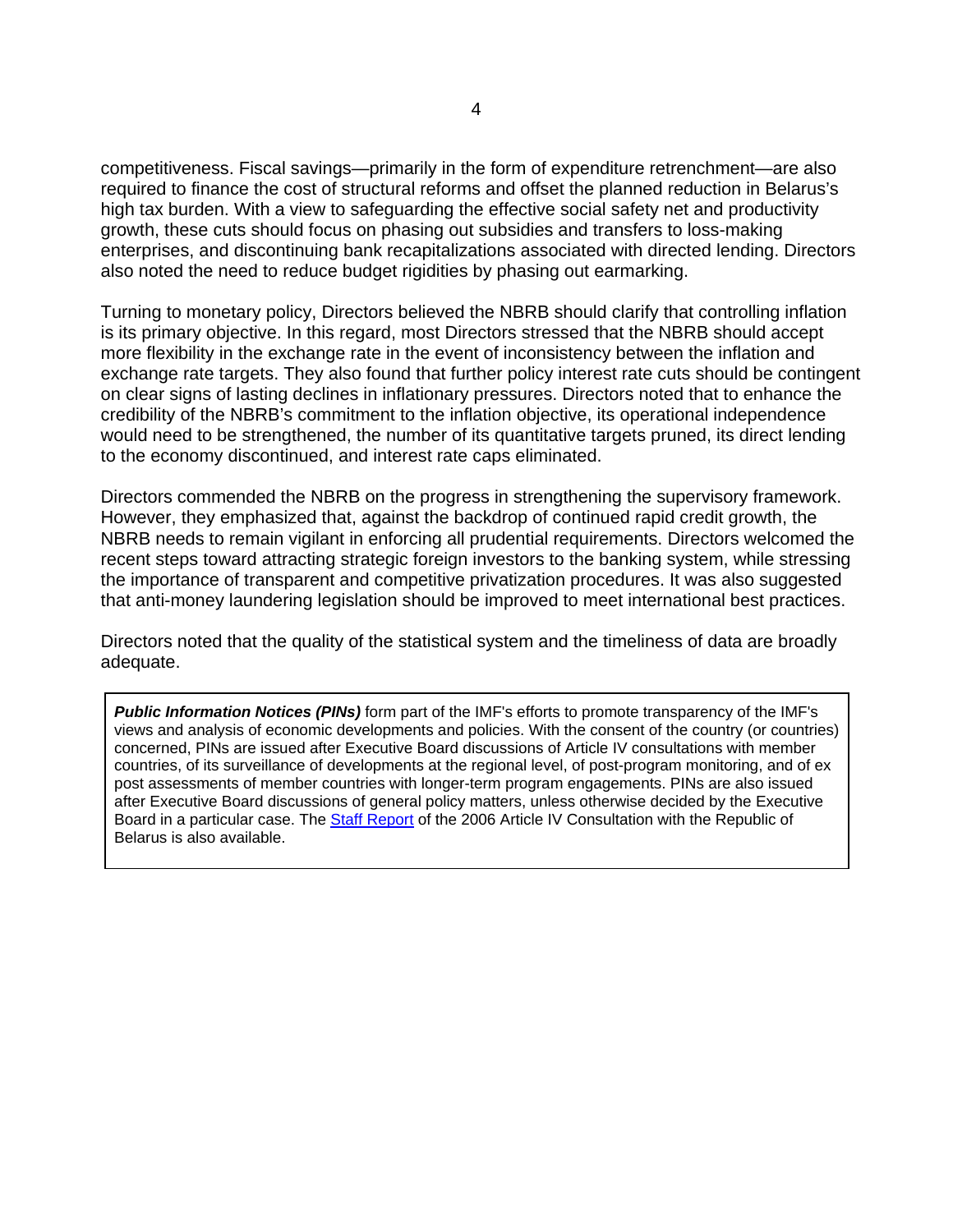|                                                   | 2002   | 2003                                                     | 2004     | 2005        |
|---------------------------------------------------|--------|----------------------------------------------------------|----------|-------------|
|                                                   |        |                                                          |          | Preliminary |
|                                                   |        | (Annual change in percent, unless otherwise indicated)   |          |             |
| Real economy                                      |        |                                                          |          |             |
| GDP (nominal in billions of rubels)               | 26,138 | 36,565                                                   | 49,992   | 63,679      |
| Real GDP                                          | 5.0    | 7.0                                                      | 11.4     | 9.3         |
| Industrial production                             | 4.5    | 7.1                                                      | 15.9     | 10.4        |
| CPI (average)                                     | 42.6   | 28.1                                                     | 18.1     | 10.3        |
| Real average monthly wage (1996=100)              | 231.9  | 238.7                                                    | 279.0    | 338.6       |
| Average monthly wage (in U.S. dollars)            | 107.3  | 123.3                                                    | 162.0    | 217.4       |
| Money and credit                                  |        |                                                          |          |             |
| Reserve money                                     | 32.0   | 69.7                                                     | 41.9     | 73.7        |
| Rubel broad money                                 | 59.6   | 71.0                                                     | 58.1     | 59.6        |
| Banking system net domestic credit                | 53.7   | 68.9                                                     | 39.1     | 34.8        |
| Refinance rate (percent per annum, end-of-period) | 38.0   | 28.0                                                     | 17.0     | 11.0        |
|                                                   |        | (In percent of GDP)                                      |          |             |
| General government finances 1/                    |        |                                                          |          |             |
| Revenue                                           | 44.5   | 45.9                                                     | 46.0     | 48.4        |
| Expenditure (cash)                                | 46.6   | 47.7                                                     | 46.0     | 49.1        |
| Expenditure (commitment)                          | 46.7   | 46.9                                                     | 45.6     | 49.0        |
| Balance (cash)                                    | $-2.1$ | $-1.7$                                                   | 0.0      | $-0.7$      |
| Balance (commitment)                              | $-2.2$ | $-1.0$                                                   | 0.4      | $-0.6$      |
|                                                   |        | (In millions of U.S. dollars unless otherwise indicated) |          |             |
| Balance of payments and external debt             |        |                                                          |          |             |
| Current account balance                           | $-311$ | $-424$                                                   | $-1,206$ | 469         |
| As percent of GDP                                 | $-2.1$ | $-2.4$                                                   | $-5.2$   | 1.6         |
| Gross international reserves                      | 477.8  | 499.0                                                    | 770.2    | 1,297       |
| In months of future imports of goods and services | 0.6    | 0.3                                                      | 0.5      | 0.8         |
| Medium- and long-term debt (as percent of GDP)    | 9.9    | 8.1                                                      | 4.8      | 4.2         |
| Short-term debt (as percent of GDP)               | 17.0   | 15.6                                                     | 16.7     | 13.8        |
|                                                   |        | (Rubels per U.S. dollar)                                 |          |             |
| Exchange rates                                    |        |                                                          |          |             |
| Average                                           | 1,784  | 2,052                                                    | 2,160    | 2,154       |
| End-of-period                                     | 1,920  | 2,156                                                    | 2,170    | 2,152       |

**Republic of Belarus: Selected Economic Indicators**

Sources: Data provided by the authorities and IMF staff estimates.

1/ Consolidates the state government and Social Protection Fund budgets.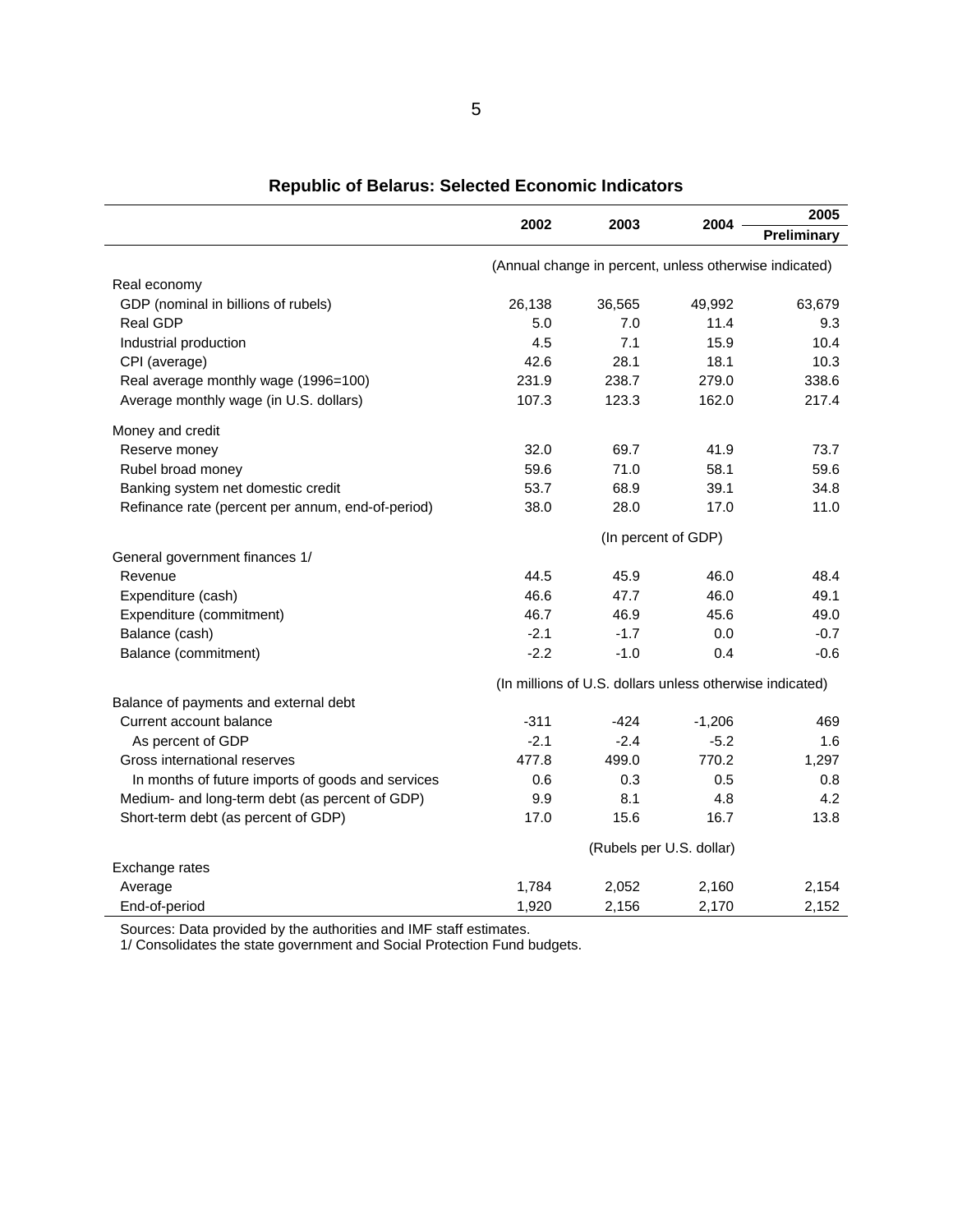# **Statement by Willy Kiekens, Executive Director for Republic of Belarus and Mikhail V. Nikitsenka, Advisor to Executive Director August 4, 2006**

### **Economic Developments**

The cooperation between the authorities and the staff has been constructive and has enabled further convergence of views. The authorities share staff's general assessment on the sources of growth and medium-term policy goals. These include structural reforms, reducing the size of the budget, strengthening the financial system, facilitating the development of small and medium-size enterprises, wage moderation and improving the business climate. The authorities are grateful for the technical assistance and advice, which was helpful for designing and implementing economic policies and reforms.

The staff has analyzed the sources of growth in Belarus, which has enabled them to project growth more accurately. In the past years, staff projections significantly underestimated actual growth. Real growth in 2005 was 9.2 percent, or 2.1 percent above the staff projection. For the first half of 2006, annualized growth has been already in excess of 10 percent. For the year as a whole, growth is projected by the staff to be 7 percent.

The authorities agree that in Belarus, as elsewhere, macro-economic data must be assessed in light of the specifics of the given economy. Nonetheless, they believe that par. 5 and par. 43 of the staff report and par. 5 of the background section of the draft PIN exaggerate the difficulties for assessing Belarus' economic developments and policies on the basis of what are widely considered good quality statistical data. The Fund's technical assistance report on national accounts, finalized in April 2005, confirms that the methodology for compiling national accounts is based on "*sound techniques and procedures*", and that "*regarding GDP growth rates, the mission's opinion is that the methods and procedures applied by the Minstat are in accordance with international standards and the GDP data are consistent with the source data*". At the same time, the report points to a possible upward bias in recorded growth rates, in the order of 1 percentage point, because of methodological shortcomings.

The staff concludes that high growth and falling inflation reflect rising labor productivity, increased capacity utilization and favorable terms of trade. The authorities would like to stress that the country's favorable growth record is primarily the result of policies directed at high savings and investments to upscale the country's industrial potential and to make the economy more energy efficient. In this respect, Belarus compares favorably with Russia and Ukraine.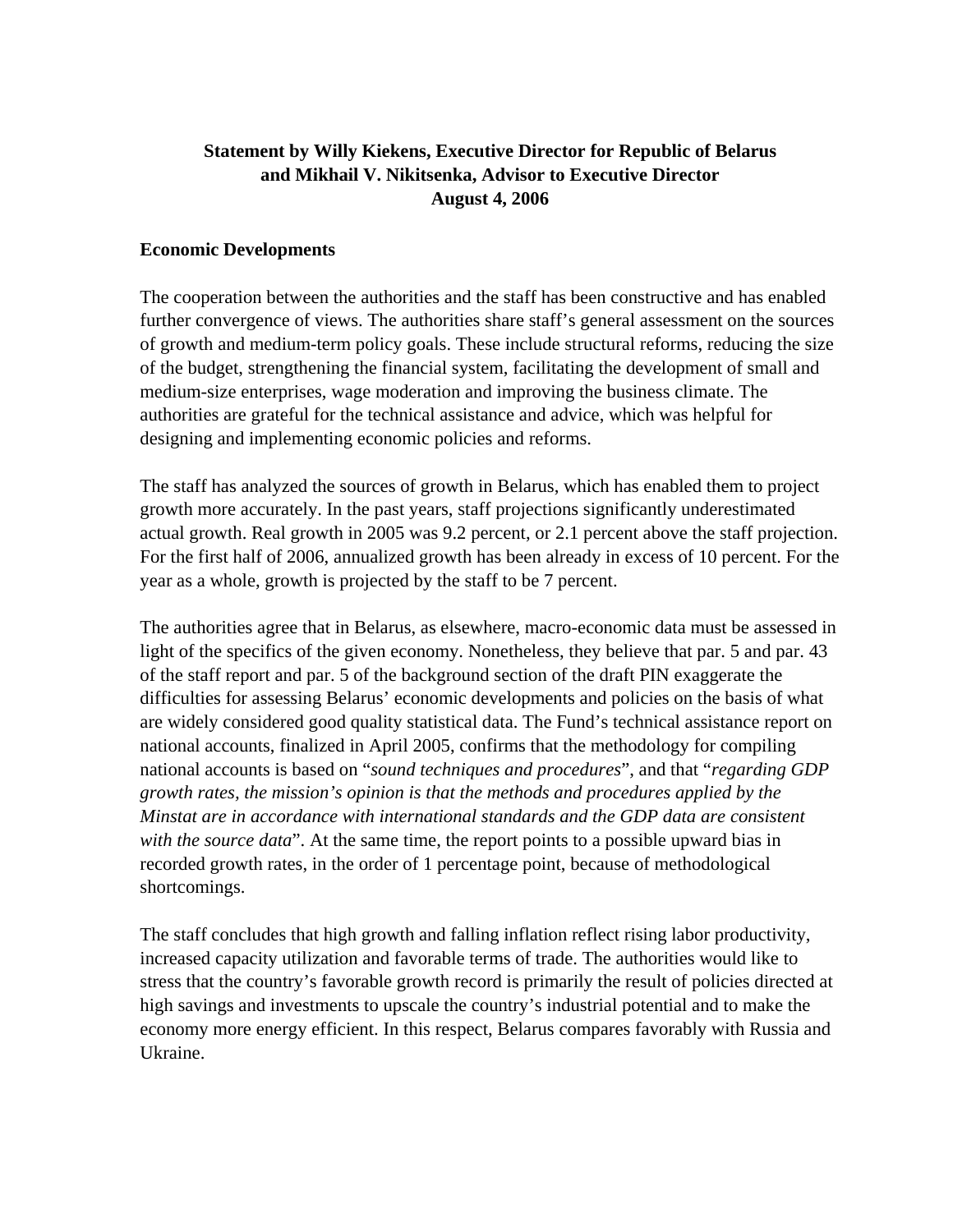GDP growth is mainly export driven. Exports in U.S. dollar terms doubled in the last four years. Belarus is now the most open economy among CIS countries. Exports to non-CIS countries, mainly EU countries, have been growing fast and have now reached 52 percent of total exports. While exports of fertilizers have dropped dramatically in the first quarter of 2006, exports of finalized goods, such as trucks, grew in the same period at the brisk pace of 66 percent.

### **Monetary and Exchange Policies**

The decline in inflation, which is now among the lowest in the CIS countries, has greatly enhanced Belarus' external competitiveness. The central bank agrees with the staff that low inflation, rather than the exchange rate, should be its principal policy objective. The 2007 monetary guidelines are consistent with this priority. However, the authorities continue to believe that the crawling band exchange rate regime during the past years was instrumental in reducing inflation, increasing external reserves and reducing the level of dollarization.

Low inflation, exchange rate stability, and robust growth, all have enhanced confidence and demand for money. In parallel, bank assets have continued to grow at a brisk pace.

The Fund's technical assistance was instrumental in improving bank regulation and supervision. Financial soundness indicators for the banking system improved substantially. The ratio of non-performing loans fell from 14.4 percent at the end of 2001 to 1.5 percent in May of this year. At the same time, the authorities are aware that the country's banking system is still underdeveloped and must be further improved.

# **Fiscal Policy**

Belarus continues to pursue a disciplined fiscal policy. Last year it showed a budget deficit of 0.7 percent of GDP. Buoyant revenue collection contributed to a budget surplus of 3.1 percent of GDP during the 5 first months of this year.

Transparency in the budget process has improved. In 2004, the extra budget pension fund was integrated in the overall budget. Last year the innovation fund was also integrated in the budget. Both operations increased the overall budget by 12.6 percent of GDP. As recommended by the Fund, the government now considers its annual budgets within a medium-term framework.

Belarus has borne a financial burden in relation to the Chernobyl catastrophe, and will do so in the foreseeable future. On top of all the human suffering come the total financial costs, which according to international experts, exceed 10 times the country's GDP.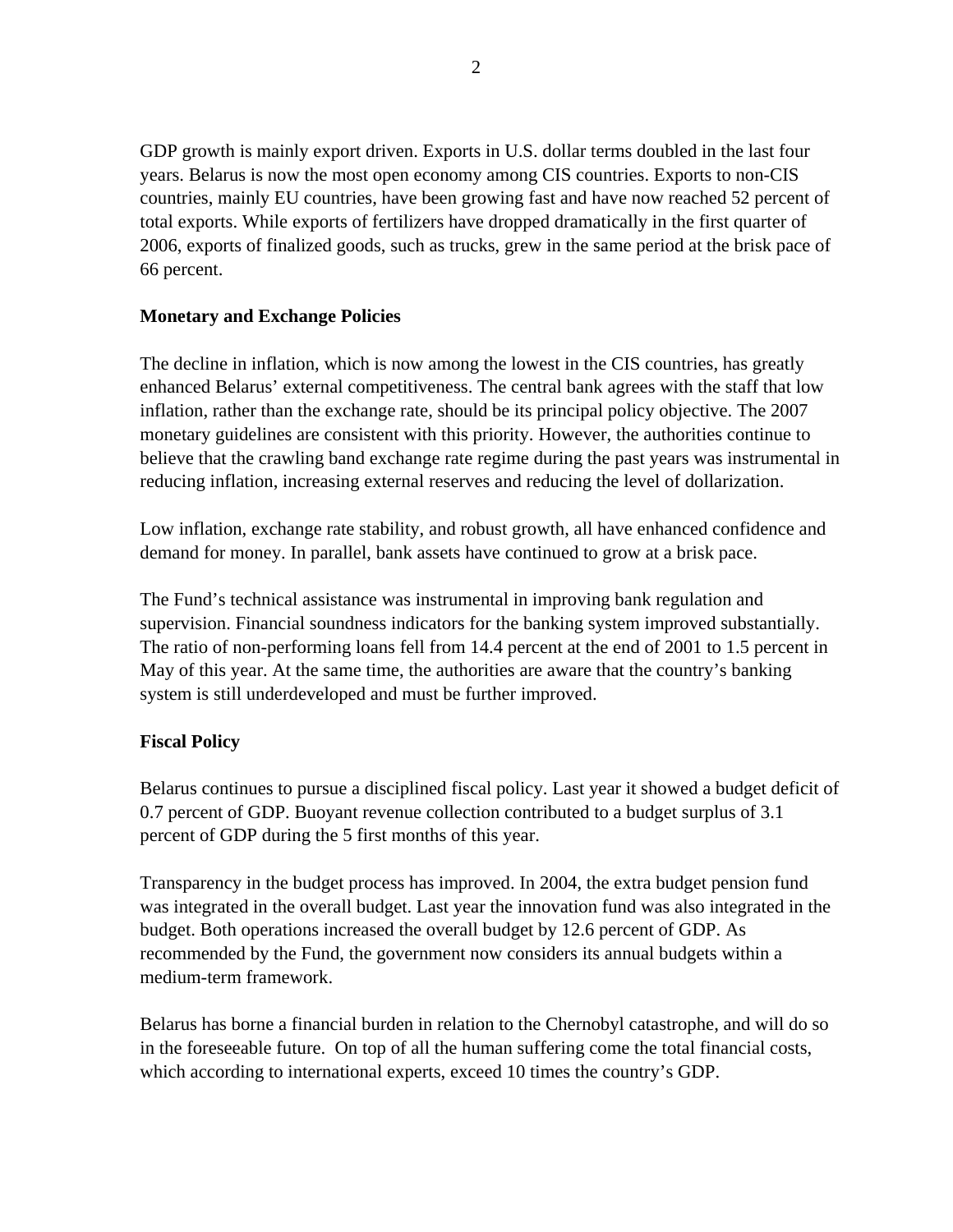#### **Structural Policies**

Since the last Article IV consultation, the authorities have continued to improve institutions and the business environment. An IFC study of the business environment in Belarus, published in June 2006, highlights several improvements. The average number of inspections of SMEs has dropped from 10 in 2004 to 7 in 2006. The average time required to issue a license has also dropped from 45 days to 27 days.

Technical assistance provided by the IFC was helpful in preparing regulations on business registration. The regulation, issued last April, provides for a one stop procedure and reduces both expenses and time needed to complete the procedure. To give an example, the number of documents required for registration will be reduced from 13 to 4. The IFC estimates that the overall cost of a registration will be reduced by 21 percent. The decree also provides that all formalities will not take more than 30 days. Moreover, it eliminates all penalties for not complying with the time limits for submitting documents.

In order to improve the access of SMEs to information, an Internet portal "*Belarus SME Toolkit*" (www.bel.biz.url) was launched in May 2006. The website covers a multitude of business related issues: legislation, support services, etc. The portal is updated daily and contains all the administrative information which an entrepreneur might require for running the business.

In the most recent five year plan, the government envisages to cut taxes and subsidies, to facilitate the functioning of SMEs, to strengthen the financial system and to attract foreign capital. Belarus has already nine banks that are now fully owned by foreigners. The so called "Golden Share" no longer applies to banks. This should encourage the entry of strategic foreign investors. Today the golden share rule applies in only 14 enterprises for a limited period of 1 to 5 years. This year, the government's golden share will lapse in eight enterprises, thereby only leaving six enterprises with the golden share.

The authorities made a strong effort to reduce the level of cross subsidization. Utility cost recovery ratios increased from 21.7 percent in 2001 to 50.7 percent in 2006. The recent World Bank Report "*Belarus: Addressing Challenges Facing the Energy Sector*", concludes that cost-recovery tariffs allowed enterprises to finance their investment programs, fully pay current bills, and significantly reduce the stock of debt related to energy imports from Russia. In April 2006, less than 20 percent of enterprises were loss making, compared to the 26.2 percent one year earlier.

Wage increases are no longer mandatory for the economy as a whole. Every enterprise now has its own wage policy, according to financial affordability.